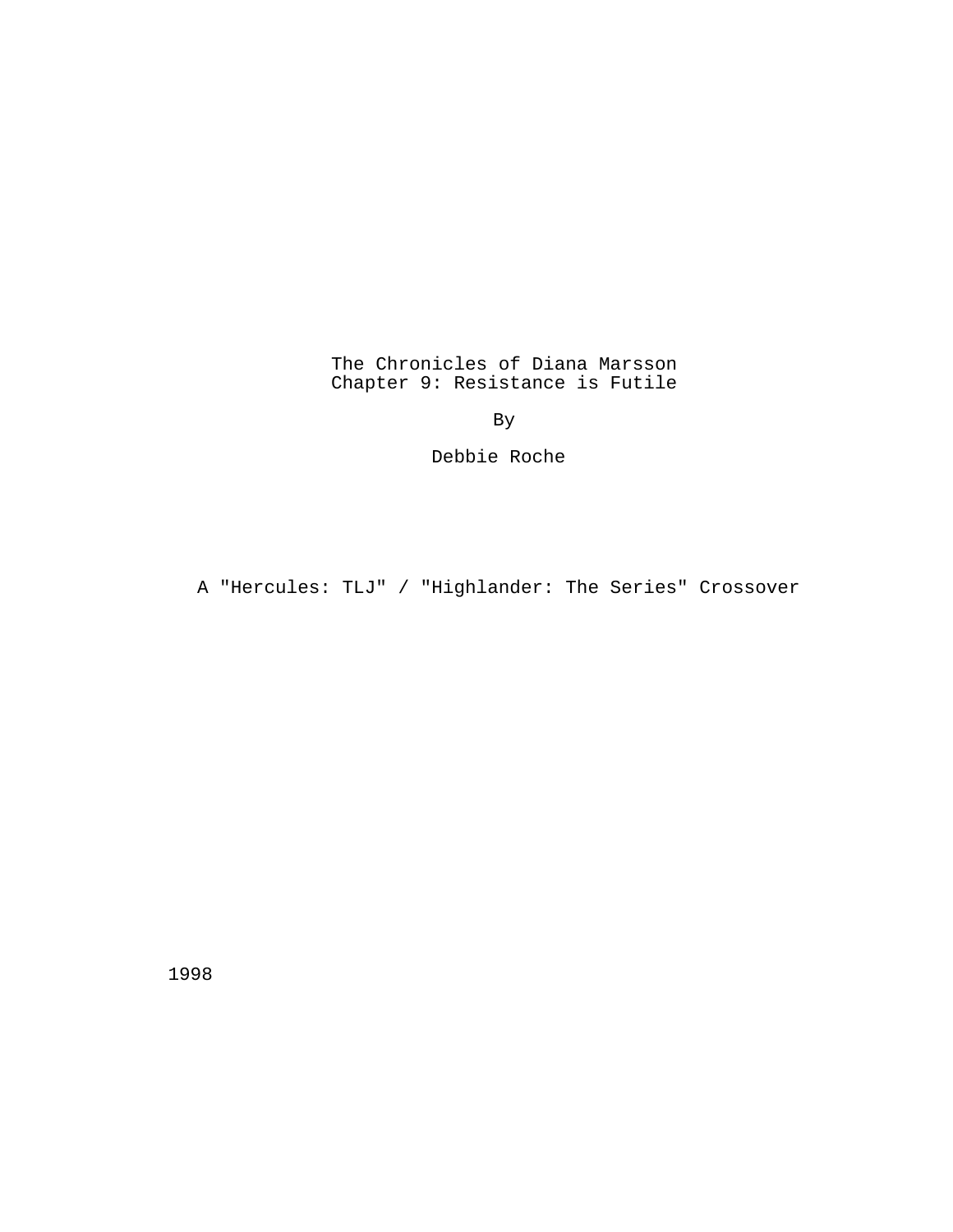#### **SUNDAY DECEMBER 14th 2003**

1 INT: THE LOFT - DINING ROOM (7:30PM) 1

DIANA, DUNCAN, and CLARK are sitting around the dining room table playing a game. DUNCAN and CLARK both sense someone coming. The elevator can be heard coming up.

> DIANA Someone's coming.

> > DUNCAN

Yeah.

DUNCAN is about to go get his sword, when CLARK looks at him.

> **CLARK** No need for that.

Momentary pause. DUNCAN looks from the elevator to CLARK.

CLARK It's just Uncle Richie.

The elevator opens and RICHIE exits. DUNCAN looks to DIANA.

DUNCAN I still don't now how he does that. How can he always know who it is?

RICHIE heads over to the table.

RICHIE So, you guys ready?

DUNCAN and DIANA exchange a look.

DIANA

For what?

Momentary pause.

RICHIE You're kidding right?

DIANA

Ah...

RICHIE You two promised you'd come this time.

Momentary pause.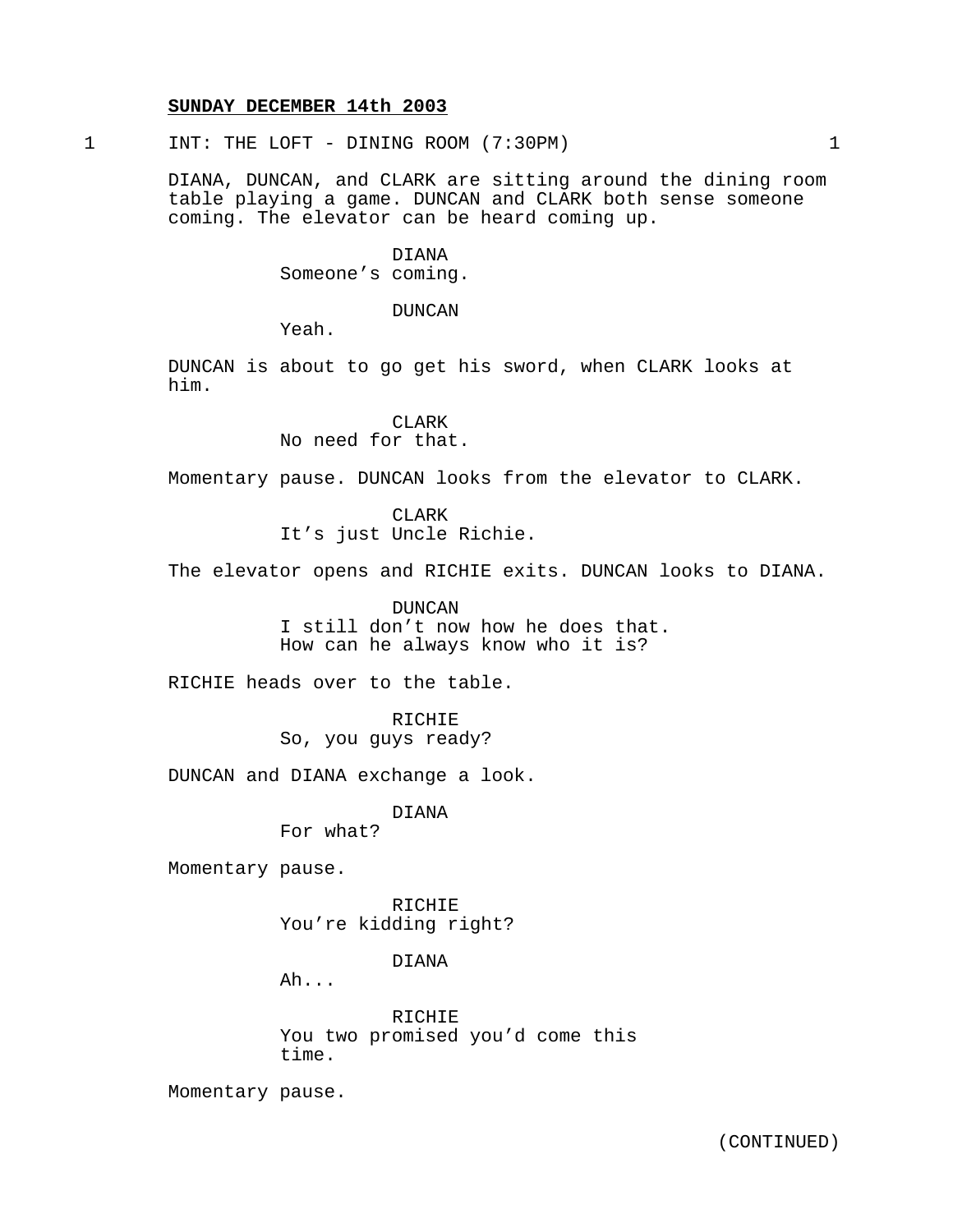CONTINUED: 2.

DUNCAN

We did?

RICHIE

Yes.

Momentary pause.

DUNCAN And where were we going?

RICHIE C'mon Mac. You know.

After a few moments RICHIE gives in.

RICHIE You really have no idea, do you? You've really forgotten!

DUNCAN

I...

RICHIE I guess you really are getting old, aren't you?

DUNCAN Hey, watch it, pal.

RICHIE starts talking about where they are going, or supposed to be going.

> RICHIE This guy is really amazing. He's really... Amazing.

DUNCAN and DIANA exchange a look.

RICHIE I don't know where Joe found him, but since he's been singing...

DIANA finishes his sentence.

DIANA "...every night the place has been packed". So you keep saying.

RICHIE It's true. (beat) The way he sings, he...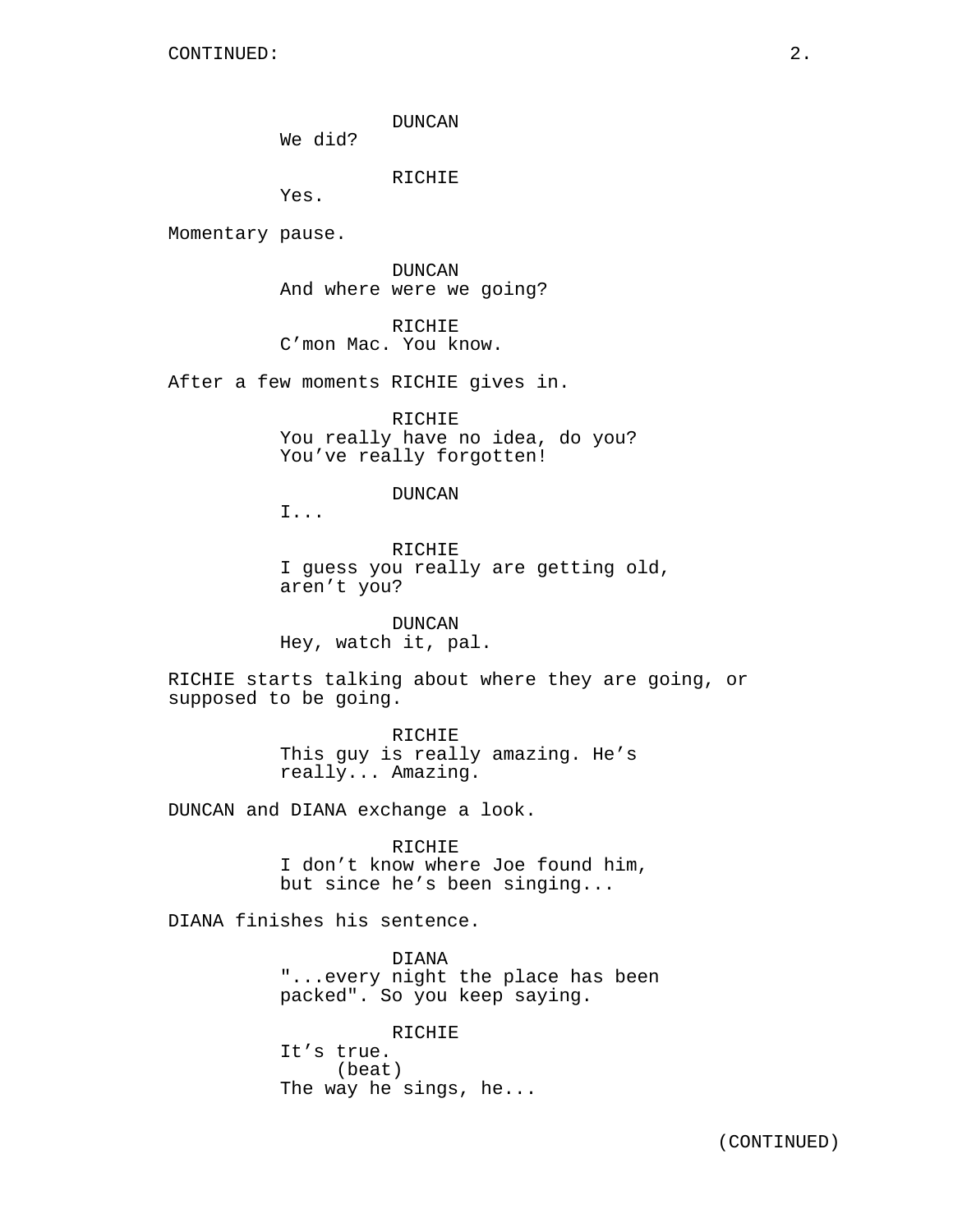(beat)

He, captivates the entire audience. You forget everything.

DUNCAN

Everything?

# RICHIE

Yes.

DUNCAN He's really that good?

RICHIE gives him a "yes" look.

RICHIE I'm not the only one who thinks so. Methos does too.

DIANA raises an eyebrow in curiosity.

DIANA

Methos?

RICHIE He's been at the club every time I am. Sits at the same table all the time. Right up front. (beat) There's something about this guy, Mac. I'm not quite sure what it is.

DUNCAN So, we were supposed to...

RICHIE Don't back out on me, Mac. You'll have a great time, honest. (beat) One night he was singing Elvis songs, and you'd swear it was the King himself up there. Another night he was singing Stones songs and he sounded and acted just like ole Mick. You have to see this guy. You really do.

DUNCAN You keep calling him this guy. Does he have a name?

Momentary pause.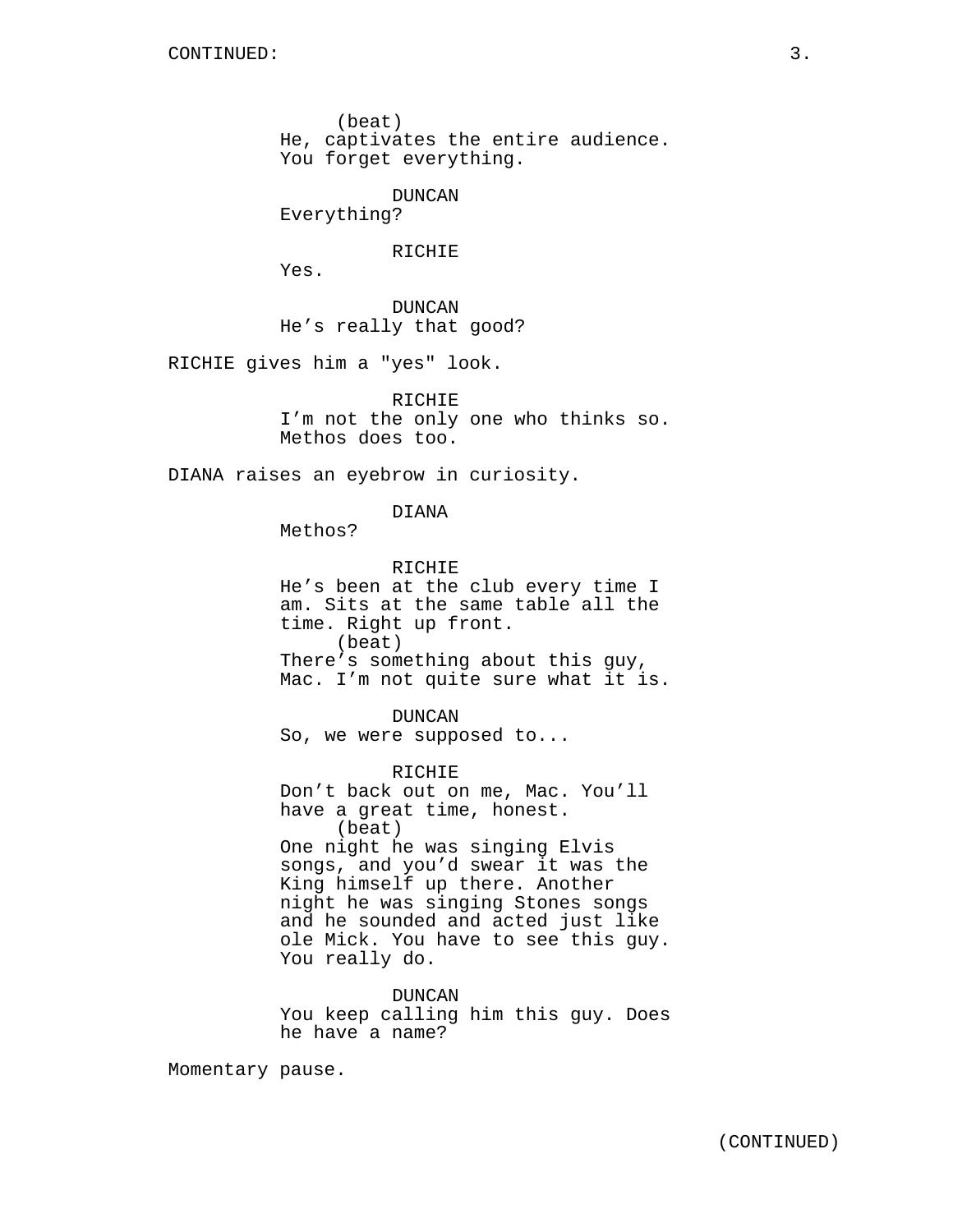RICHIE Roger something.

DIANA looks to RICHIE with a raised eyebrow.

DIANA Roger, something?

RICHIE His last name is really weird. I think it's something like... Quickdraw.

DIANA Roger Quickdraw?

RICHIE I think. I don't know. (beat) So, are you coming?

DUNCAN and DIANA look at each other. DIANA shrugs her shoulders. DUNCAN looks to RICHIE. (His line is said as a statement not a question.)

> DUNCAN Do we have a choice.

RICHIE (smiles) You won't regret it, guys. I promise.

DUNCAN and DIANA rise from the table.

DIANA Give us five minutes.

DUNCAN and DIANA head to the bedroom. RICHIE sits at the table with CLARK. Knock on door. DUNCAN and DIANA exchange a look.

> DUNCAN I'll get it.

DUNCAN heads to the door. DIANA continues on to the bedroom. DUNCAN is opening the door, as DIANA is closing the bedroom door. DUNCAN is surprised when he sees who it is.

DUNCAN

Laura?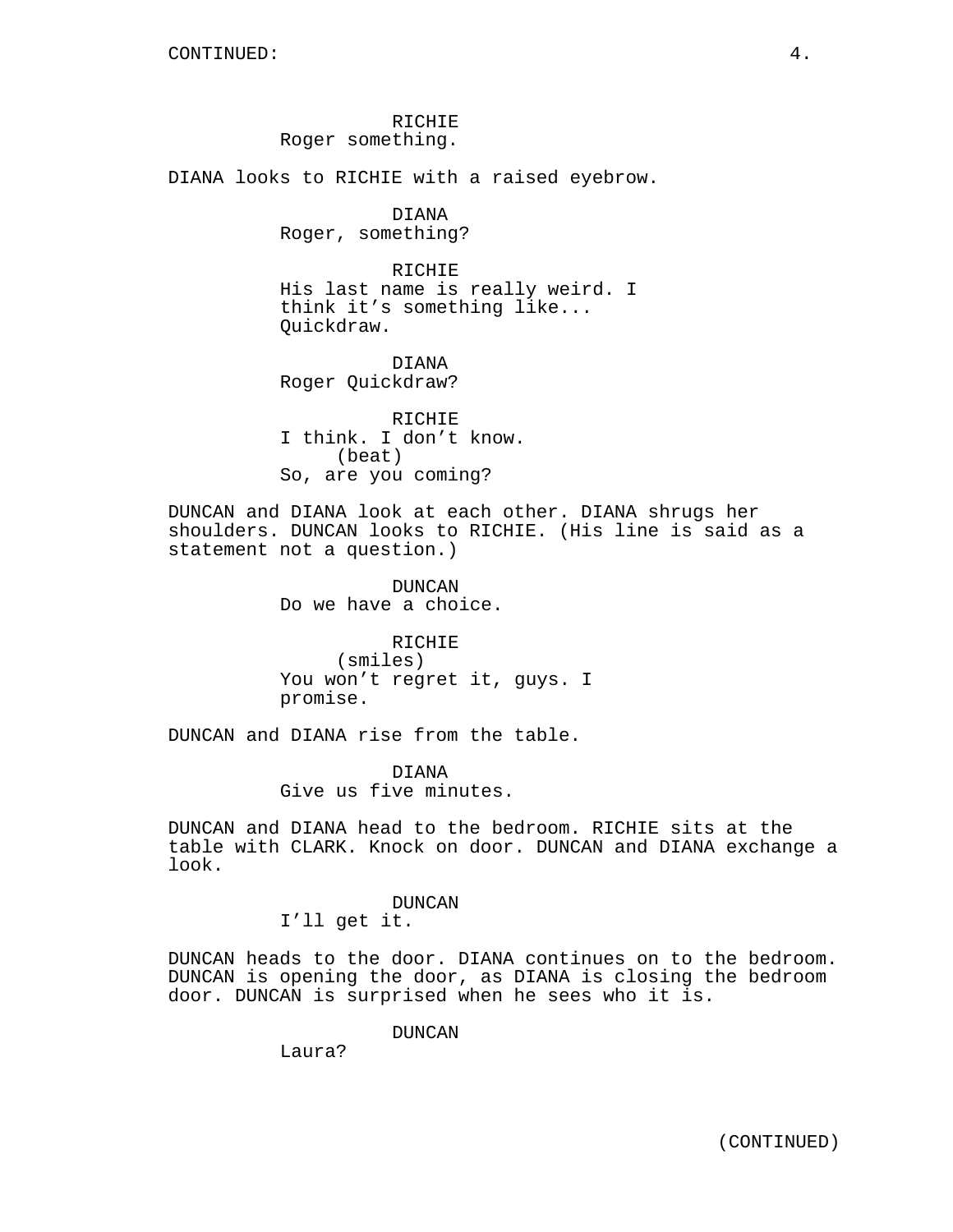LAURA

Sorry I'm late, Mr. MacLeod. But...

DUNCAN raises an eyebrow.

DUNCAN

Late?

LAURA enters. CLARK runs to her. RICHIE rises from the table.

CLARK

Laura!

LAURA

Hi Clark.

CLARK Mommy and Mac and Uncle Richie are going out.

LAURA I know. That's why I'm here.

LAURA looks at RICHIE and smiles.

LAURA

Hi Richie.

RICHIE

Hi.

DUNCAN is still standing there - watching.

RICHIE Mac, go get dressed. I'll keep Laura company while...

DUNCAN

Sure, Rich.

DUNCAN heads to the bedroom. RICHIE heads to LAURA.

CONTINUE TO:

# 2 BEDROOM 2

DUNCAN enters the room. DIANA is deciding what to wear. She looks to DUNCAN.

> DIANA Who was at the door?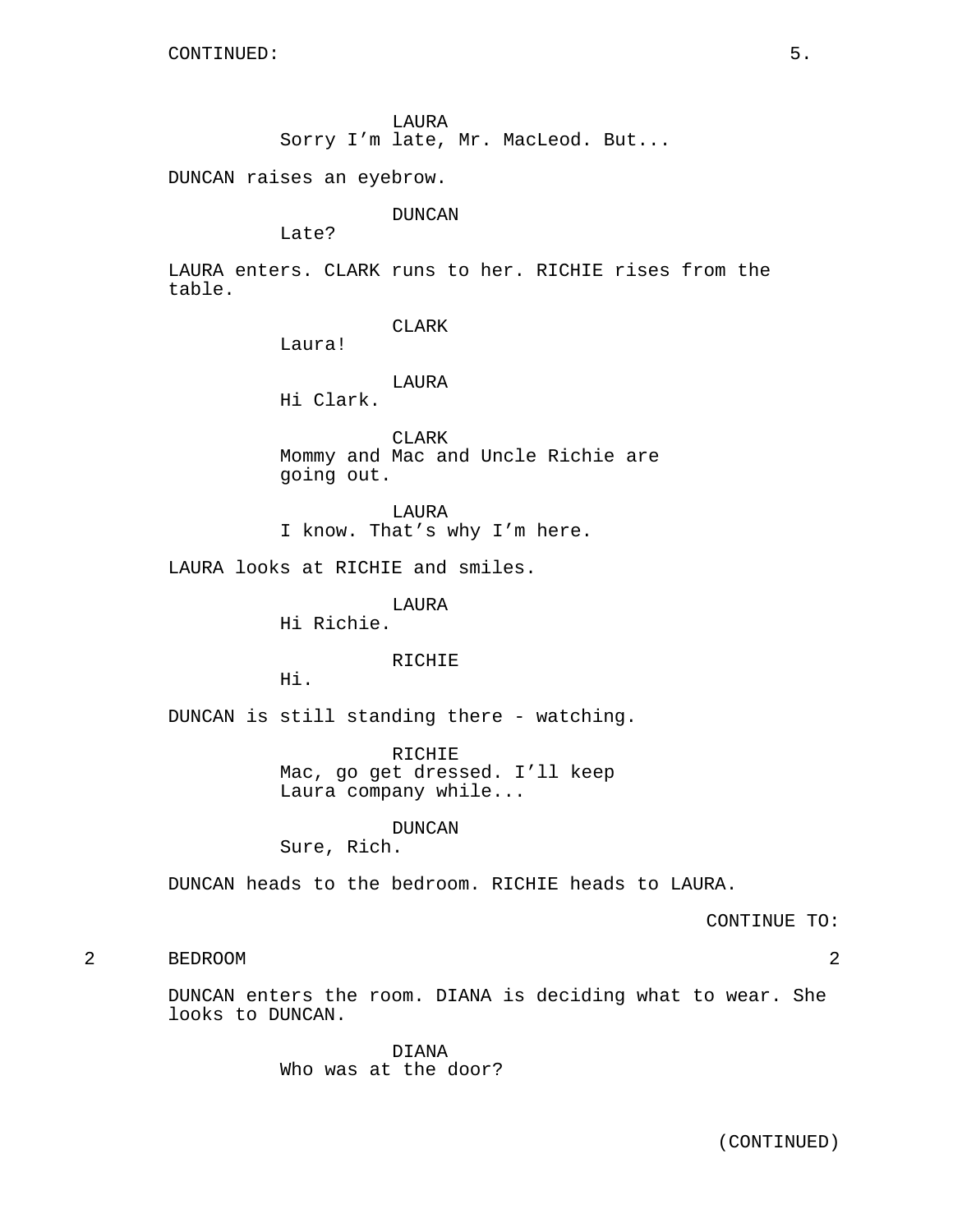DUNCAN The baby-sitter.

DIANA (raise eyebrow) Laura?

DUNCAN I guess we did have plans with Richie.

## DIANA

Hmmm.

DIANA returns to deciding what to wear, and DUNCAN starts to get changed.

JUMP TO:

3 EXT: JOE'S - PARKING LOT (9:00PM) 3

DUNCAN's T-Bird pulls into a parking spot.

CONTINUE TO:

4 INT: T-BIRD 4

DUNCAN is driving, DIANA is in the front passenger seat, and RICHIE is in the back seat.

> DUNCAN So, what were you and Laura talking about after I left?

> > RICHIE

Nothing.

DIANA looks at DUNCAN.

DIANA

What?

DUNCAN smiles and says next line to DIANA.

DUNCAN Laura was flirting with him. I think she likes him.

DIANA

Really?

RICHIE chimes in.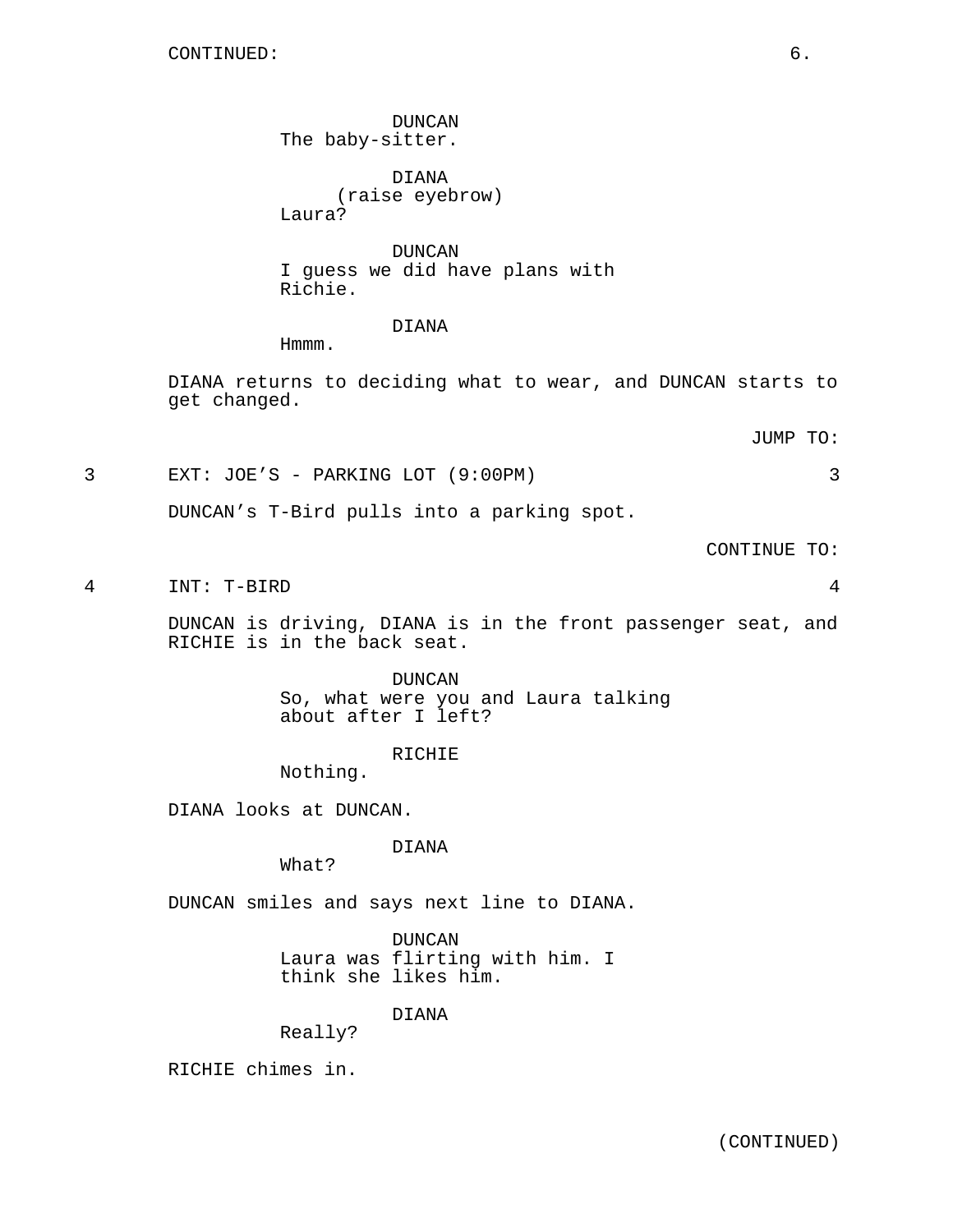RICHIE And what if she does? She's a nice girl. I...

DUNCAN turns to RICHIE.

DUNCAN That's right. Girl. She's only 17. You're... You're not. (beat) Don't you think she's just a little too young for you?

RICHIE Yeah well, Mr. Heartbreaker, every woman around here is younger than you, so...

DIANA Ha. He's got ya there, Mac.

DIANA turns to RICHIE.

DIANA Don't listen to him, Rich. She's a nice girl. And... You're only what? 27?

RICHIE nods. DIANA turns to DUNCAN.

DIANA 10 years isn't that bad, Mac. (beat) At least Rich can still find a mortal woman his own age.

RICHIE laughs. DUNCAN looks at DIANA.

DUNCAN Cute D. Real cute.

DUNCAN opens his door and gets out. RICHIE and DIANA share a look, then they too get out.

CONTINUE TO:

5 EXT: JOE'S 5

They start to walk to the bar. DUNCAN has his arm around DIANA. RICHIE is walking on the other side of DIANA.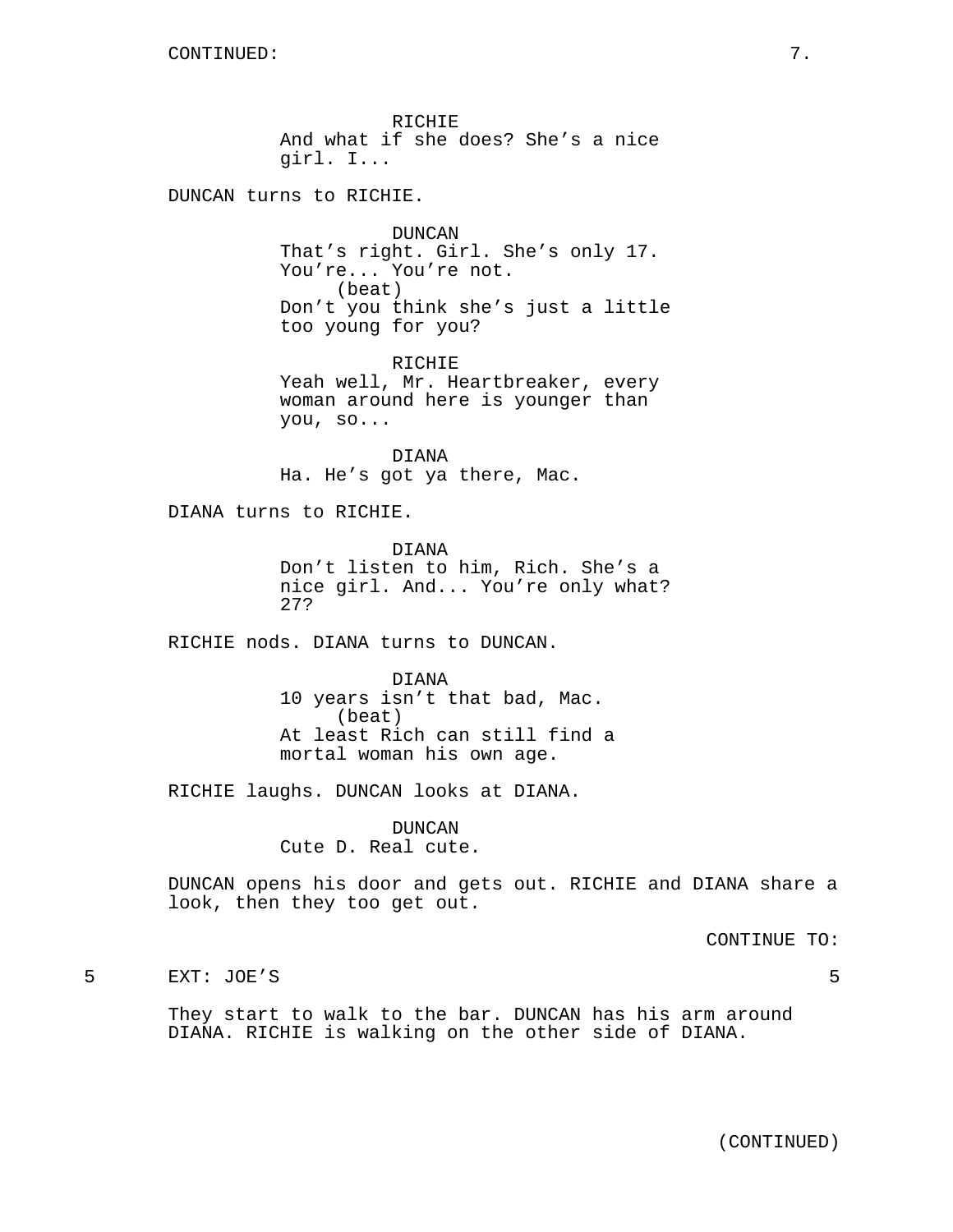DUNCAN Can't wait to see the great singer, Rich.

They head for the stairs. RICHIE goes first, then DIANA, then DUNCAN. They ascend the stairs. There is a marquee on the wall. The marquee says "Joe's is happy to bring you the singing sensation: Roger O'Fasdaw". RICHIE looks at DUNCAN and DIANA.

> RICHIE O'Fasdaw. That's it. See I told it was an odd name.

They continue up the steps. As they get closer to the door, both DUNCAN and RICHIE sense another immortal. RICHIE looks at DUNCAN.

> RICHIE It's probably Methos. Like I said, he's been here every night.

# DUNCAN

Maybe.

DUNCAN gets the feeling that he's sensing more than Methos. RICHIE opens the door.

CONTINUE TO:

6 INT: JOE'S 6

They enter. RICHIE, then DIANA, and then DUNCAN. The door closes behind DUNCAN. The place is packed. JOE is behind the bar. There is a crowd around the stage, so the singer isn't visible at the moment, DUNCAN and RICHIE look at the stage and see only part of the man singing. DUNCAN and RICHIE search the room for the other immortal. They spot METHOS off to the far left. METHOS is sitting at a table with a young lady. METHOS spots them. METHOS gives DUNCAN an "if I were you, I'd leave" warning look. DUNCAN either doesn't understand what the look means, or misinterprets it as a "don't bother me" look.

> RICHIE See, it's just Methos. Told you.

DUNCAN (mutter) Maybe.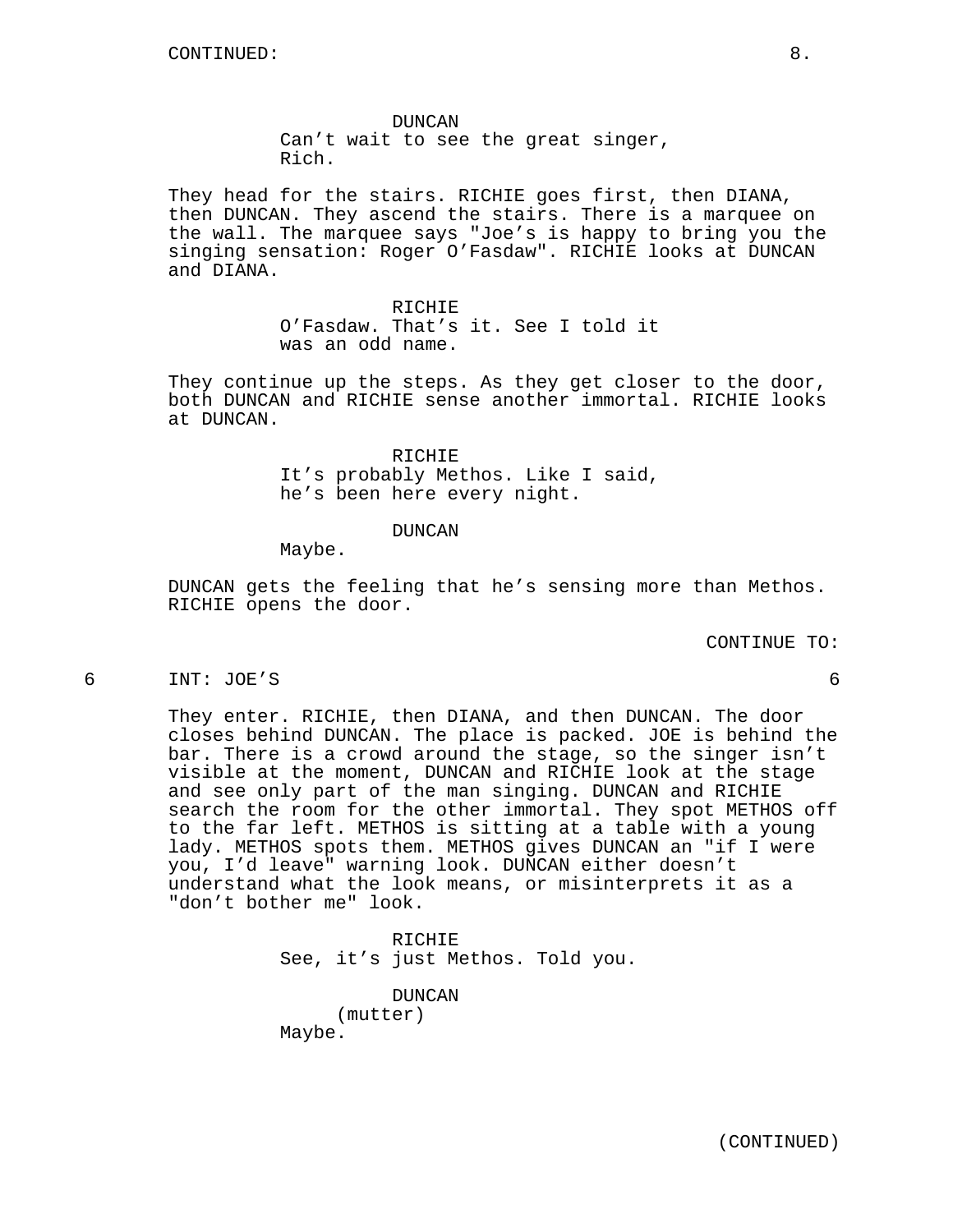DUNCAN thought he was sensing more than just METHOS. The sensation was stronger, and somehow familiar. But, once he had identified METHOS, the sensation stopped. So maybe he was wrong.

## RICHIE

I see he's in his usual spot. Can't blame him. It's a great view of the stage. Almost on it actually. Maybe we should go...

#### DUNCAN

Maybe later. He looks like he wants to be alone.

The three of them head for the bar. DUNCAN still gets the feeling that METHOS isn't who he was sensing.

CONTINUE TO:

7 INT: BAR AREA 7

JOE approaches them. DIANA, DUNCAN, and RICHIE, are facing the bar. The stage is behind them.

> JOE So, you finally decided to make it.

DUNCAN Didn't have a choice.

DUNCAN looks over at METHOS, and directs his line to JOE.

DUNCAN Who's the woman with Methos?

JOE Don't know. He's not talking. (beat) What do you think?

DUNCAN About the singer?

JOE nods.

DUNCAN He's good. Can't see him though. (beat) The woman? Well, Me...

The song ends. ROGER addresses the crowd.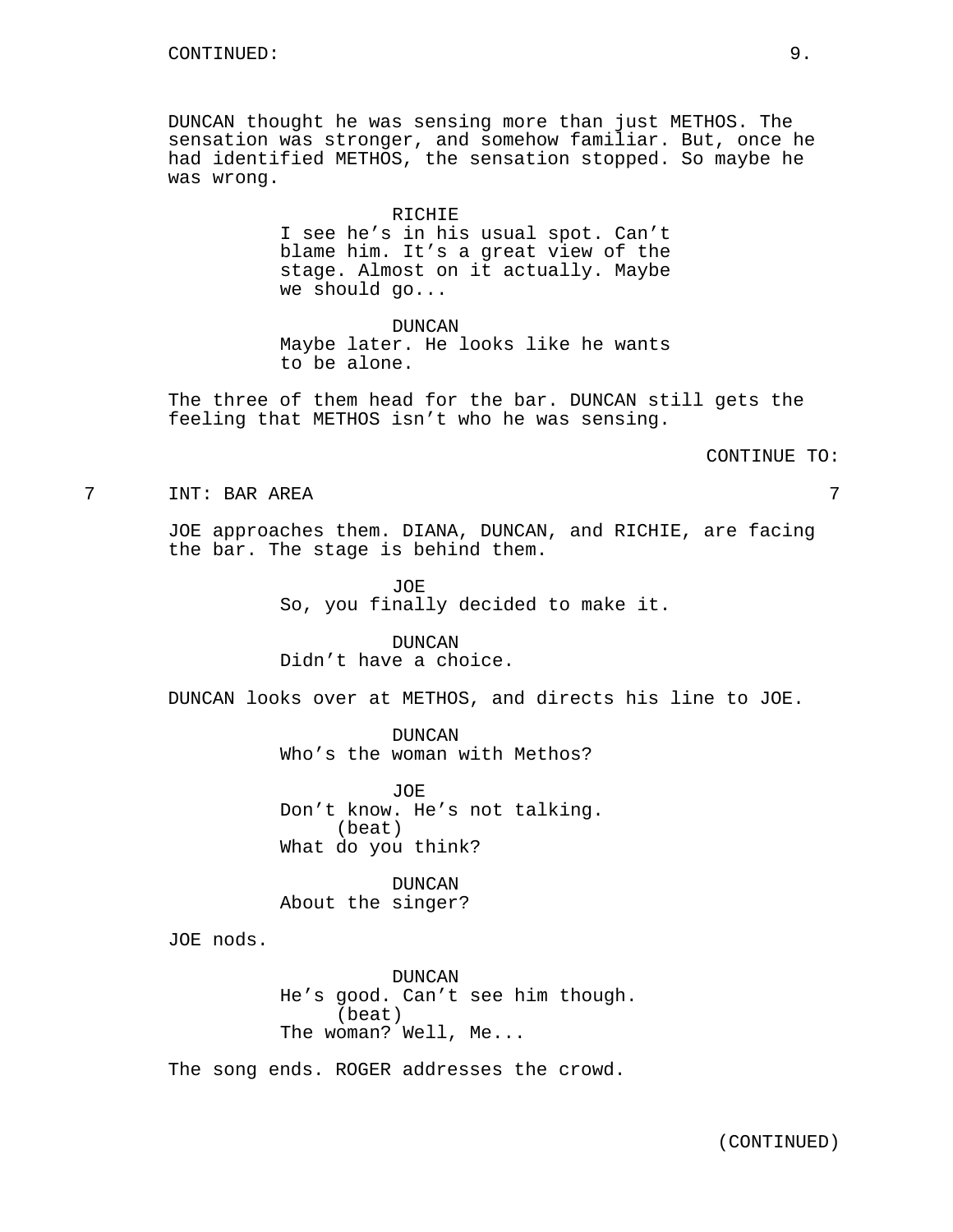ROGER (VO) Thank-you. Thank-you.

DIANA tenses up as soon as she hears ROGER's voice. DUNCAN notices.

> DUNCAN D, what is it?

DIANA That voice. I know that...

DIANA turns around and looks right at the stage. DUNCAN and RICHIE turn their heads to see what she is looking at. There's still a crowd around the stage, so we still cannot see ROGER.

ROGER

This next song goes out to a very special lady. She knows who she is. So guys, get your gal, and hold her close. This is a slow one.

The music starts playing. The crowd disperses, and the singer is visible. It's ARES. He looks right at DIANA, and sings the song to her. DUNCAN realizes he was right. It wasn't only METHOS he sensed when he entered the bar. And now he understands the look that METHOS gave him. (Note: The reason the sensations stopped upon identifying METHOS, was that they had both looked at ROGER / ARES already, and the proximity of METHOS to him canceled out the sensation.)

> JOE You know him?

DUNCAN turns back to JOE, so he doesn't notice how DIANA is being drawn to the stage. RICHIE watches DIANA being drawn to the stage as if she were in a trance.

DUNCAN

Don't you?

JOE

Should I?

DUNCAN can't believe JOE doesn't recognize him. Then he remembers JOE only briefly saw him in '97.

> DUNCAN Where did you say you found this guy?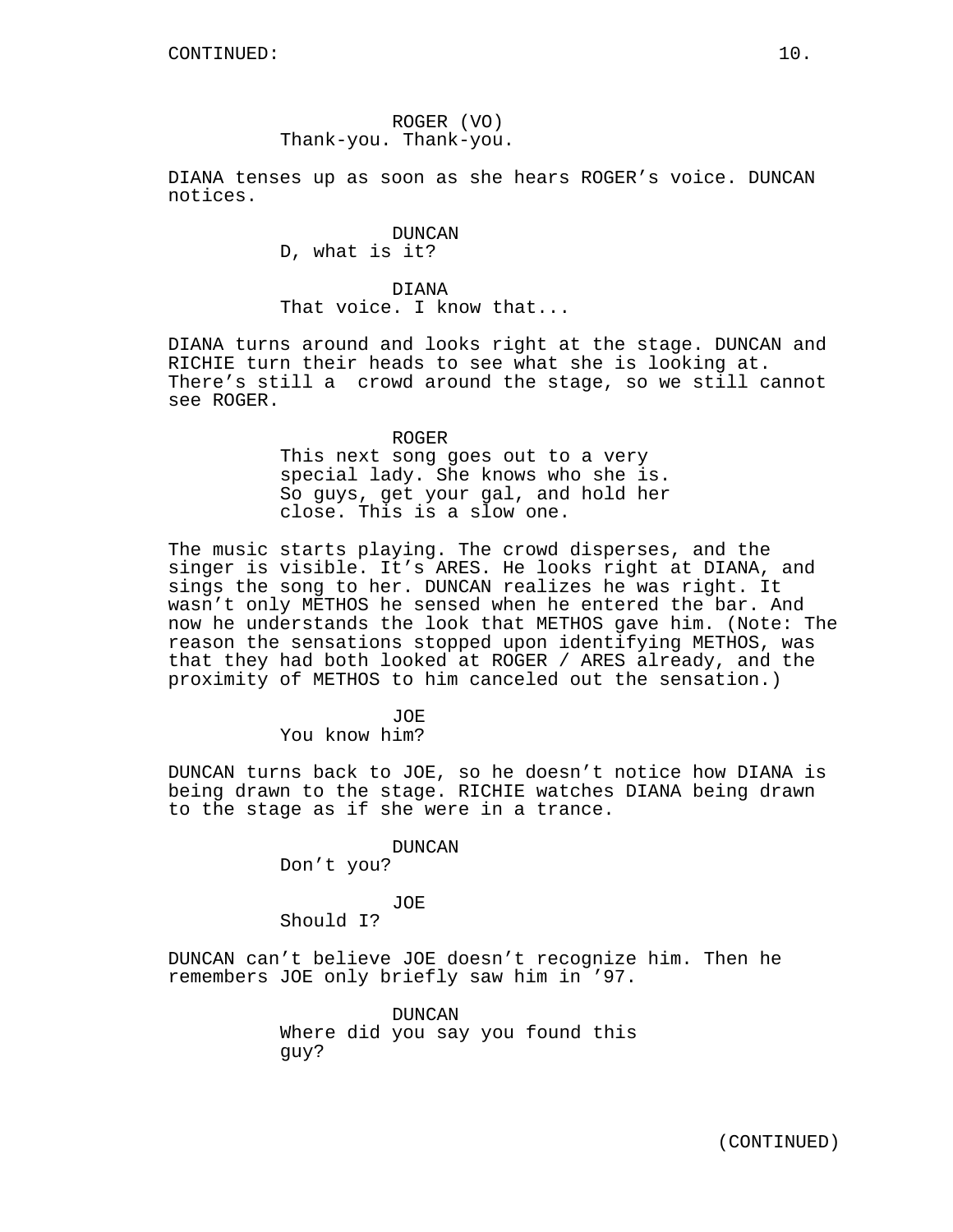JOE

I didn't find him. He found me. He just walked in here one night and said that if I gave him a job singing he could have the place packed every night. And he has.

## DUNCAN

Yeah. I bet he has.

DUNCAN turns to address to DIANA while saying line.

DUNCAN

D, I...

DUNCAN notices she is gone. He looks around and sees that she has almost reached the stage.

### DUNCAN

What's she...

She reaches the stage. ARES offers her his hand. She hesitates for a moment, but then takes it. He helps her up on to the stage.

> DUNCAN Oh this is just...

#### RICHIE

I told you he was captivating.

ARES looks into DIANA's eyes and takes her in his arms. They dance, and he continues signing the song to her.

> RICHIE They look like they know each other.

## DUNCAN

They do.

RICHIE looks at DUNCAN both confused and excited.

RICHIE

What?

DUNCAN looks back at JOE.

RICHIE

How?

DUNCAN says the next line, more to JOE than to RICHIE. He knows that JOE will know exactly what the line means, but RICHIE won't.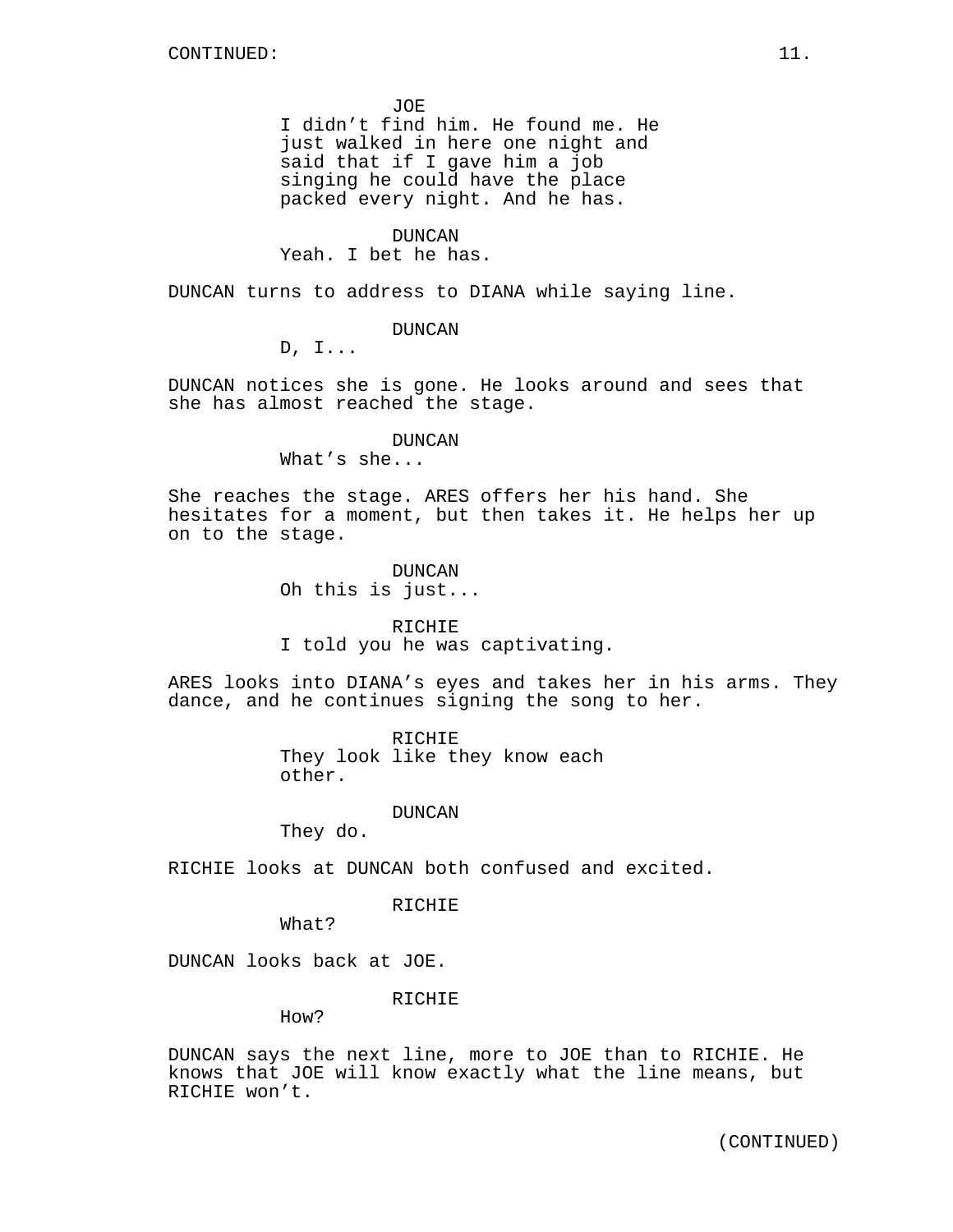DUNCAN She knew his brother.

JOE and RICHIE say their lines simultaneously.

RICHIE

JOE His brother?

She did?

DUNCAN Well, I guess they were 1/2 brothers. They had the same father.

JOE understands, and wonders why he didn't recognize before.

JOE You mean he's...

DUNCAN cuts him off.

DUNCAN

Yes.

RICHIE looks at them, not understanding.

RICHIE Who? ... He's who?

DUNCAN

Nobody.

RICHIE looks back at the stage.

RICHIE Doesn't look like nobody to me.

RICHIE watches DIANA and ARES.

RICHIE Look at the way he's looking at her... the way he's holding her... If I didn't know better, I'd swear they were...

DUNCAN turns and heads out.

DUNCAN

Yeah.

RICHIE looks at DUNCAN.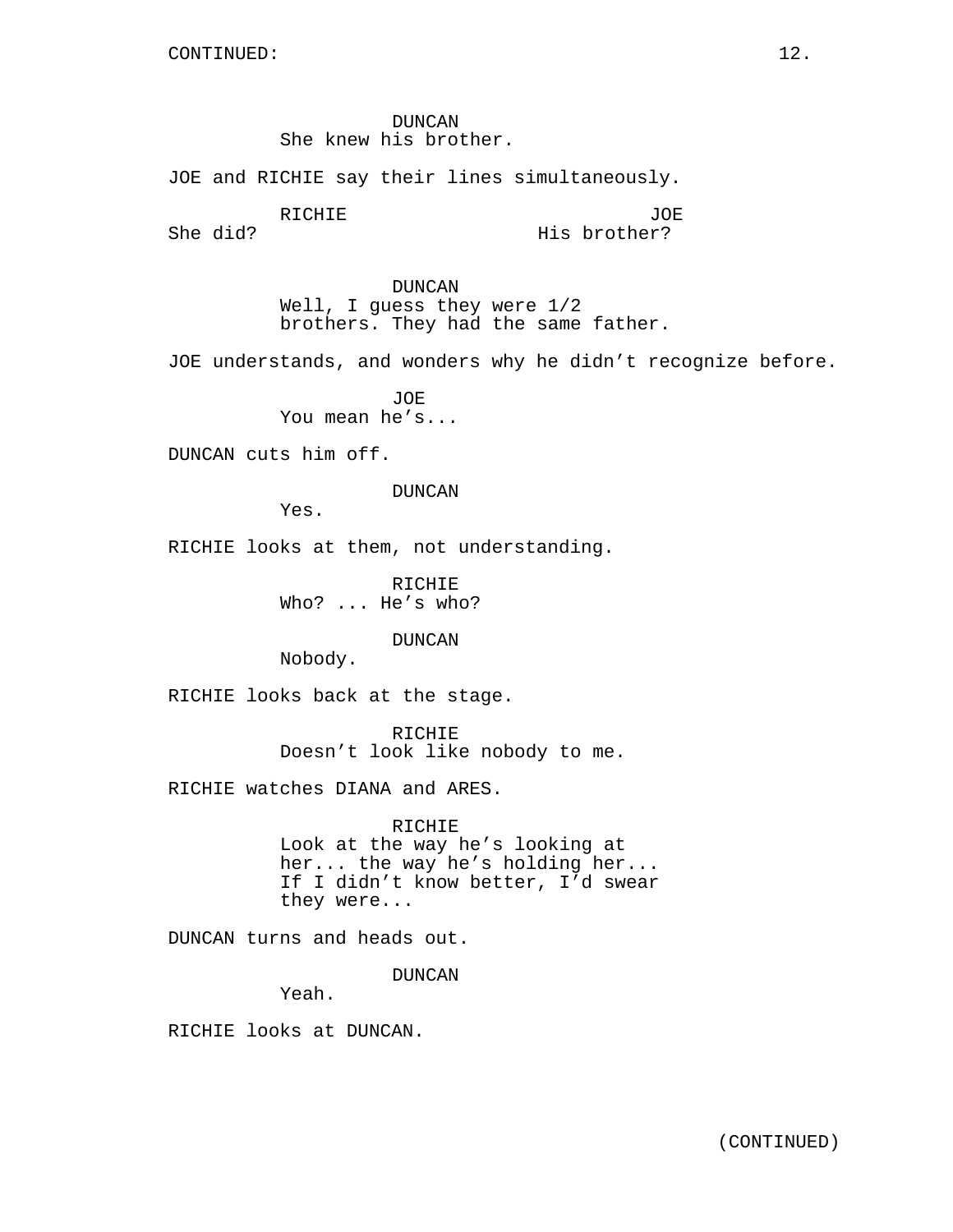RICHIE Mac? (beat) Mac?

DUNCAN keeps walking, glancing at the stage as he exits. RICHIE is about to go after him. JOE grabs his arm.

> JOE Don't. (beat) Let him go, Rich.

RICHIE looks at JOE. He can tell that JOE knows more about this then he does.

> RICHIE You know who he is, don't you.

JOE hesitates for a few moments, but then answers.

JOE Yeah. I do.

RICHIE Roger O'Fasdaw isn't his real name is it?

JOE looks at RICHIE confused.

JOE. What makes you say that?

RICHIE Because Mac and Diana had never heard of Roger O'Fasdaw, and they clearly know who this guy is.

Momentary pause.

JOE Right. No, it's not his real name.

RICHIE I'm right, aren't I?

JOE looks at RICHIE confused.

JOE About what?

RICHIE looks back at the stage.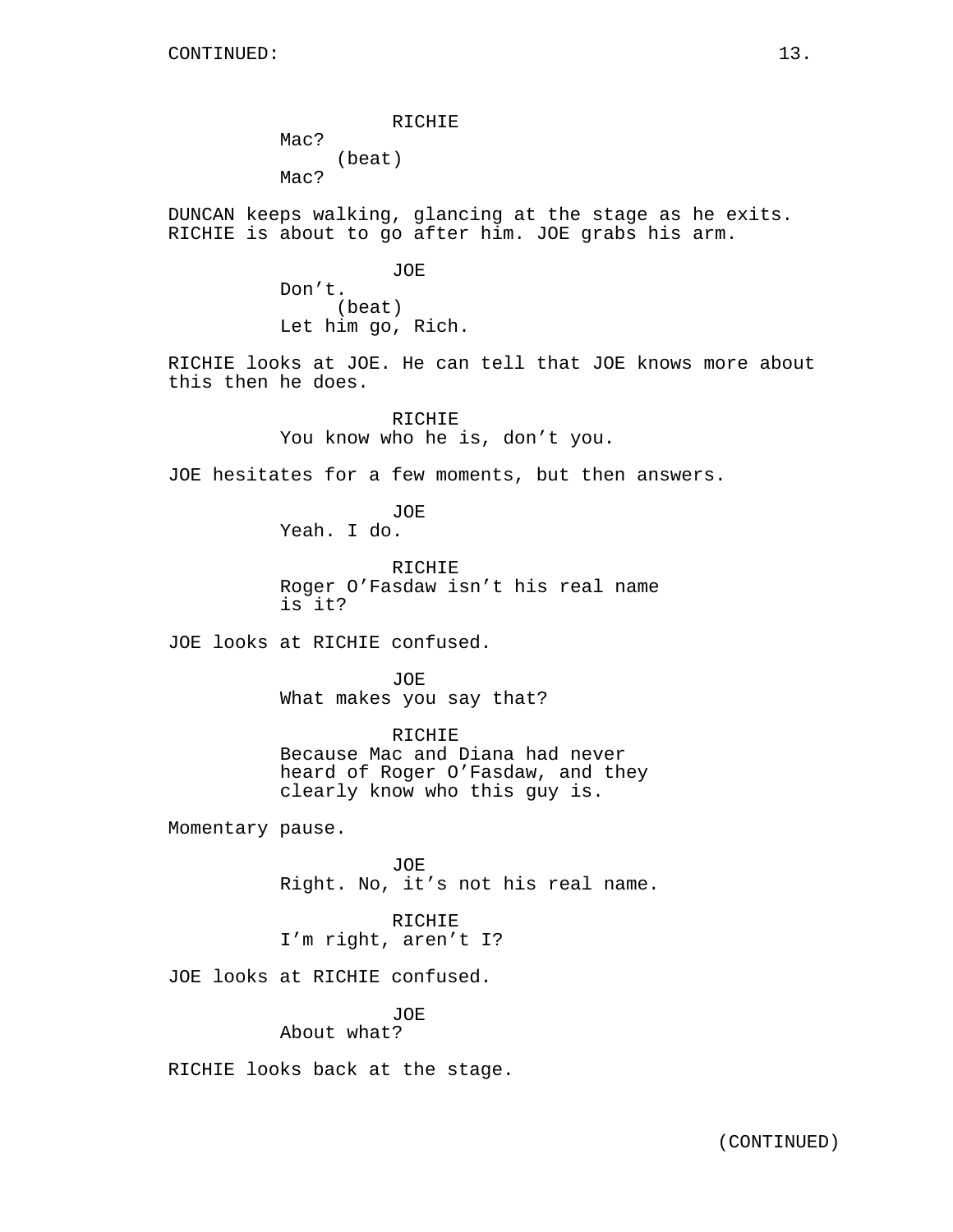RICHIE Roger, or what ever his name is, was more to Diana than just the brother of a friend.

RICHIE looks back to JOE.

RICHIE Wasn't he?

JOE I don't know what you mean.

RICHIE Joe, talk to me. (beat) Who is he?

JOE doesn't answer. He gives RICHIE a "just drop it" look, and walks off. RICHIE watches JOE leave. RICHIE mutters the next line to himself.

> RICHIE Was it something I said?

RICHIE looks back at the stage. DIANA and ARES are dancing close now. Real close. He is behind her, with his arms around her waist, pulling her back against his chest. She is laying back into his chest. His head is on her shoulder, and he is signing into her ear.

> RICHIE Oh yeah. (beat) There's a story there. A big story. (beat) I just wish I knew what it was.

METHOS approaches and signals JOE for a refill on his and his date's drinks. METHOS says line to RICHIE without looking at RICHIE. RICHIE responds to METHOS while continuing to stare at the stage.

> METHOS Where's Mac?

> > RICHIE

He left.

METHOS Don't blame him. I tried to warn him.

RICHIE looks to METHOS.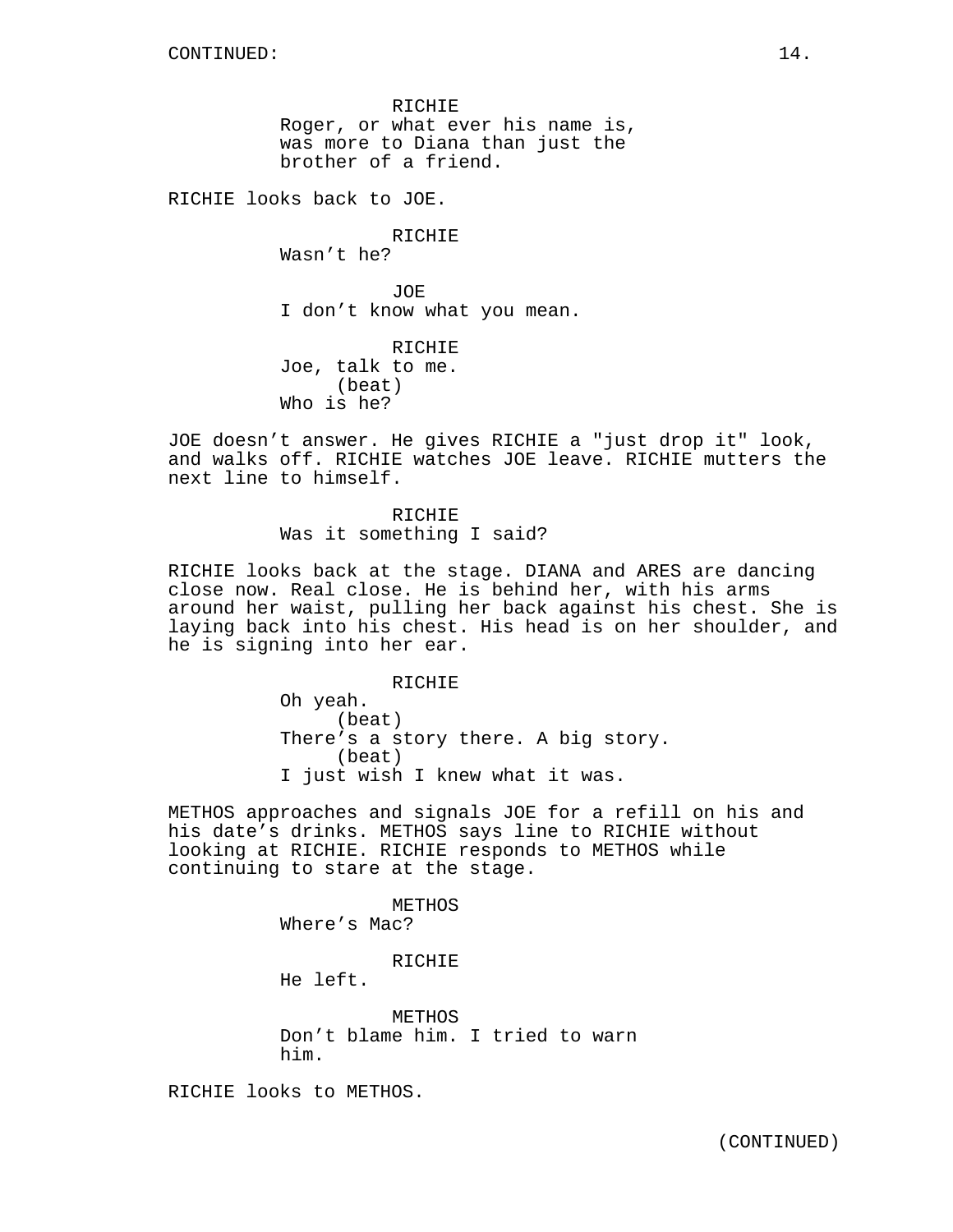RICHIE What? METHOS If I was Mac, I never would have brought Diana here. He knows that they... RICHIE realizes that METHOS knows as well. RICHIE Wait. You know who that guy is, don't you? (beat) I mean who he really is? METHOS gives RICHIE a confused look. METHOS Don't you? RICHIE No. Not a clue. METHOS Really? Momentary pause. RICHIE Tell me, what is he to Diana? METHOS You really have no idea who he is? RICHIE All I know, is what Mac said before he left. METHOS Which was? RICHIE That Diana knew his brother. METHOS That's what he said. That Diana knew his brother. RICHIE Yeah. Then he changed it to 1/2 brother. So if Diana and his brother were friends...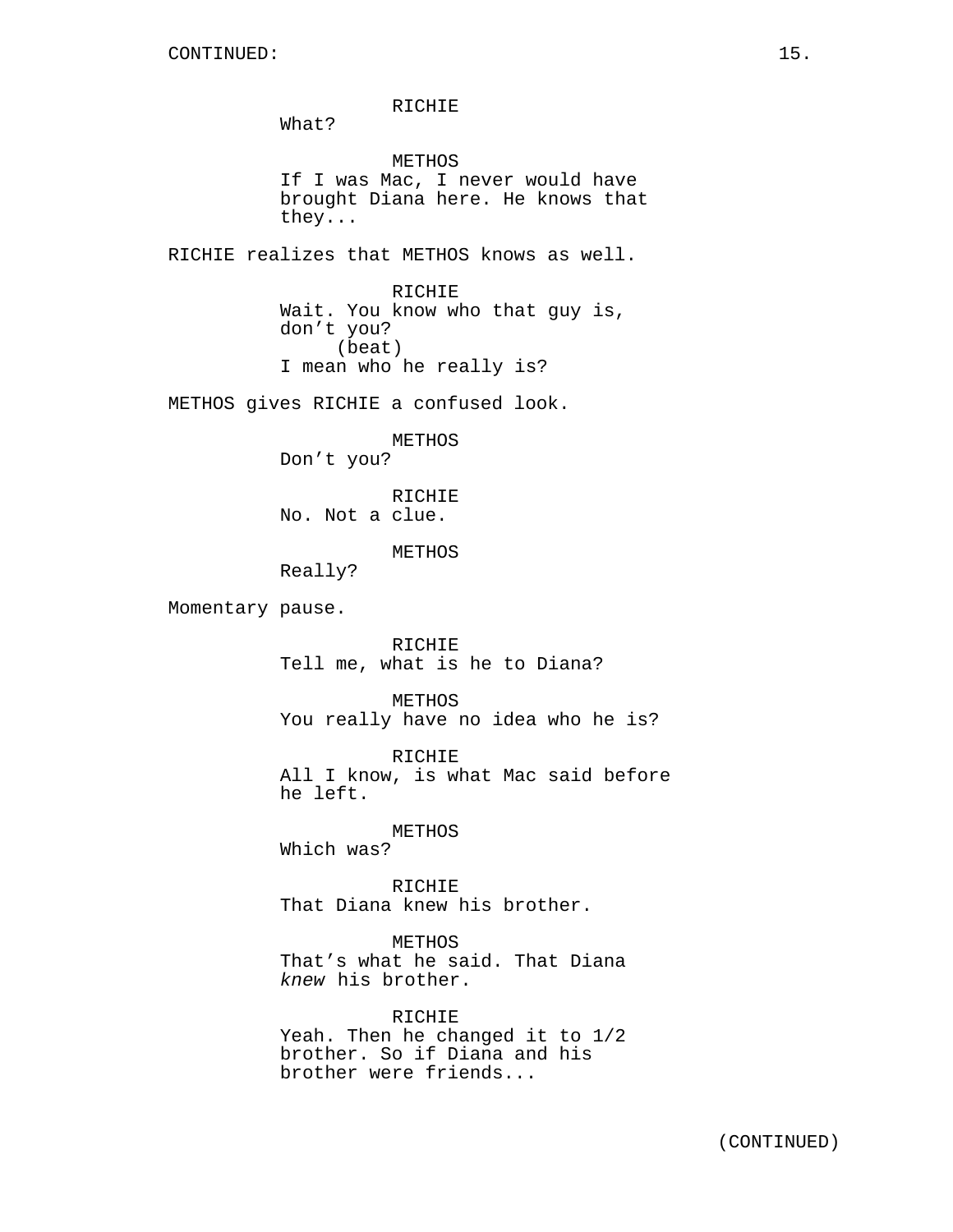METHOS Friends? Diana and his brother were a lot more than just friends. RICHIE Really? METHOS I can't believe you don't know this already. RICHIE Know what? METHOS I don't know if I should be the one to tell you. RICHIE Methos, please. I wish everyone would stop treating me like a kid. (beat) You know who he is. Mac knows who he is. Even Joe knows who he is. I... METHOS Okay. His brother is... (beat) Clark's father. RICHIE raises and eyebrow in surprise. RICHIE Clark's father? METHOS Yep. Momentary pause. RICHIE I don't under... METHOS They were so happy together. Momentary pause.

RICHIE You talk as if you knew them then.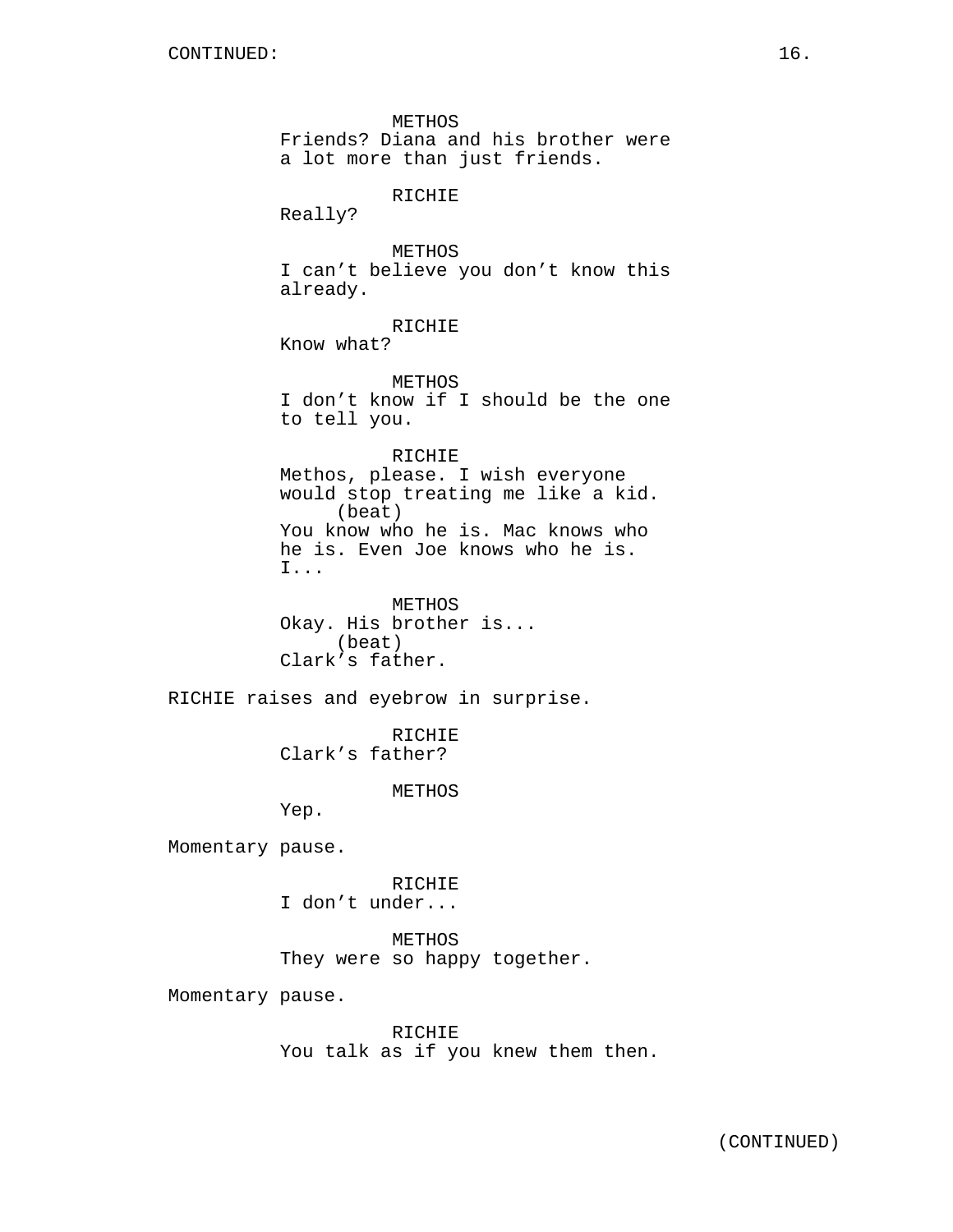METHOS

I did.

Momentary pause. RICHIE raises an eyebrow in curiosity.

RICHIE Just how long have you known Diana?

METHOS

A long time.

Momentary pause.

RICHIE Can I ask you something?

METHOS looks at RICHIE.

RICHIE What broke up Diana and Clark's father?

METHOS Long story.

Momentary pause.

RICHIE You're not going to tell me, are you?

METHOS I think Mac and Diana should be the...

RICHIE Gee thanks, Methos.

METHOS Rich, it's not that I...

RICHIE It's okay. I think I know anyway.

METHOS raises an eyebrow in curiosity.

METHOS

You do?

RICHIE looks back at the stage.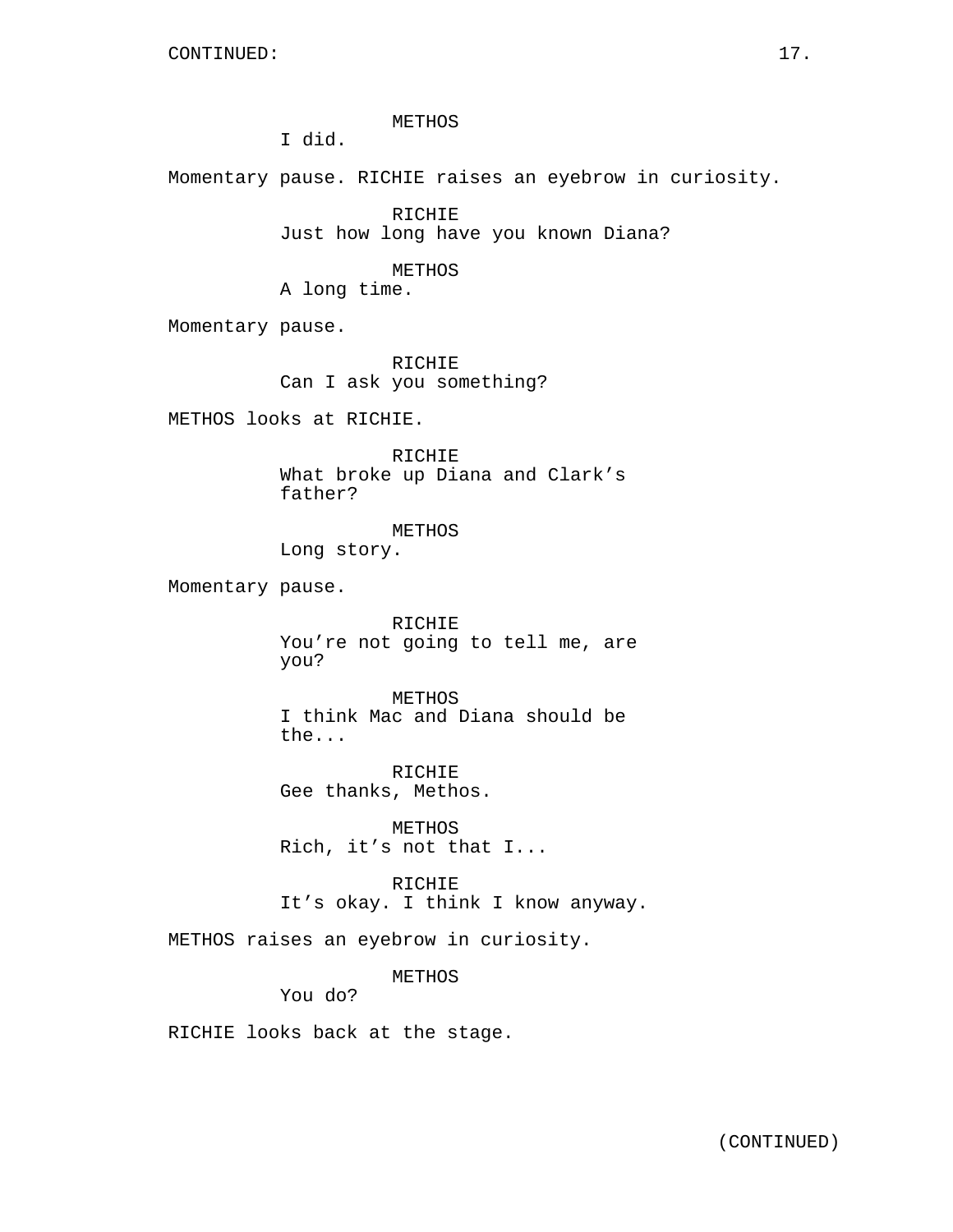RICHIE Look at them Methos. METHOS looks at the stage. RICHIE It's obvious. METHOS It is? Momentary pause. RICHIE Look at the way he is holding her. (beat) ...the way she is melting into him. (beat) ...the way their bodies move as if they are one. (beat) It's like they are making love. And they both... METHOS Rich, I... RICHIE I bet they were real close once. Real close. METHOS Richie, they were friends. Nothing more. RICHIE Friends. METHOS Yes. Friends. **RICHIE** You sure about that? METHOS Yes. I am. RICHIE Then why did Mac take off?

METHOS doesn't answer. He just picks up his drinks and returns to his date. RICHIE picks up his drink and takes a drink of it. He continues to watch DIANA and ARES until the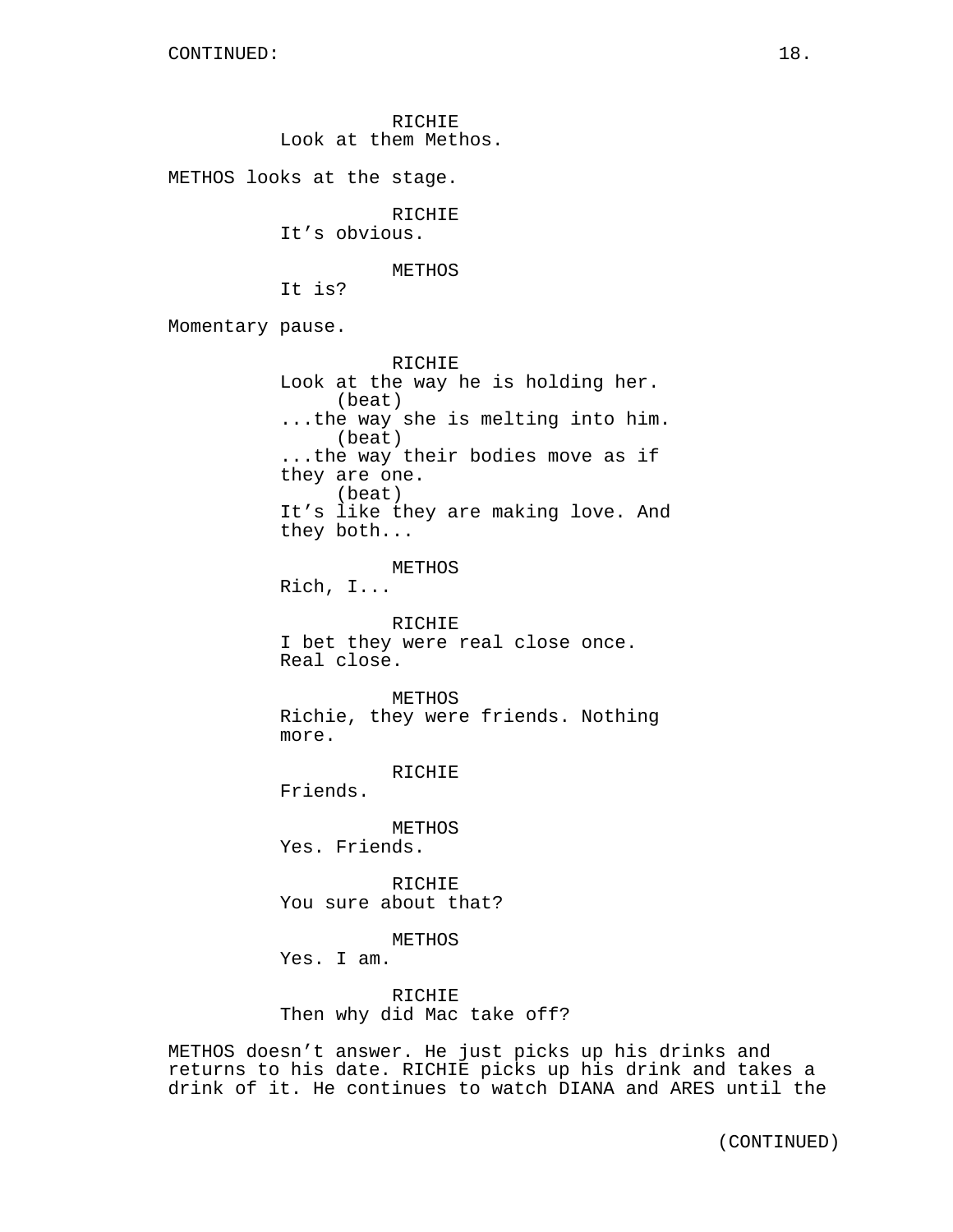song ends. Once the song ends, three things happen almost simultaneously. (1) ARES dips DIANA and kisses her. A kiss she doesn't resist. (2) RICHIE and METHOS, along with ARES, sense another Immortal enter the room. ARES ignores it, METHOS and RICHIE turn to the door to see who will come in. (3) DUNCAN enters. He stops in the doorway and looks at the stage. He sees ARES and DIANA kissing and exits again. This time RICHIE goes after him. So does METHOS.

CONTINUE TO:

8 EXT: JOE'S - PARKING LOT 8

DUNCAN is walking across the parking lot to the T-Bird.

CONTINUE TO:

9 TOP OF STAIRS 9

The door opens. RICHIE exits.

RICHIE Mac, wait!!!

CONTINUE TO:

10 PARKING LOT 20 PARKING 10

Camera is positioned in the parking spot beside the T-Bird. We can see everything. DUNCAN keeps walking. RICHIE starts to descend the stairs.

RICHIE

Mac!!

DUNCAN keeps going, not looking back. RICHIE runs to him.

RICHIE

Mac!!

DUNCAN reaches the T-Bird. He goes to the driver's side, places his hand on the door handle, and is about to open the door, when METHOS exits the bar.

### METHOS

MacLeod?

DUNCAN stops and looks up to METHOS. They exchange a look. RICHIE reaches the T-Bird. METHOS heads down the stairs. DUNCAN rests his hands on the door frame. METHOS runs across the parking lot.

CONTINUE TO: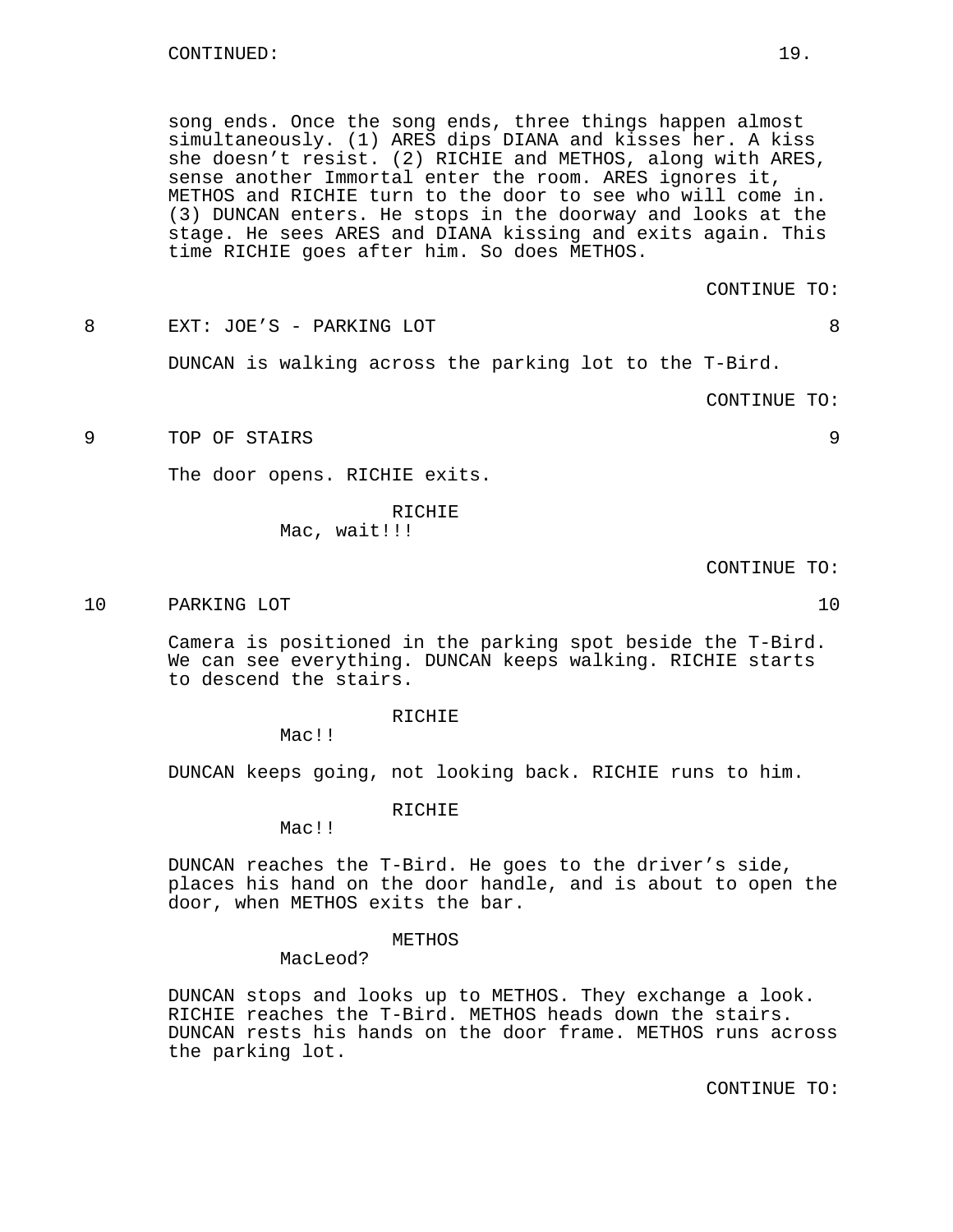# 11 T-BIRD 11

Camera zooms into the T-Bird only. METHOS reaches the T-bird.

> METHOS That wasn't what it looked like.

DUNCAN You don't know that!

METHOS Yes I do. (beat) Mac, Diana loves you, not A... Roger.

RICHIE looks at METHOS with a raised a raised eyebrow. METHOS almost said Roger's real name. Why did he stop and say Roger? Why are they keeping his identity secret?

> DUNCAN I know, but... seeing him kissing her, knowing... knowing how... you know.

> RICHIE Why do I get the feeling you don't want me to know what's going on?

Momentary pause. DUNCAN looks to RICHIE.

DUNCAN

Rich, I...

RICHIE You know it's kinda hard to understand when you don't have all the pieces.

DUNCAN Richie, you'd never understand this one. Trust me. You're...

RICHIE Fine. I know when I'm not wanted! See ya later, Mac!

RICHIE storms off. METHOS looks at DUNCAN. DUNCAN is leaning on the driver side door frame, while METHOS is leaning on the passenger side door frame.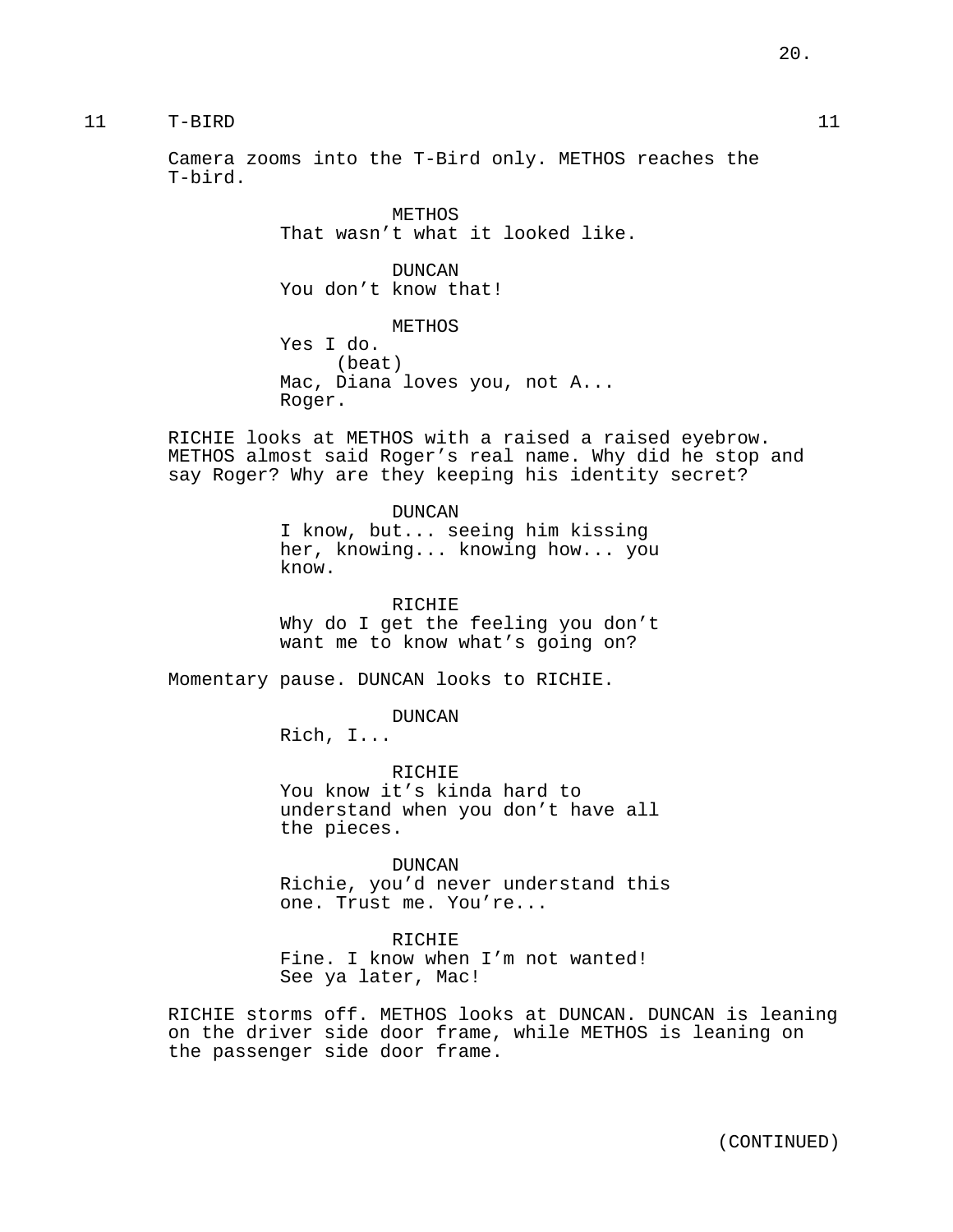METHOS Mac, he was only...

DUNCAN I know. But he has no idea who we are dealing with?

METHOS And whose fault is that? (beat) Why haven't you told him?

DUNCAN He doesn't need to know.

Momentary pause.

METHOS

You sure?

### DUNCAN

Methos, I...

DUNCAN thinks of something. He suddenly realizes that Ares should have been giving of a stronger vibe.

> DUNCAN Wait. Something is off.

> > METHOS

What?

#### DUNCAN

When I first met Aphrodite, the feeling was so strong. It wasn't until she touched me that it stopped. And the second time, it wasn't until I said her name.

METHOS looks at him, confused.

#### DUNCAN

She said it was because of who she was. But if that was true, it should have be the same with Ares.

# **METHOS**

Mac, I...

### DUNCAN

The sense I get from him is strong, but not to the same extent it was with her. And, when we spotted you, the feeling went away.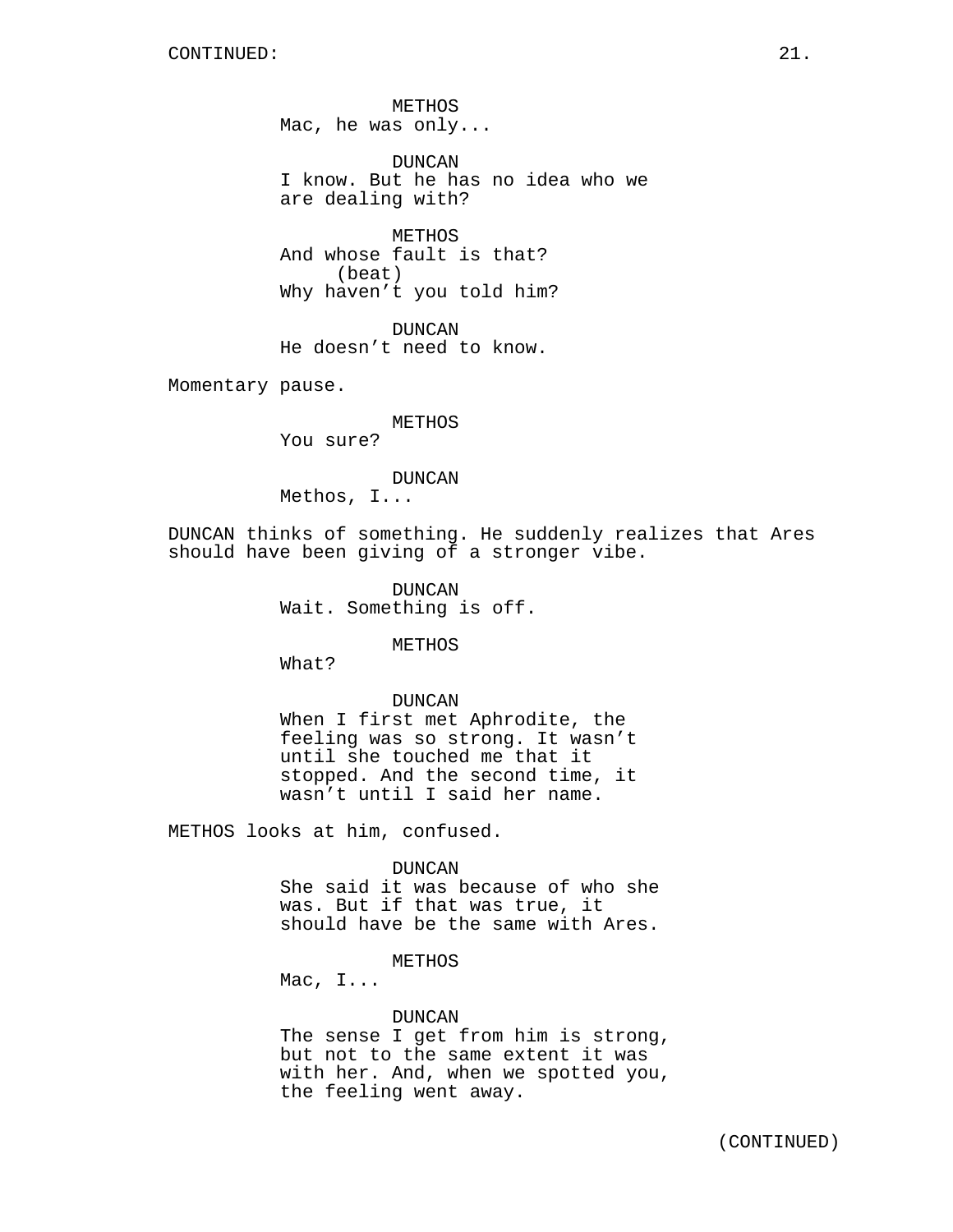METHOS That's because you saw him too. And...

DUNCAN There has to be more to it. There...

DUNCAN stops talking. METHOS can see the wheels turning and doesn't like where they might be going.

> METHOS Look, Diana wasn't in love with Ares then, and she's not in love with him now. Trust me, Mac.

DUNCAN It's him I don't trust.

METHOS You don't even know him. I do. She does. We...

DUNCAN That's what worries me.

METHOS looks at him with a look of curiosity.

METHOS

What?

DUNCAN The fact that she even knows him. (beat) He can't be trusted, Methos. He...

METHOS realizes just how much DUNCAN sounds like Hercules. He also knows he has to get him to back down, cool off. He isn't sure DUNCAN will believe this, he's not sure he even believes it, but it's the only thing he can think of at the moment.

> METHOS It was the music, Mac. It can be very hypnotic.

DUNCAN Especially when it's manipulated. (beat) He's good, all right. Very good. (beat) Did you see the way everyone was drawn to him?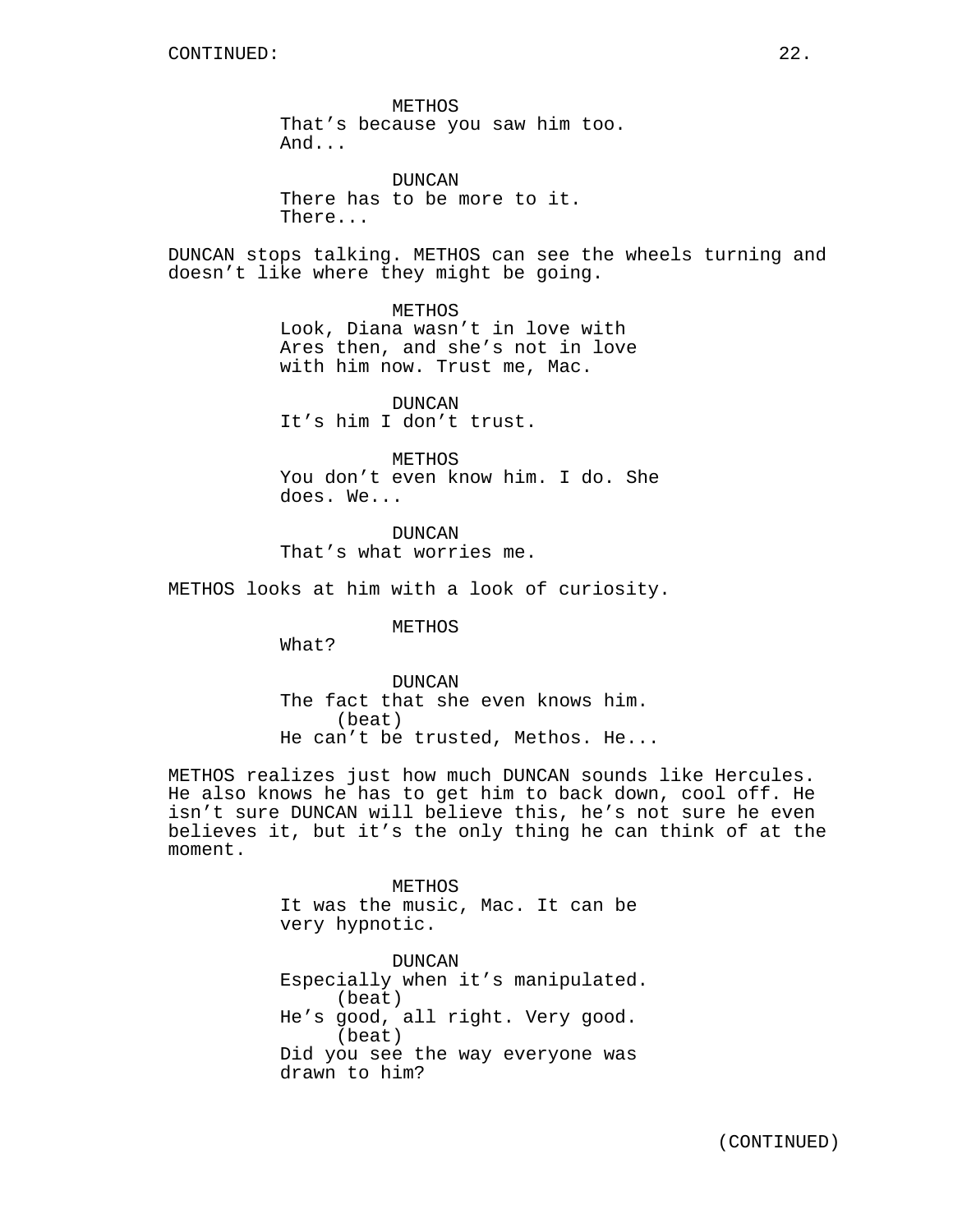METHOS Yeah. I did. It's always like...

DUNCAN He could have any woman in there. Any one of them would... (beat) Why Diana? Why does he want Diana?

METHOS Maybe because he can't have her.

DUNCAN

What?

## METHOS

Ares always wanted what he couldn't have. He loved a challenge. The fact that she keeps rejecting him, just makes him want her more. It's a turn on for him.

DUNCAN

You think that's all it is? I've seen how he looks at her? I...

METHOS

Or... Maybe he wants her because she is a link to his past. She knows who he really is. She knew him when he was The God of War. She knew the real him. Maybe he's hoping she can...

DUNCAN

Well, he is beginning to really get on my nerves.

DUNCAN's eyes go to the back seat. He stares at his coat, which has the Katana hidden under it. METHOS knows what he is thinking, and gives him a look.

> METHOS No. You can't.

DUNCAN Why not? (beat) It's who we are. It's what we do. (beat) And I don't like him.

DUNCAN reaches for the coat. METHOS grabs his arm.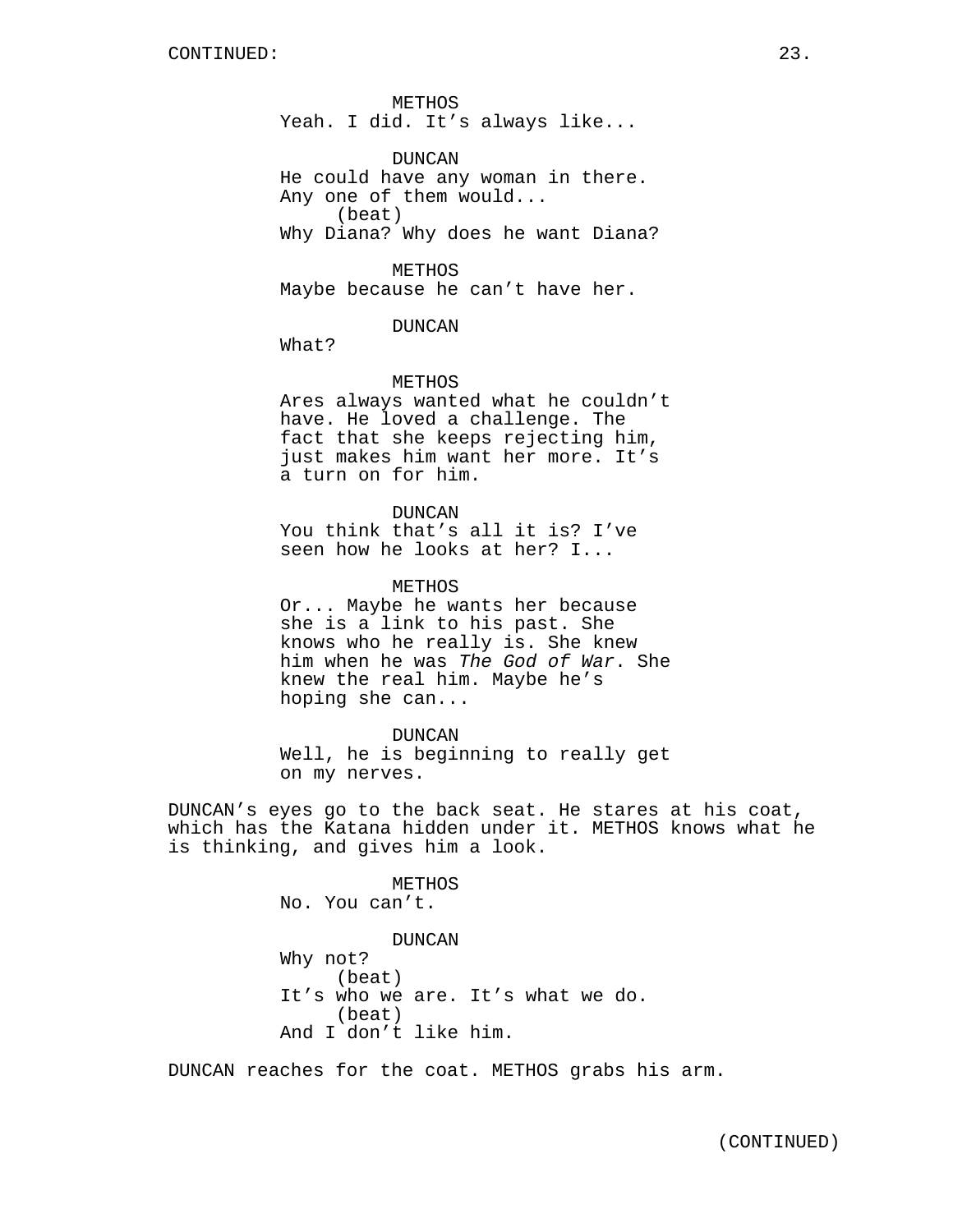METHOS Mac, you've never gone looking for a fight. You know that anger will only cloud your judgment. (beat) Besides, have you ever thought, that maybe that's just what he wants? DUNCAN What do you mean? METHOS Think about it. (beat) What happens if you challenge him? DUNCAN I can get rid of him once and for all. METHOS And Diana? Momentary pause. DUNCAN looks to METHOS with a raised eyebrow. DUNCAN What about her? METHOS If you kill him, how do you think she'll feel? DUNCAN Feel? What do you mean? METHOS She'll hate you. DUNCAN Why would she hate me? You've always said they were just friends. METHOS They were. They are. But... He is Clark's uncle, the only living

METHOS pauses for a moment, then continues.

connection she has to Herc.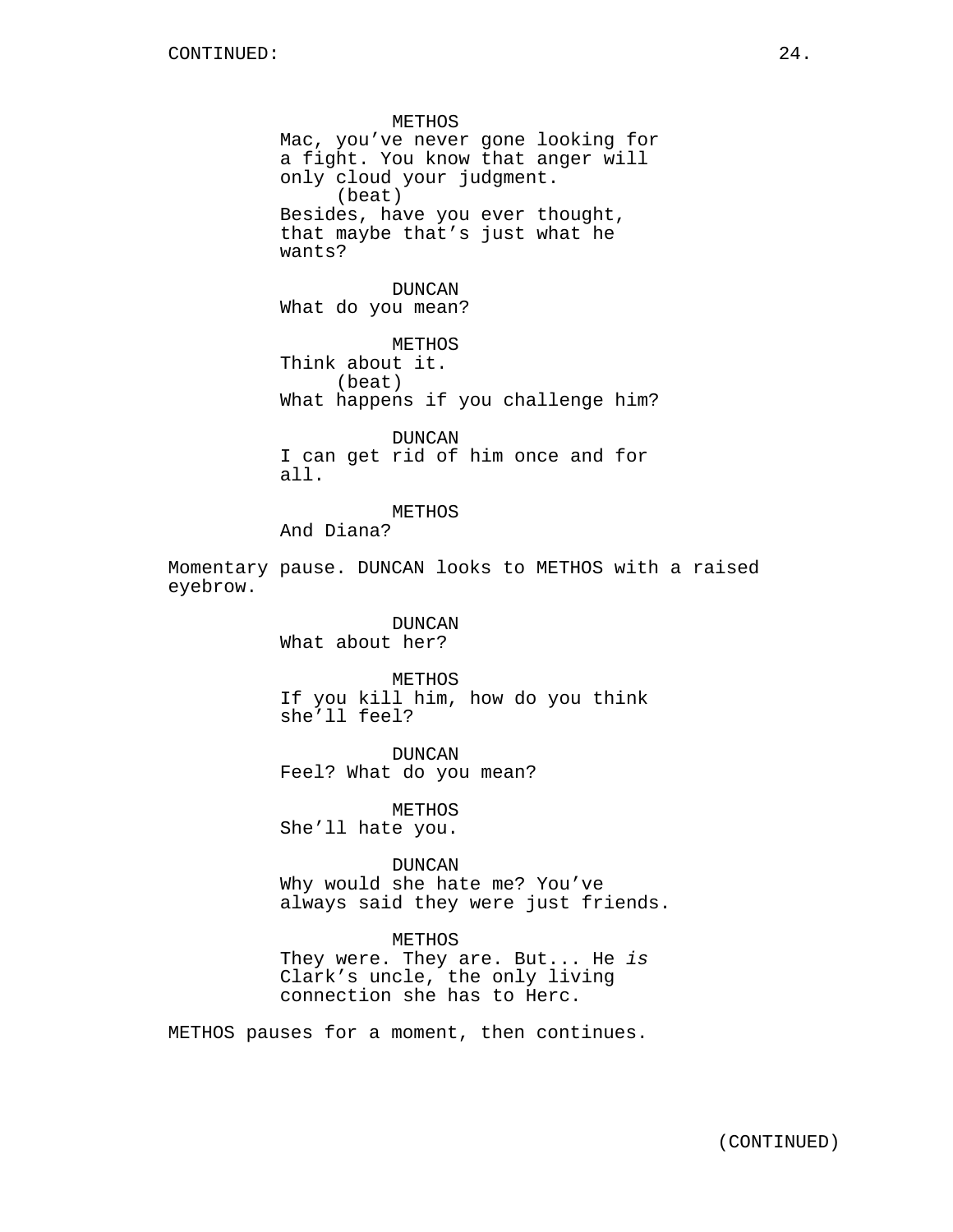METHOS Then... Then there's the other side. DUNCAN The other side? METHOS What if you lose? DUNCAN I won't. METHOS But if you do, he'll get what he always wanted. Diana. (beat) Maybe not at first, but there will be no competition. He'll keep at her, and eventually she will give in.

DUNCAN and METHOS look at each other in silence.

PAN TO:

# 12 PARKING LOT 22

CAMERA now has the full parking lot and the stairs, and the door, in frame. The bar door opens. ERICA, METHOS' date, exits ERICA yells down to them.

ERICA

Adam!

METHOS lets go of DUNCAN's arm. DUNCAN and METHOS look to ERICA.

METHOS

Yeah?

ERICA You coming back, or what? Roger's set is almost done.

METHOS Be right there.

METHOS looks back to DUNCAN.

PAN TO: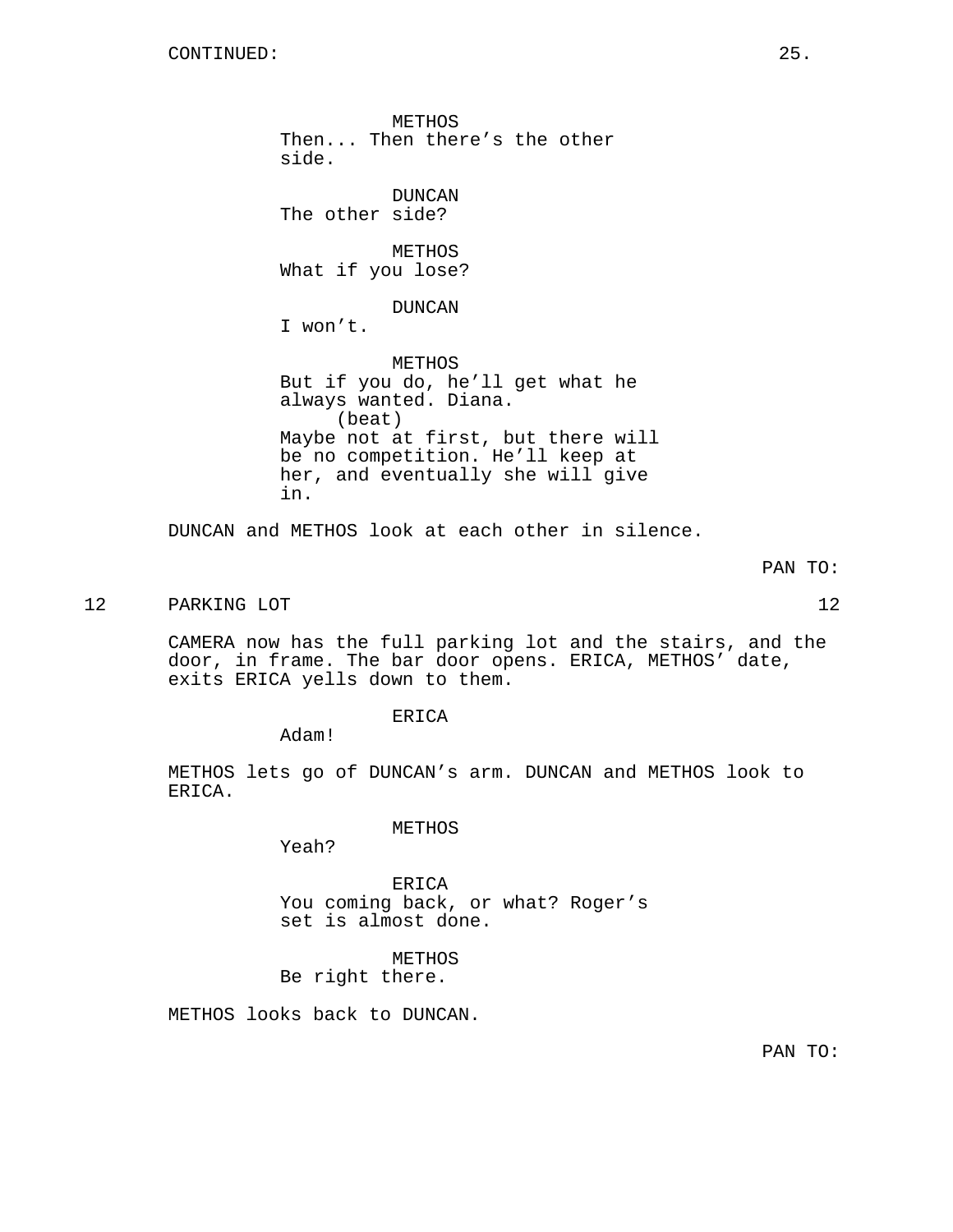13 T-BIRD 13

METHOS You coming back in?

DUNCAN

I can't.

METHOS I'll let Diana know that you left.

DUNCAN If she cares.

METHOS

Mac?

DUNCAN gives him a "kidding" look. METHOS smiles and turns to leave. DUNCAN looks at him.

> DUNCAN What sort of name is Roger O'Fasdaw, anyway?

METHOS turns back to face DUNCAN.

METHOS It's an anagram.

DUNCAN An anagram? Of what?

METHOS Ares God of War.

DUNCAN

Figures.

Momentary pause.

METHOS Remember what I said.

DUNCAN Yes, ole wise one.

DUNCAN gets in the T-Bird and starts the car.

PAN TO: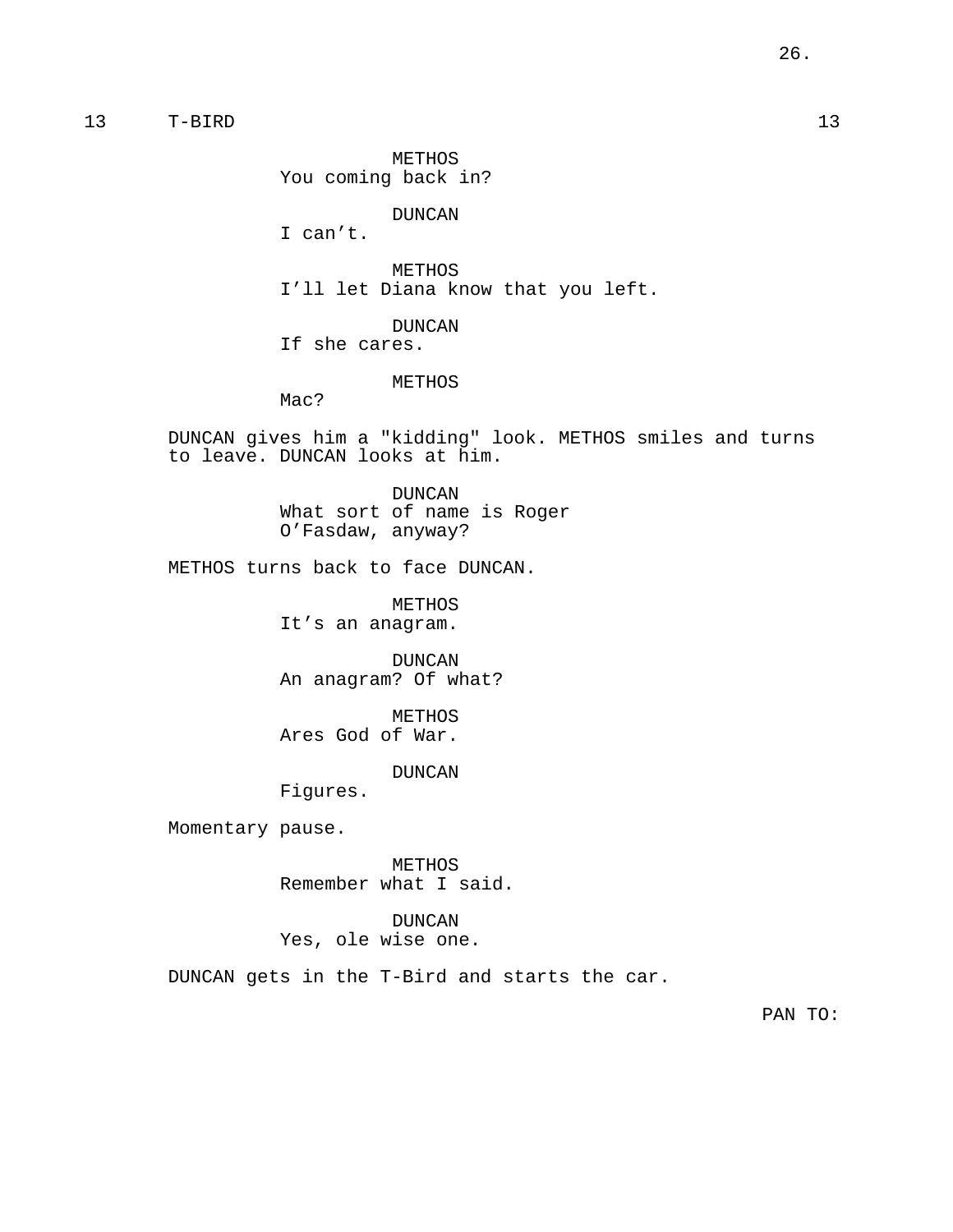# 14 PARKING LOT 21 PARKING 2 PARKING 2 PARKING 2 PARKING 2 PARKING 2 PARKING 2 PARKING 2 PARKING 2 PARKING 2 PARKING 2 PARKING 2 PARKING 2 PARKING 2 PARKING 2 PARKING 2 PARKING 2 PARKING 2 PARKING 2 PARKING 2 PARKING 2 PARK

CAMERA now has the full parking lot and the stairs, and the door, in frame. METHOS heads to ERICA who is waiting at the top of the stairs. The T-Bird drives off. METHOS ascends the stairs. METHOS and ERICA go back inside.

CONTINUE TO:

15 INT: JOE'S 15

METHOS and ERICA head back to their table.

CONTINUE TO:

16 EN-ROUTE TO TABLE 16 and 16 and 16 and 16 and 16 and 16 and 16 and 16 and 16 and 16 and 16 and 16 and 16 and 16 and 16 and 16 and 16 and 16 and 16 and 16 and 16 and 16 and 16 and 16 and 16 and 16 and 16 and 16 and 16 an

ERICA looks at the stage, then turns to METHOS. DIANA and ARES still appear to be making love as their bodies move to the beat of the music. Their dance is highly erotic.

> ERICA That's one lucky lady.

METHOS Mac doesn't think so.

Momentary pause. ERICA looks at METHOS.

ERICA Was that who you were talking to outside?

METHOS

Yeah.

ERICA If that was MacLeod...

Momentary pause. ERICA looks to the stage.

**ERICA** ...then that means, that she is Diana.

METHOS Right again.

CONTINUE TO: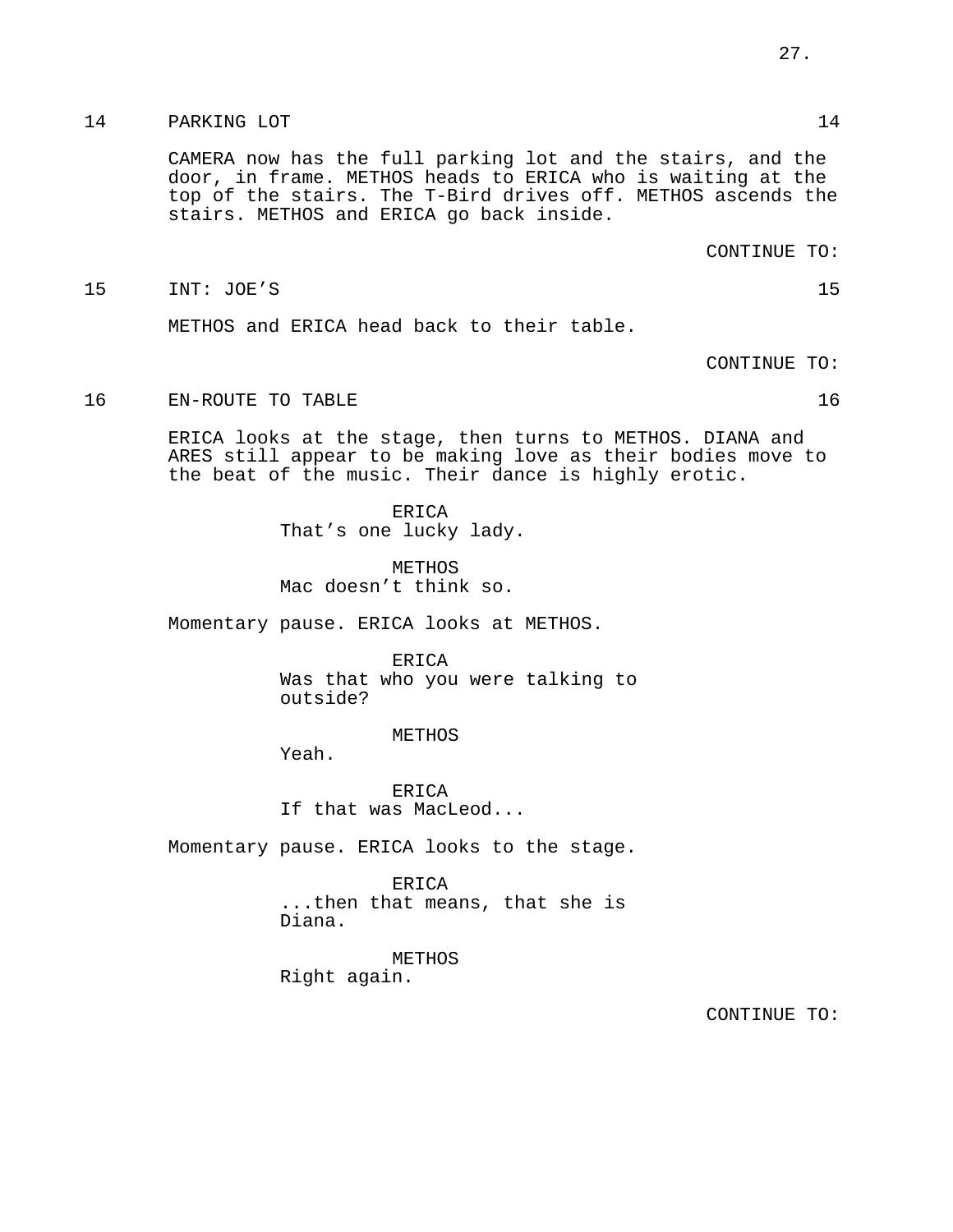17 TABLE 17

They reach their table. METHOS pulls her chair out for her and she sits. He goes to his chair and sits.

> ERICA So, Mac's a little jealous?

METHOS Jealous? (beat) He has nothing to be jealous of. Diana and A... Roger are just friends.

Momentary pause. ERICA looks at METHOS with a raised eyebrow.

> ERICA You know him?

> > METHOS

Sort of.

ERICA

Really?

Momentary pause.

METHOS Let's just say I... knew him. A long time ago.

ERICA

Could you introduce me to him?

Momentary pause. METHOS looks at ERICA with a raised eyebrow.

METHOS

Why?

ERICA Because I want to meet him.

METHOS If he's anything like he was when I knew him, you don't want to know him.

ERICA He can't be all that bad.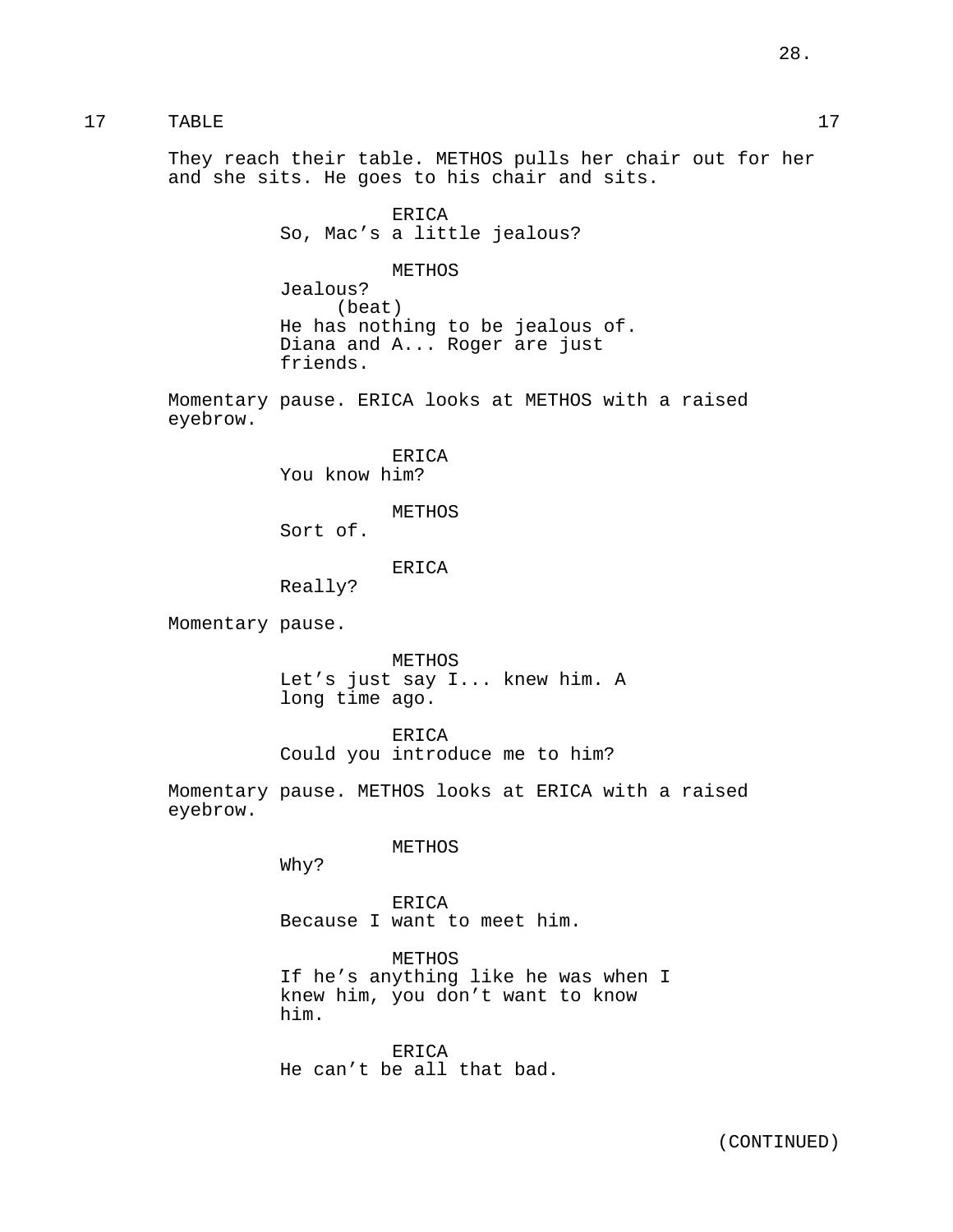METHOS Looks can be deceiving. Besides, he probably doesn't even remember me. It was a long time ago.

ERICA, who has been slowly edging her chair closer and closer to his, gives him a look.

# ERICA

Please, Adam.

ERICA runs her fingers up his arm.

ERICA I'd be ever so grateful.

ERICA leans over closer to him and whispers in his ear.

ERICA I'd give you anything you want, Adam. (beat) And I mean anything!

METHOS You want to meet him that badly?

ERICA Yes. He's so...

ERICA looks at the stage all dreamy. METHOS takes a drink of his drink. ARES has his hands on DIANA. He is caressing her, stroking her.

> ERICA He looks like... (beat) like... (beat) ...a Greek God.

METHOS almost chokes on his drink. He mutters the next line more to himself than to ERICA.

> METHOS (mutter) He is.

ERICA turns to face METHOS.

ERICA What was that?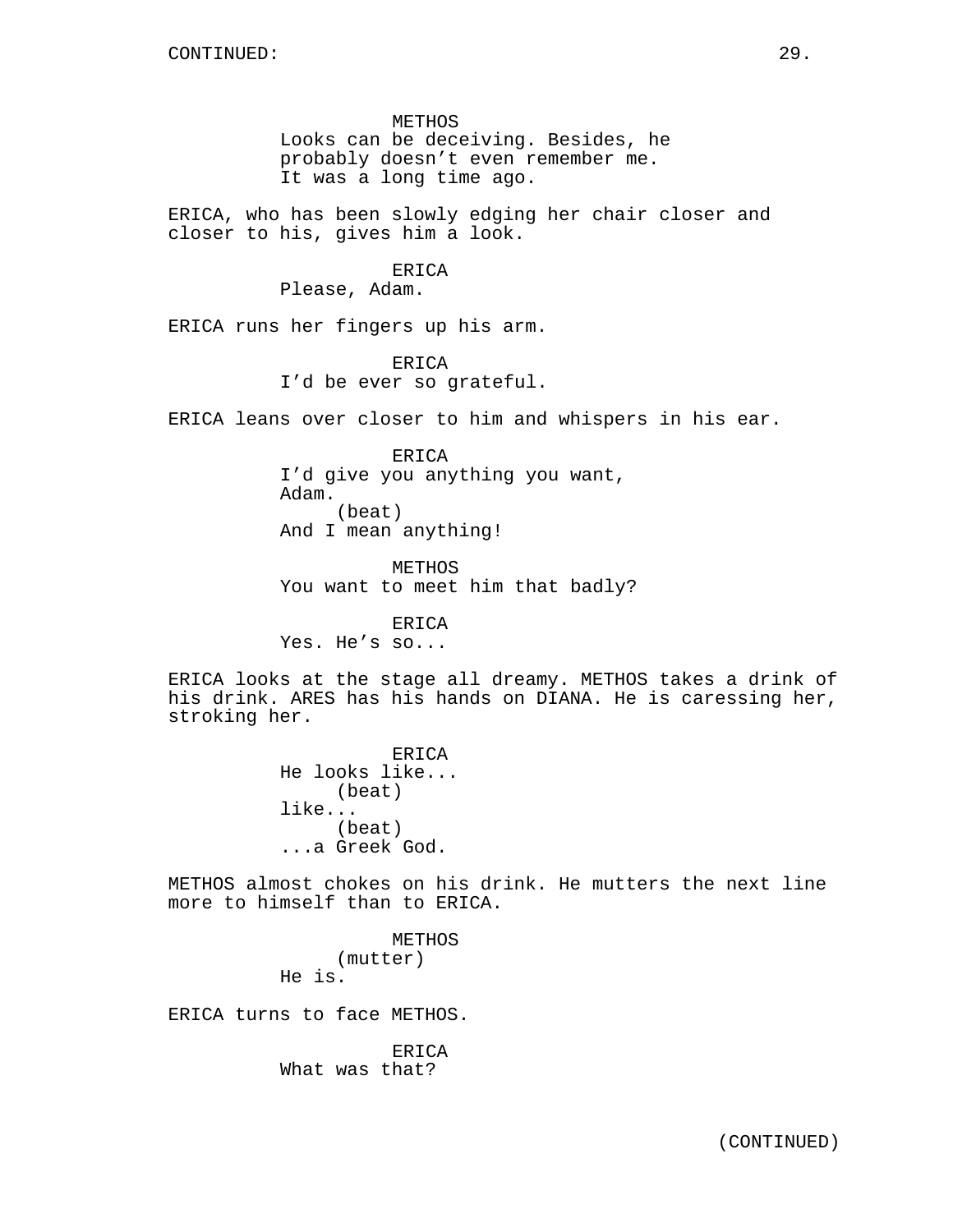METHOS

Nothing.

ERICA Oh. I thought you said something.

METHOS

No.

Momentary pause.

ERICA

Well?

METHOS Well what?

ERICA Adam! When can I...

Momentary pause. METHOS looks at her. He knows he will probably regret this later, but he gives in.

> METHOS After the show, I'll... I'll see what I can do.

ERICA starts kissing him all over.

ERICA Oh, thank you, thank you, thank you.

METHOS Don't thank me yet. I haven't done anything.

ERICA Yes you have. You said you'd see him.

She kisses him on the lips. The song ends, and the crowd applauds. ARES takes his final bow, then escorts DIANA off the stage, through the curtains behind him. METHOS breaks the kiss and looks at ERICA.

> METHOS Stay here. I'll be right back.

METHOS heads to JOE.

JUMP TO: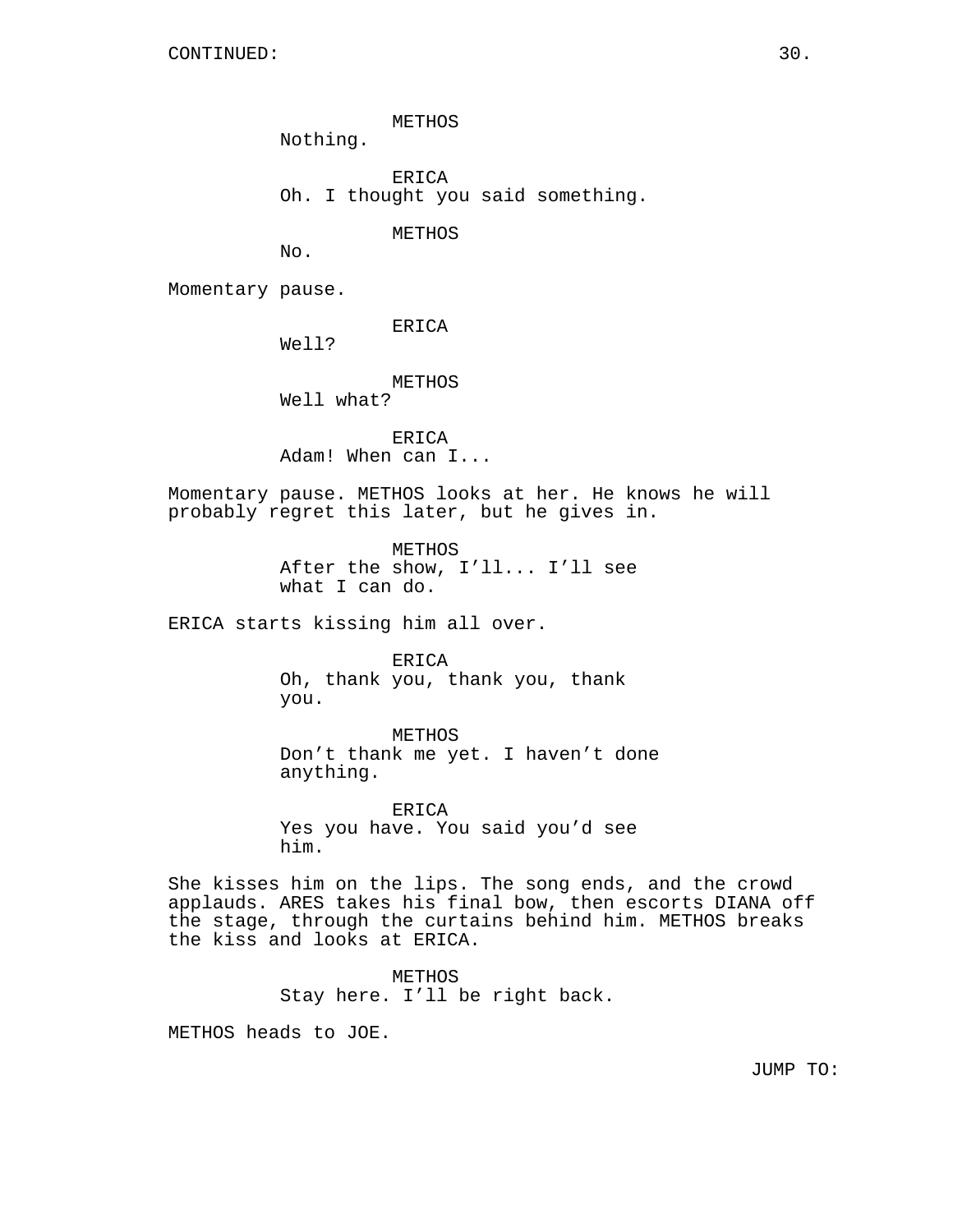# 18 DRESSING ROOM 18

ARES and DIANA enter the room. He closes the door and presses her up against the wall. He kisses her. She doesn't resist. His hands start exploring her body, as his tongue explores her mouth. She wraps her arms around his neck and pulls him close to her. His hands slip inside her panties, and start working her up. He pushes his tongue inside her mouth and she grabs it - sucking it in. As she is sucking on his tongue, he is probing inside her with his fingers. He starts to work her up real good. She is getting wet and moist. She is almost ready for him. He wants to wait for just the right moment. He's waited so long for this. So long to have her. Really have her. Not in a dream, or in a fantasy, but in reality. He wants to relish every moment. She releases his tongue. He nuzzles her neck as he pushes his fingers inside of her, making her ready for his entry. She gasps as he nibbles her ear. She is in pure ecstasy. He is hitting all the right buttons. She wants him so much. She has always wondered if he would be as good a real lover as he is a dream lover. He is getting her so worked up. Her body is crying out for him. He gently pulls her walls apart with his hands. She gasps as he thrusts himself inside her. He can't believe he is finally inside her. How he has longed for this day. Waited for so long for it to come. And now it is here. It is finally here. He can take her like he has taken her numerous times in his dreams, his fantasies. He pushes his way deeper inside of her. She feels so good. He's going to ride her till he explodes. He starts to pump her up. He is enjoying how he feels inside of her. She is so wet, that he is sliding in and out so easily. She is making him wet. Her juices are covering his unit as he pumps and pushes into her. He is in heaven. He wants to make this moment last. He has wanted this for 3000 years. He doesn't want to rush it. He wants to take her slow and easy. At least the first time. As he pumps and pushes his way deeper and deeper into her, something happens he wasn't expecting. She pushes him out.

#### DIANA

No.

## ARES

What?

He can't believe it. She was so hot for him, so wet. He could feel it. And he was so close. So close to finally taking her. He needs her. He wants her so bad. She pushes him back, off of her.

# DIANA I can't do this.

DIANA moves away from the wall.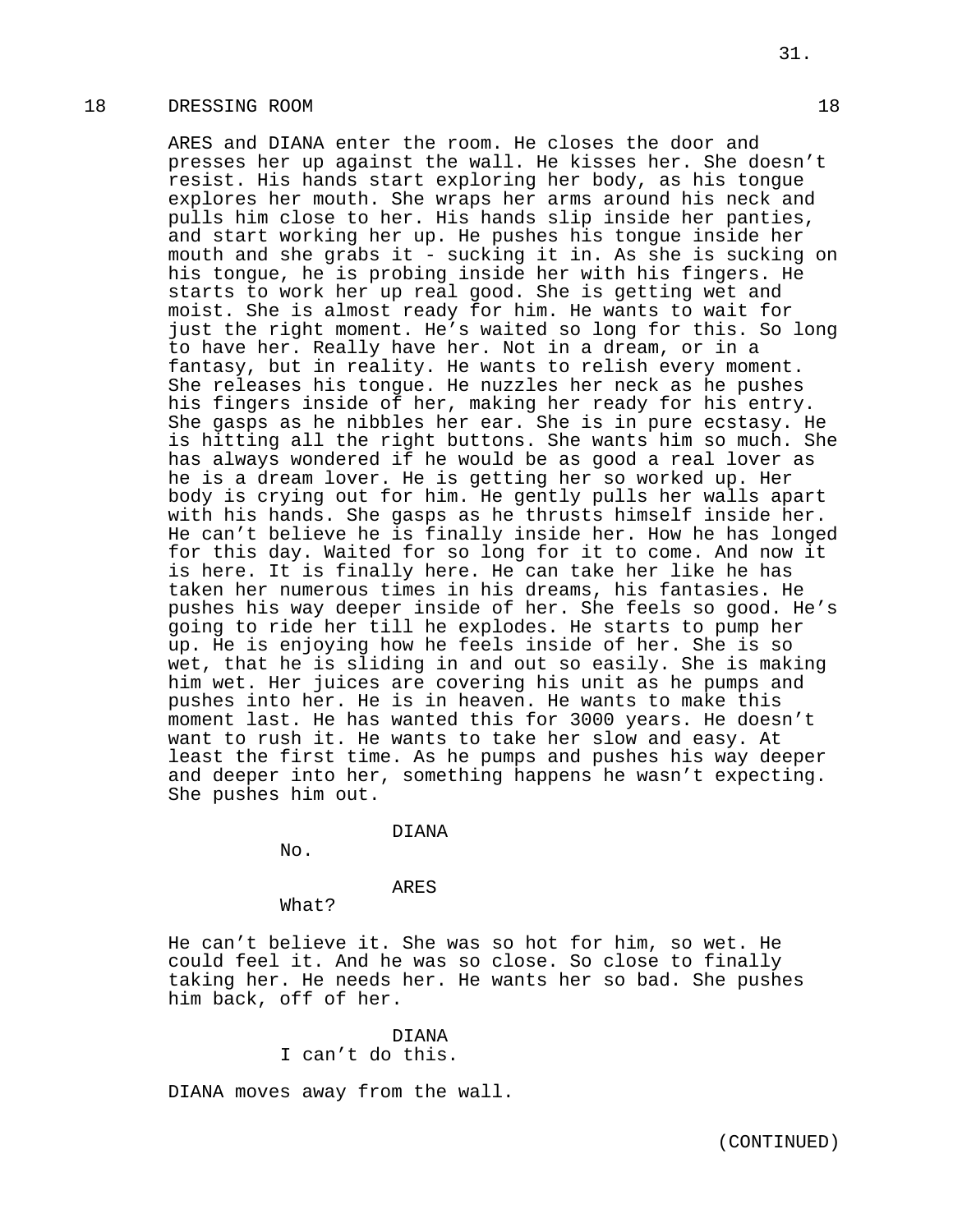ARES Yes you can. I know you want me. I can feel how much you want me. You were...

DIANA looks at him.

DIANA Ares, it's not that I don't want you. Gods how I want you. Right now I want you so much. I...

ARES And I want you. So what's wrong?

DIANA The timing is all wrong. I can't be with you. As much as I want to be. I... I love Mac. I don't want to hurt him.

ARES

Diana, I...

ARES senses someone coming. DIANA notices the look.

DIANA Someone's coming.

ARES

Yeah.

DIANA mutters the next line to herself.

DIANA

Mac.

There is a knock on the door.

ARES Who is it?

METHOS (VO) An old friend.

ARES thinks he recognizes the voice. DIANA does recognize the voice and breathes a sign of relief. She quietly says line.

> DIANA (mutter) Methos.

ARES heard DIANA and looks at her.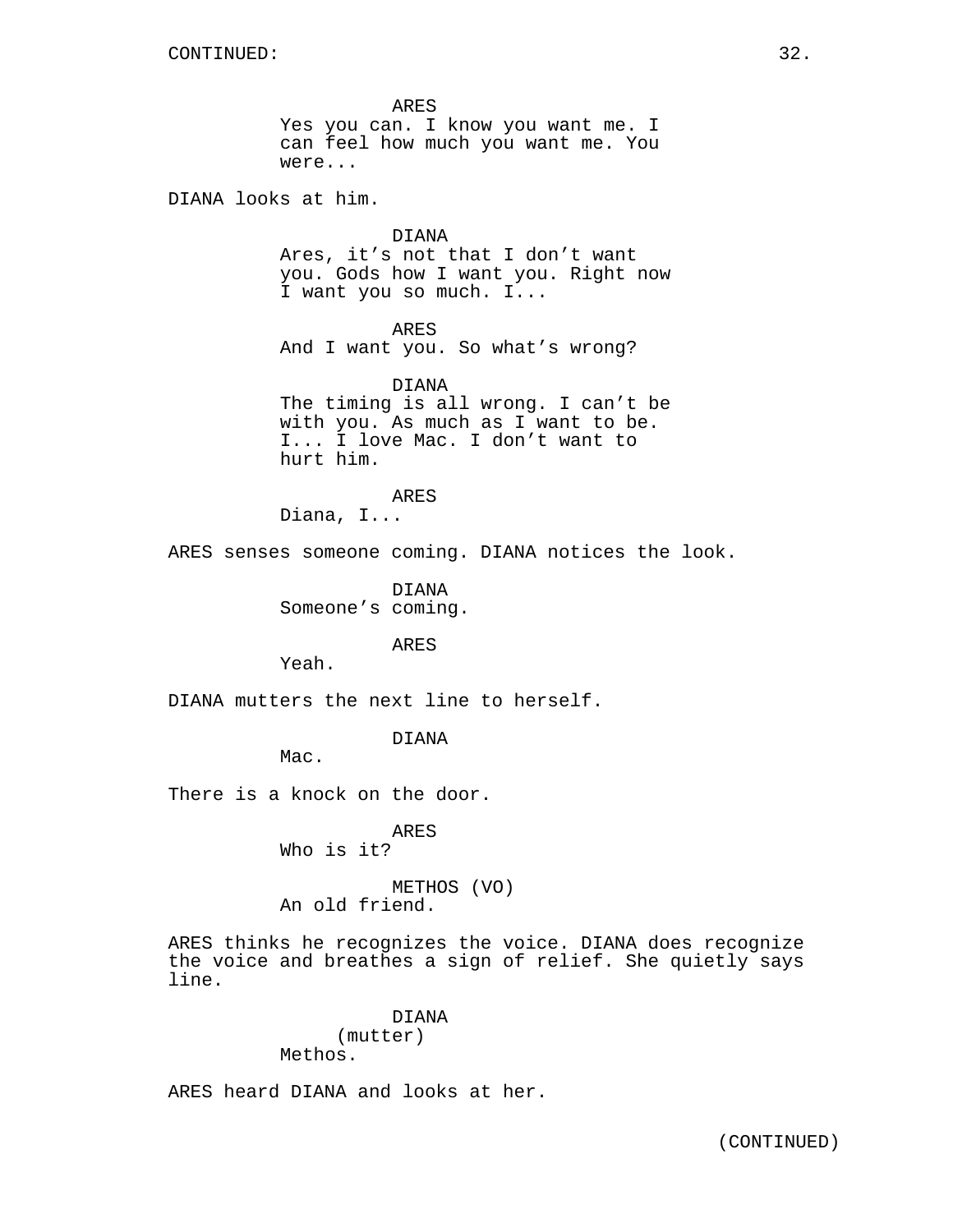ARES

Methos?

METHOS (VO) Can I come in?

ARES looks to the door.

ARES

One second.

ARES looks back at DIANA. They pull themselves together. She sits on a chair that, when the door opens, will not be visible, because it will be behind the door.

ARES

Enter.

METHOS opens the door and stands in the doorway.

METHOS It's been a long time, Ares.

ARES So it has, Methos.

METHOS Given up the war business for singing?

ARES nods.

ARES And you, given up your role with the Horsemen for... (beat) ...for what? What is it you do now?

METHOS enters and closes the door. He notices DIANA.

METHOS Diana. What a surprise.

DIANA

Methos.

DIANA rises from the chair and looks to ARES.

DIANA Well, I better be getting back. Mac is...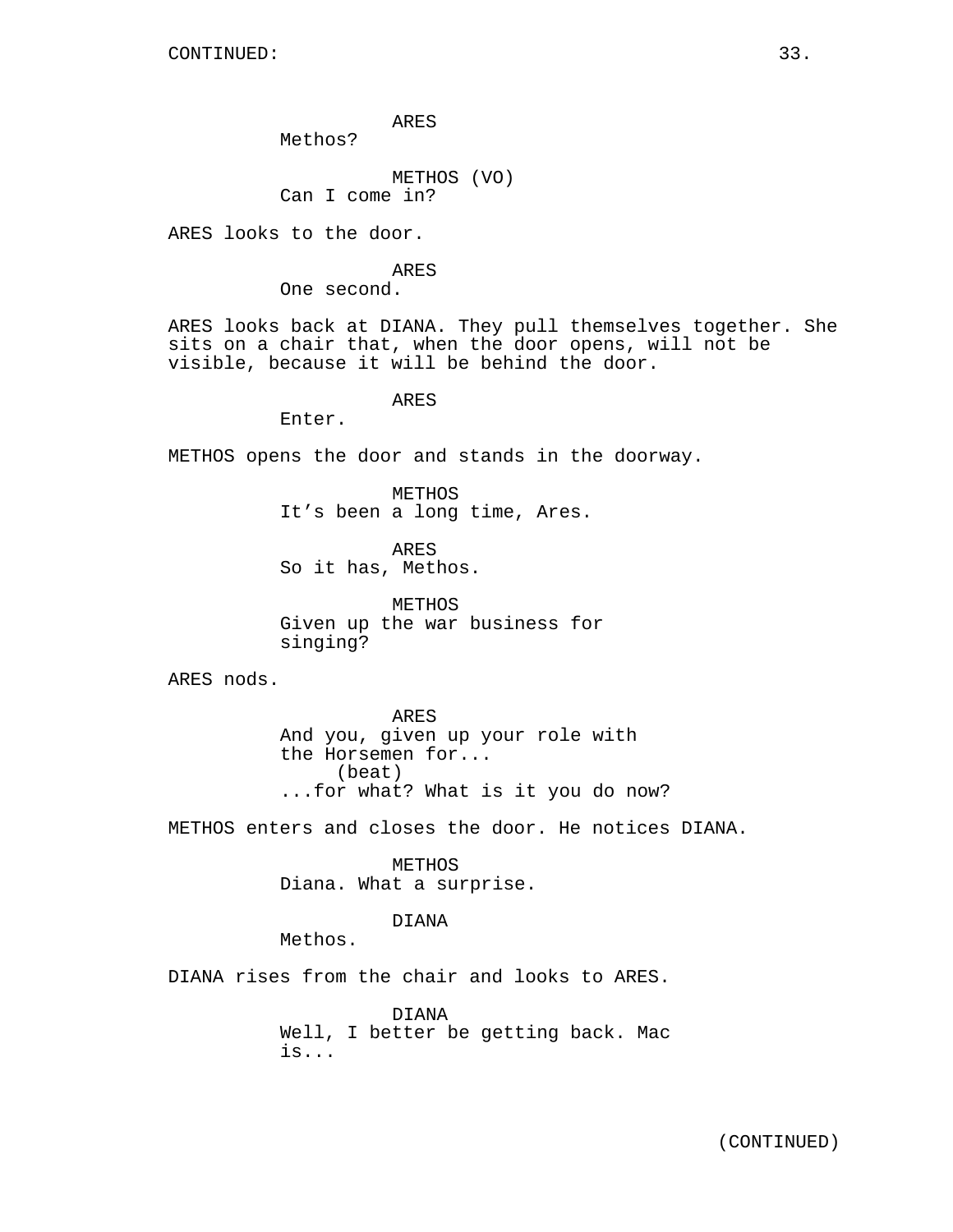METHOS

...gone.

Momentary pause. DIANA looks to METHOS.

DIANA

What?

METHOS Mac is gone. He left soon after you were drawn to the stage.

DIANA

He left?

METHOS Yep. For a while.

DIANA gives METHOS a look.

METHOS

Then he came back. He walked in to see you kissing him. Then left again.

# DIANA

Oh boy.

METHOS I'll warn you, Diana, he's not gonna be in a good mood when you get home.

METHOS turns to ARES.

METHOS He almost came back with his sword.

DIANA His sw... I better go.

DIANA opens the door.

ARES

Diana?

DIANA turns to him. ARES just gives her a look.

DIANA

Yeah, I know.

METHOS cocks an eyebrow in confusion as DIANA exits. ARES is still staring at the closed door. ARES mutters the next line to himself. METHOS can't understand what he is saying.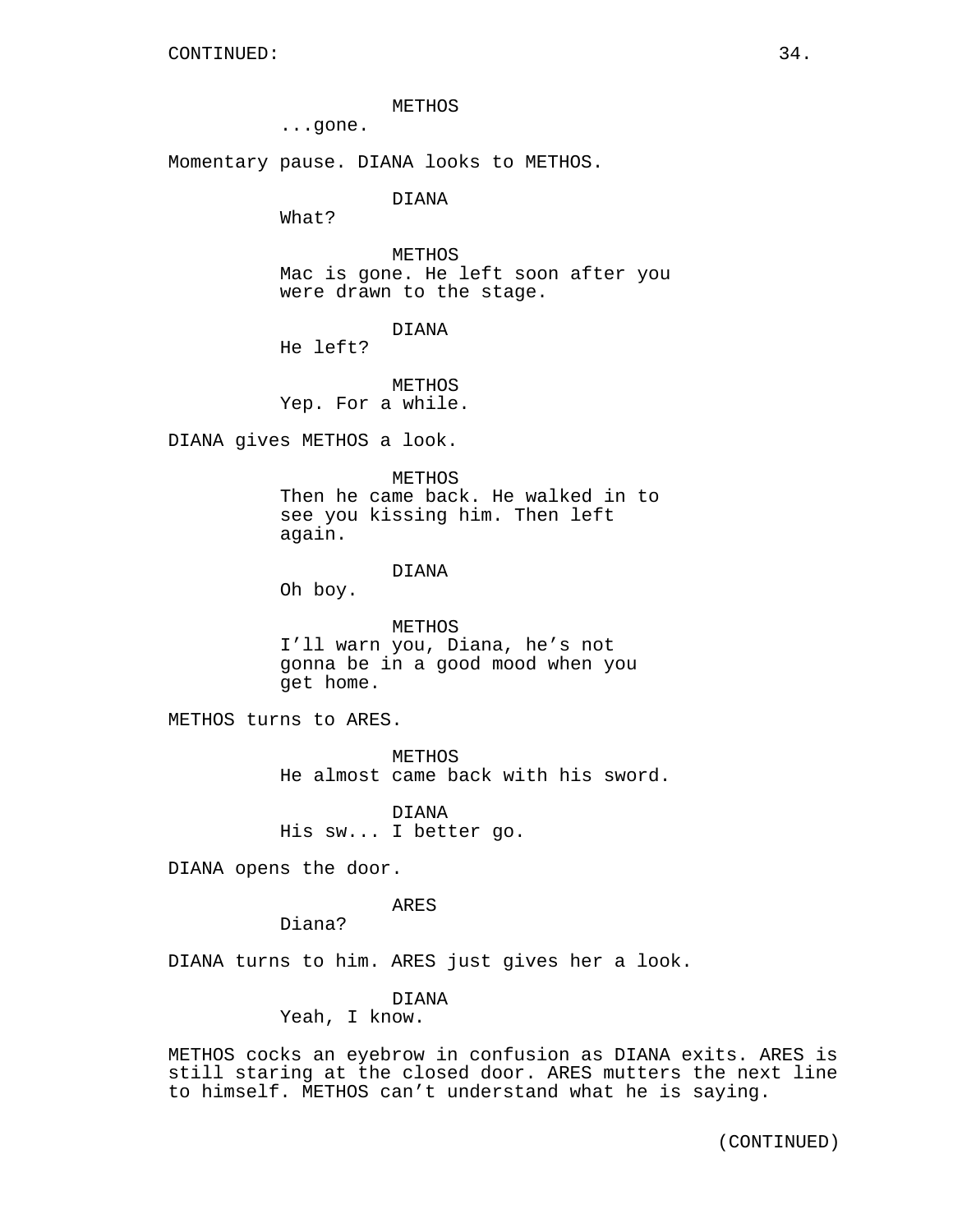ARES (mutter) Damn. I was so close this time. I was... METHOS What? ARES turns to METHOS and changes the subject. ARES So, Methos, what can I do for you? METHOS First, what do you think you are doing with Diana? ARES Doing with her? METHOS Mac was ready to kill you tonight. If I hadn't... ARES What business is it of yours what I do with Diana? METHOS I happen to care a lot about Mac and Diana. Whatever concerns my friends, concerns me. ARES Your friends? (beat) MacLeod may be your friend, but Diana is my friend as well. Momentary pause. METHOS Temper, Temper. (beat) I see you haven't changed much. Still the same ole Ares under all that. ARES

I'm not the same ole Ares as you put it. I have changed.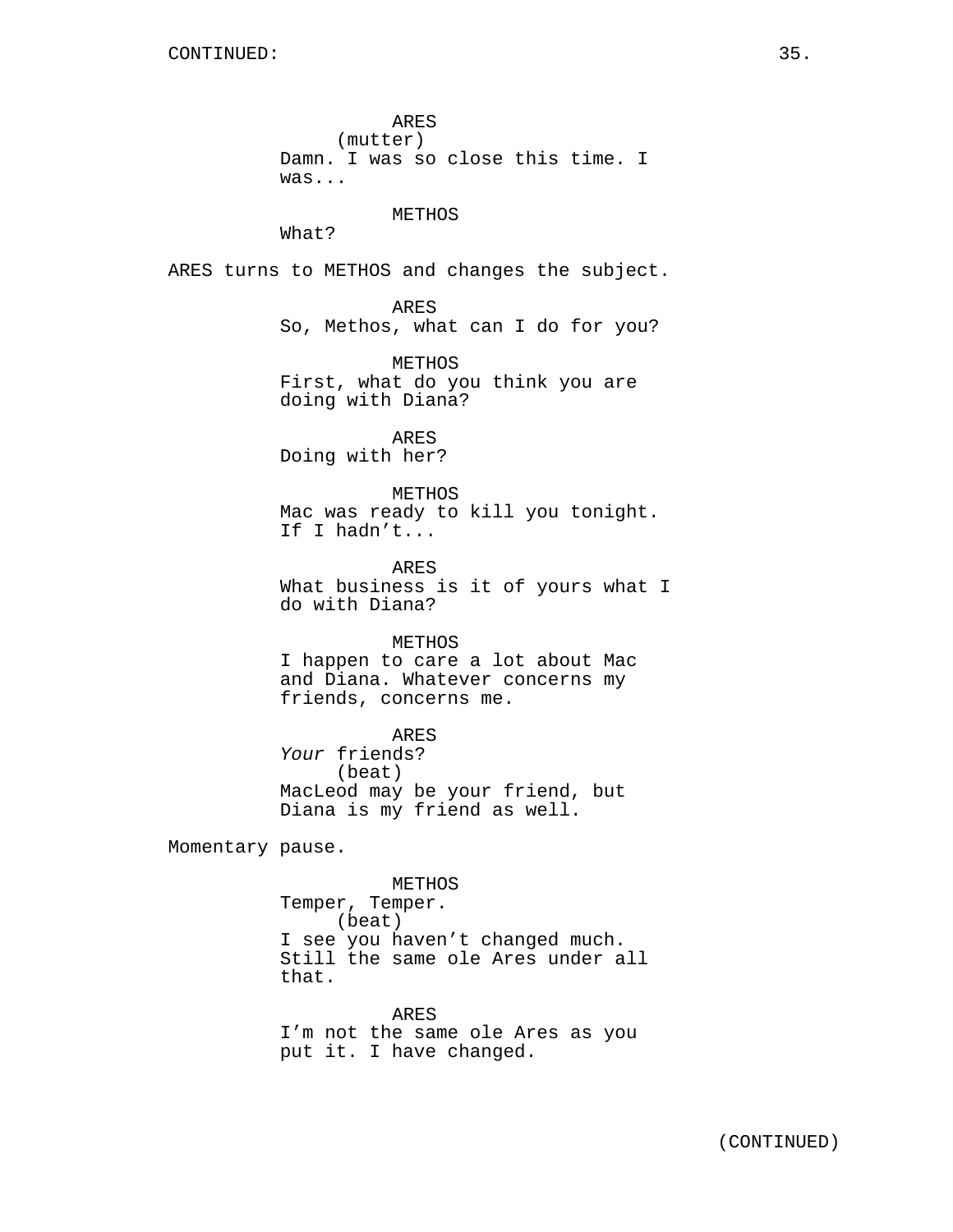METHOS All that's changed about you, is that you no longer have your godly powers. Other than that...

# ARES

### What's the second reason?

METHOS is momentarily confused. Then he remembers that he did say "First" which would imply that there must be a "Second" reason.

> METHOS A friend of mine thinks you look like a Greek God.

ARES I am a Greek God.

METHOS Were. You were a God. You're not a God anymore.

ARES A mere technicality.

Momentary pause.

METHOS She asked me to...

ARES looks to METHOS with a raised eyebrow, his curiosity is peaked.

ARES

She?

METHOS begins to rethink this. He's not liking the look in ARES' eyes.

> METHOS This was a bad idea. Forget it.

METHOS heads for the door. ARES is intrigued that METHOS' friend is woman, who is interested in meeting him. Maybe the night won't be a total loss after all.

> ARES Wait. (beat) This, friend of yours. What's her name?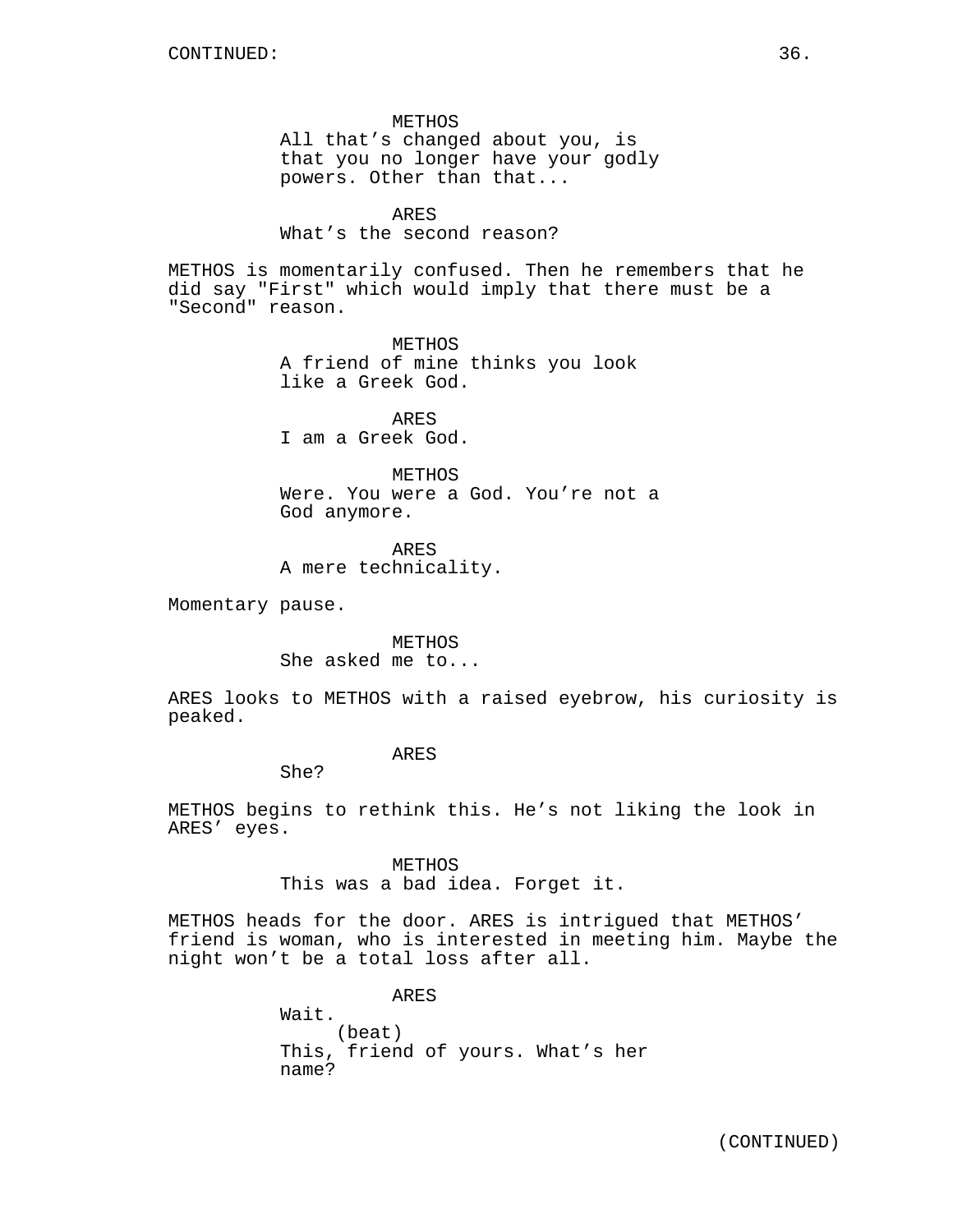METHOS Erica. ARES Nice name. Is she here? METHOS Yes. She's waiting for me at the bar. ARES

Does she know that we know each other?

METHOS I told her that I knew you a long time ago.

ARES So she doesn't know how we know each other.

METHOS

No.

Momentary pause.

ARES Does she know who you are?

METHOS

No.

Momentary pause.

ARES Is there anything I should know?

Momentary pause. METHOS isn't sure at first what ARES is referring to. He thinks he has figured it out.

METHOS

Only that I go by Adam Pierson now.

ARES

But Diana calls you Methos?

METHOS Mortals call me Adam. Unless they know that I am an Immortal, then they know that I am Methos, so they call me Methos.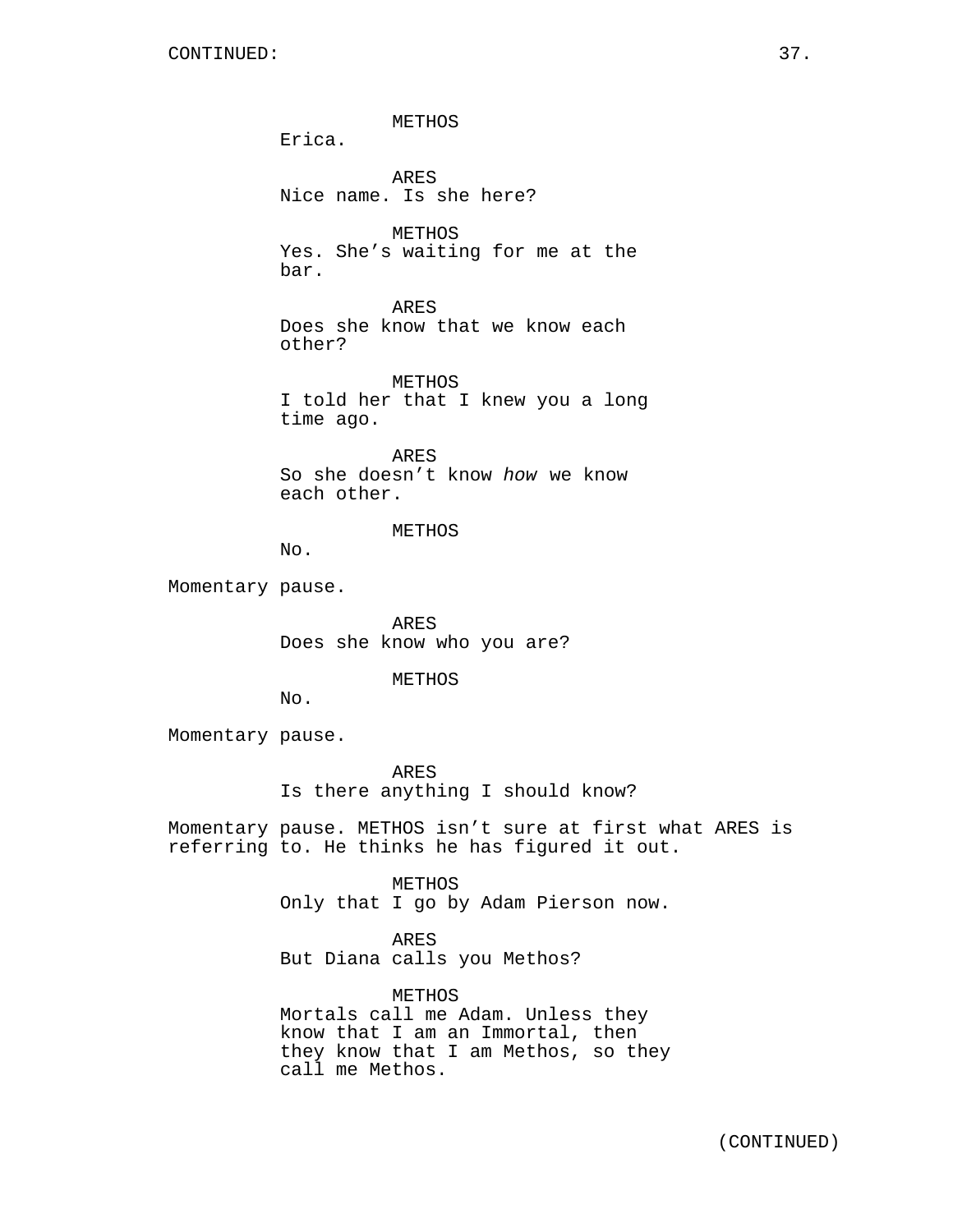ARES Anything else? METHOS Like what? ARES You know... Are you and Erica doing it? METHOS Doing it? ARES Well, are you? METHOS No. We're just friends. ARES For now. You do want her though, don't you? (beat) You want to get inside of her and do her till... METHOS I can't believe I'm talking to the God of War about love. ARES Don't confuse sex with love, my friend. One can want to have sex with someone without being in love with that person.

METHOS Ares, I think...

ARES gives METHOS a look.

ARES It would appear that we are both in the same boat my friend.

# METHOS

We are? How so?

ARES We both want women we can't have.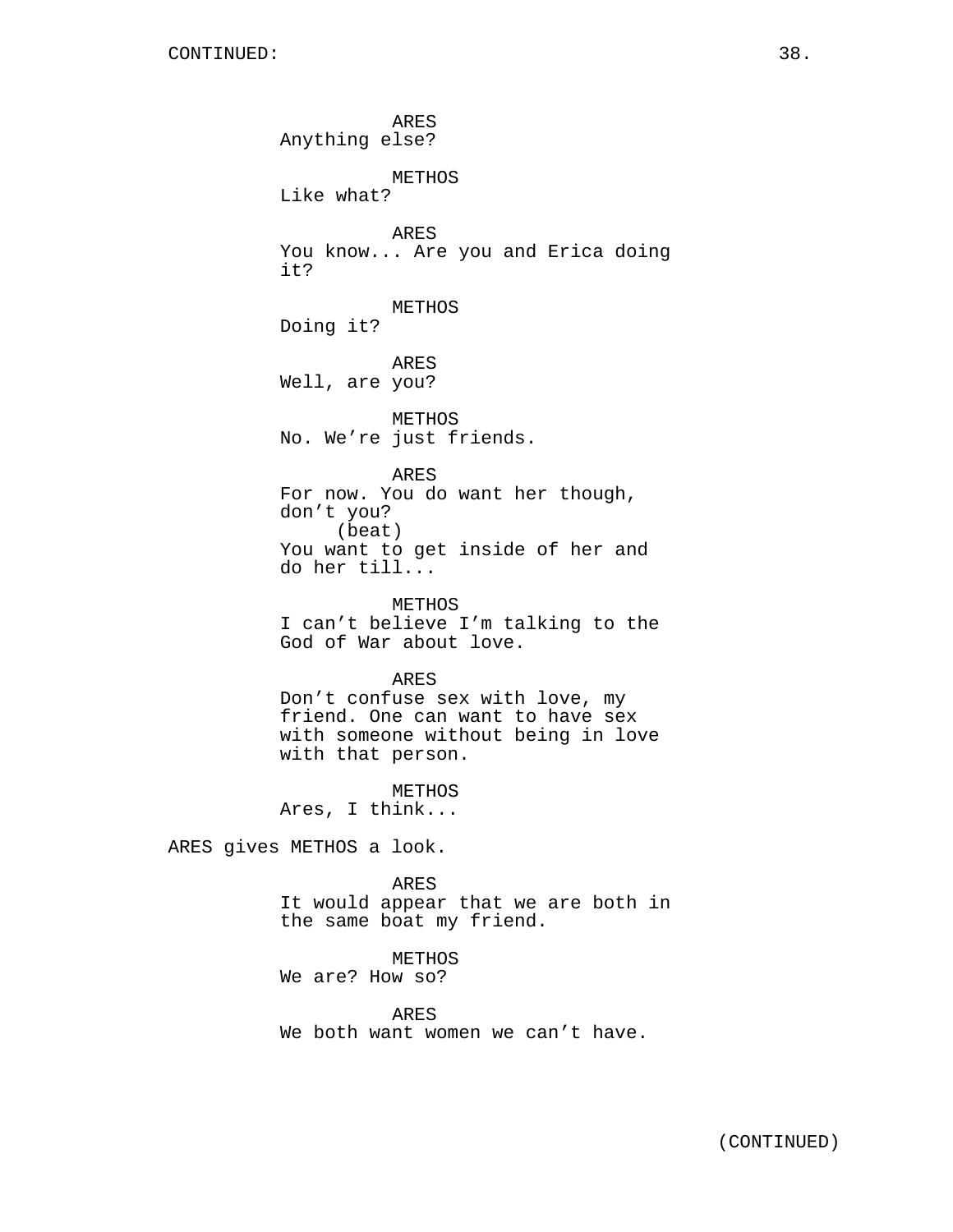METHOS I never said I couldn't have Erica. I...

ARES draws closer to METHOS.

ARES So, you do want her!

METHOS

I...

ARES Does your body ache for her?

METHOS

I...

ARES Does your every waking moment long to hold her, touch her, feel her?

#### METHOS

I...

ARES Do you want nothing more than to make her yours?

METHOS

I...

ARES is behind METHOS now. He is breathing over his shoulder into his ear.

ARES

To let your fingers probe inside of her. To feel her up and make her so hot, and wet, and moist. To get onto her and ride her forever. To pump her up and release yourself inside of her, over and over, and over again. And, when you can't keep yourself up anymore, your hands take over. She is yours now. You have been inside of her. Her opening is big, and as you exit her, you force your fist inside of her, and pump her up for hours. Working her hard, and fast, letting her cum all over your fingers.

Momentary pause.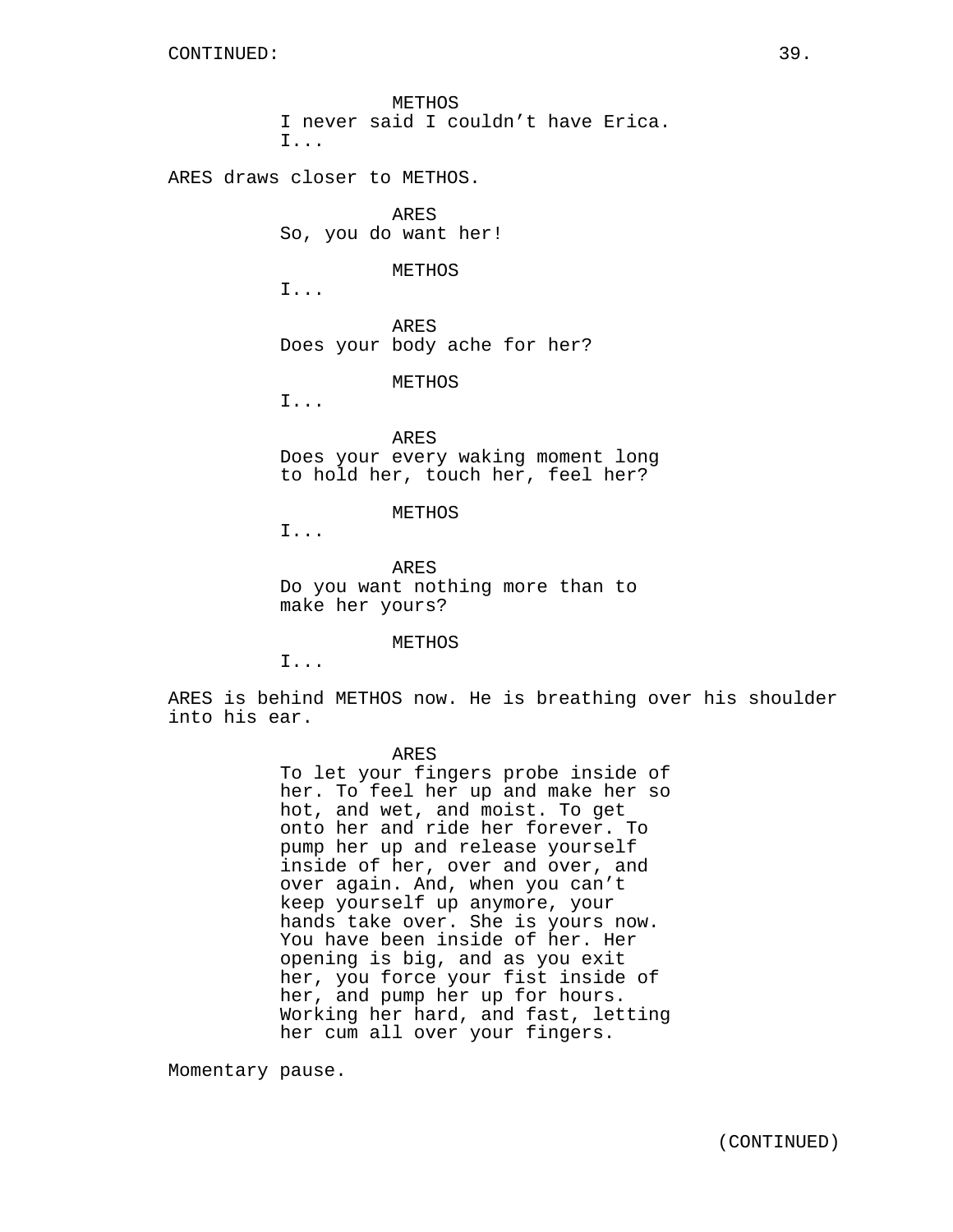ARES Well, do you? METHOS Ares, I... I can't believe we're talking about this. Momentary pause. ARES So, when do I get to meet this Erica? Momentary pause. ARES returns to standing in front of METHOS. METHOS Ah, I... ARES gives METHOS a look. ARES You can't keep the girl waiting. METHOS raises an eyebrow. METHOS You want to meet her, now? ARES (smile) No time like the present. METHOS was hoping to arrange the meeting for tomorrow. METHOS But tonight? Right now? Can't we... ARES You've got to learn to give a woman what she wants. METHOS looks skeptical. ARES puts his arm around him.

> ARES C'mon, Adam. Erica awaits.

They exit the room.

CUT TO: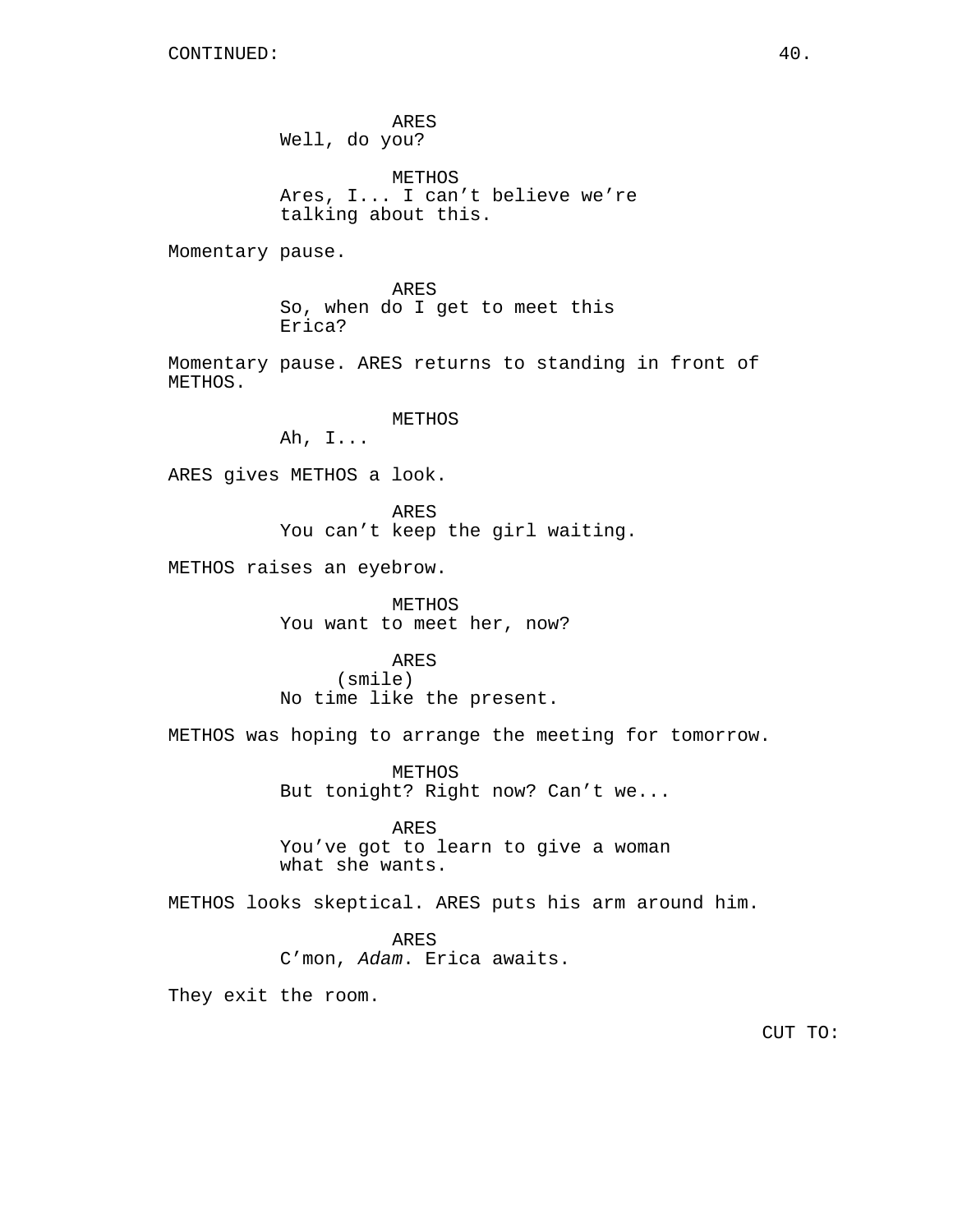19 BAR 19

ERICA has left the table she was at, and is sitting at the bar talking to JOE. Everyone else has left. JOE and ERICA are the only two in the bar. METHOS and ARES enter the area. ERICA sees them.

> ERICA Oh my god! He did it!

JOE Did what?

ERICA He got Roger to come out to meet me.

ERICA takes a deep breath. She mutters the next line to herself.

> ERICA (mutter) Easy. Easy. Breathe. Relax.

ERICA sips at her drink. She is trying to relax. She doesn't want to look nervous. METHOS and ARES reach the bar.

> METHOS Erica, I'd like you meet Roger. Roger, this is Erica.

METHOS sits on a bar stool beside ERICA. ARES takes her hand and kisses it. METHOS rolls his eyes in an "oh please" expression.

> ARES Adam's told me all about you.

> > ERICA

Really?

ARES sits on the bar stool on the other side of ERICA. ARES stares into her eyes. ERICA tries not to show how nervous she is.

> ARES So, which God do you think I resemble?

METHOS gives ARES a "What are you doing" look. JOE almost drops the glass he is drying. ERICA playfully slaps METHOS who fakes an "ow".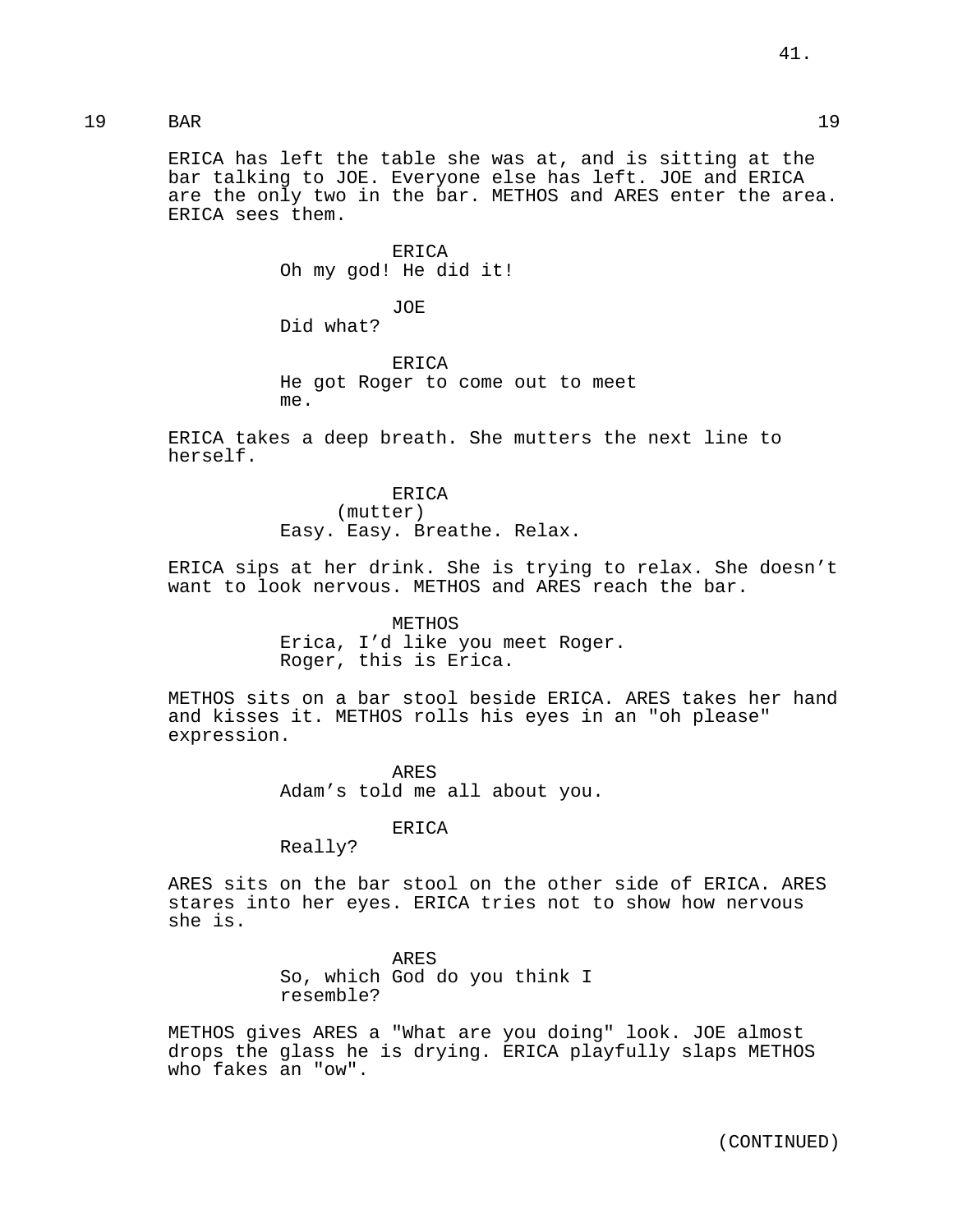ERICA Adam! I can't believe you told him that?

METHOS You wanted to meet him, I... I knew that would pique his interest.

### ARES

Well?

ERICA turns back to ARES.

ERICA Oh, I don't know. Let's see...

ERICA gives him the once over. She admires his body. ARES likes the way she is looking at him.

> ERICA Tall... dark... mysterious... muscular... hmmm...

Momentary pause. ERICA thinks.

ERICA

Ares maybe.

Again JOE almost drops the glass. METHOS is stunned. ARES smiles.

#### ERICA

Yes. Ares.

The following conversation between ARES and ERICA is full of double entendres. They never take their eyes off of each other.

> ARES Ares, hunh?

### ERICA

Yeah, Ares. (beat) I could see you with a big sword in your hands.

ARES You like men with swords?

ERICA

If they know how to use them. You know how to use one?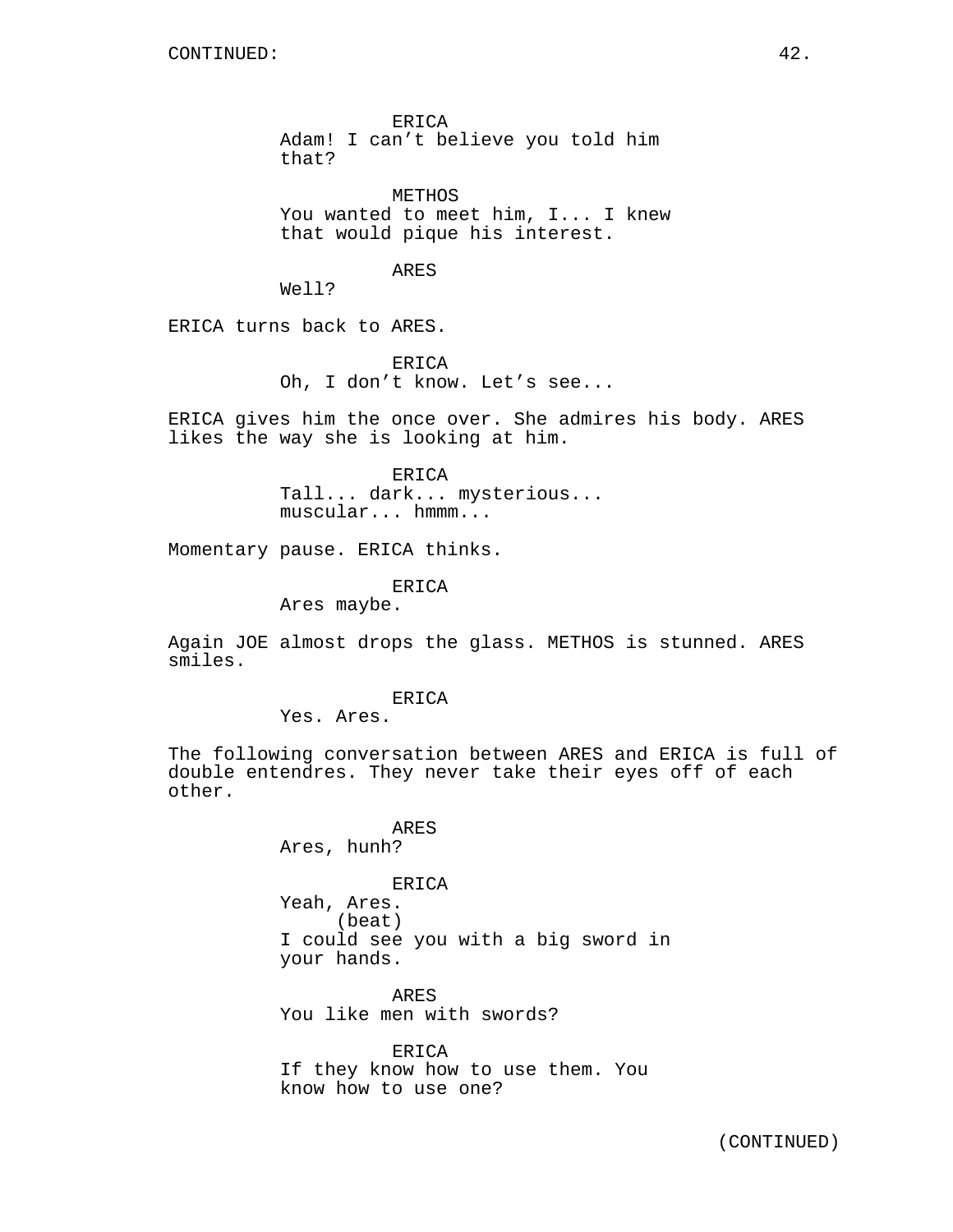ARES smiles. METHOS rolls his eyes again. JOE gives METHOS a drink. METHOS downs it.

> ARES I was born with a sword in my hand.

ERICA laughs.

ARES You know a lot about swords?

ERICA Only that the longer and harder they are, the better they are.

METHOS That's not neces...

ERICA elbows METHOS. He finishes his sentence to himself.

METHOS ...sarily so.

ARES and ERICA are still staring at each other.

ARES You have plans for the rest of the night?

METHOS can't believe ARES is doing this. ERICA and METHOS both answer simultaneously.

Yes.

ERICA

METHOS

No.

ARES and ERICA ignore METHOS.

ARES Would you like to accompany me to...

ERICA

I'd love to.

ARES You don't even know where I...

ERICA Doesn't matter. Anywhere you want to take me is fine with me. I'll go anywhere you want.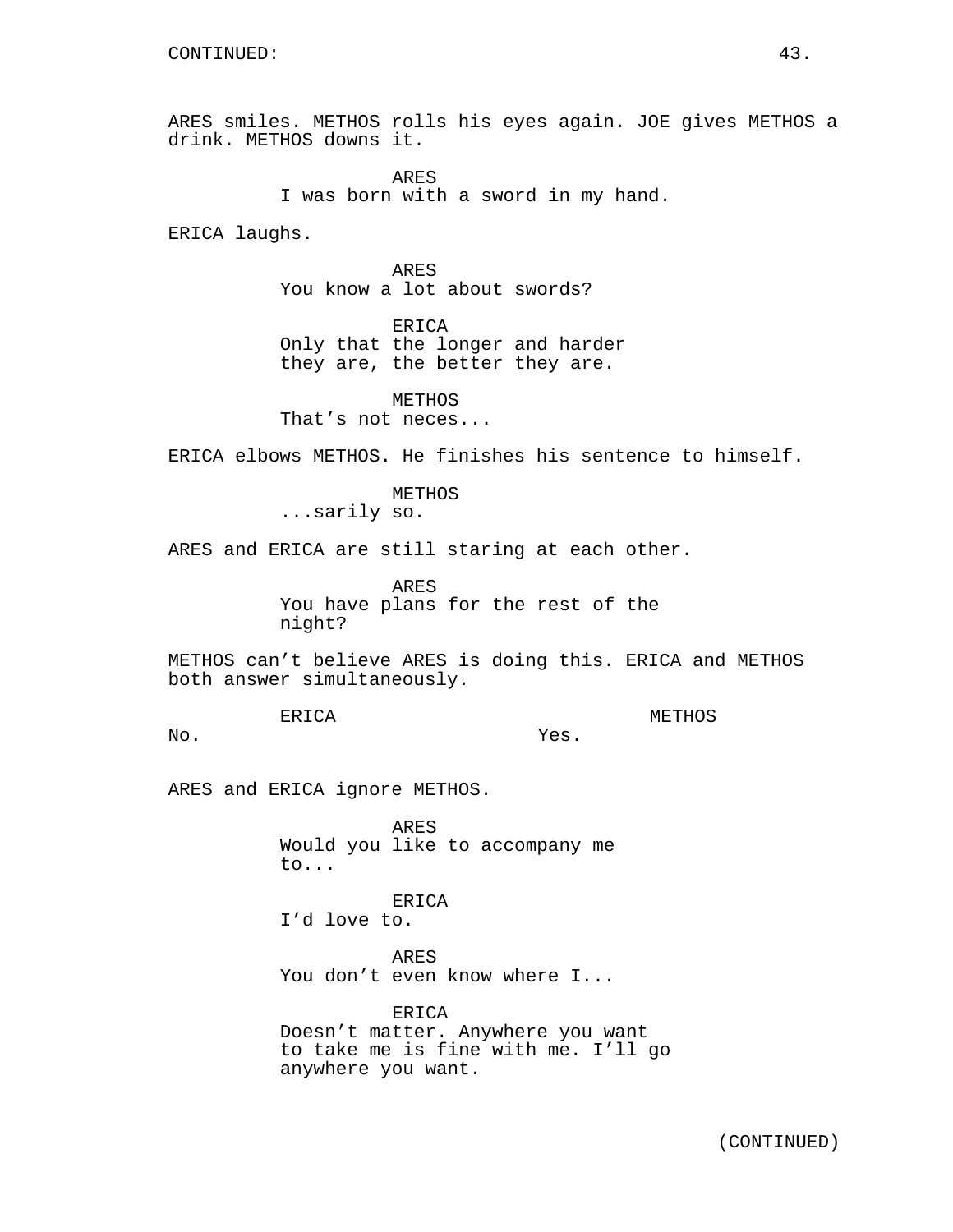ARES gets off his stool and offers ERICA his hand. She takes it and they head out. ARES is surprised at how eager she is. He hasn't had a woman this captivated in him since... well, a long time. METHOS calls after ERICA as they exit.

### METHOS

I'll call you tomorrow.

ARES and ERICA ignore him and keep going. They exit. METHOS turns to JOE. JOE is giving him a look.

METHOS

Don't say it.

JOE plays innocent and hands METHOS another drink.

JOE

Say what?

#### METHOS

That I'm crazy. That I should have known better. That I never should have introduced them. That I'll probably never see her again. That...

JOE

Don't you think you're being a little mellow dramatic?

METHOS

Really? You think so? (beat) Out of all the Gods of Olympus that she had to choose from, she chose Ares.

JOE Surprised me too.

METHOS She pegged him. And he knew it. (beat) The strange thing is, she seemed to get a real rise out of it. (beat) I didn't know she was like that. I've never seen that side of her.

JOE You haven't known her that long. Besides, we all have our dark side, Methos.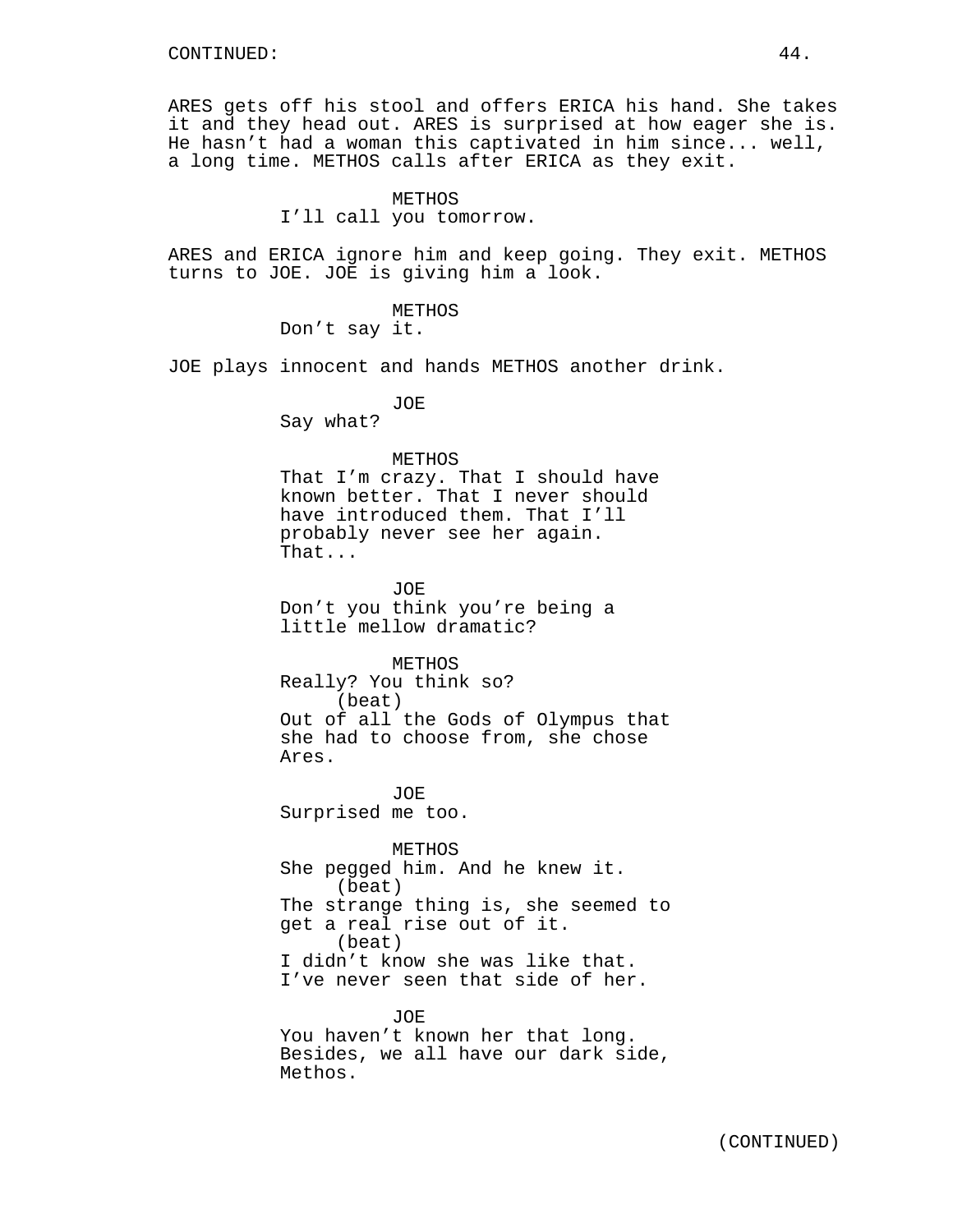METHOS Yeah, but we all don't flirt with war and play with swords!

JOE gives METHOS an "oh really" look.

METHOS

You know what I mean, Joe.

JOE

Yeah.

JOE walks off and METHOS stares into his drink.

JUMP TO:

20 INT: THE LOFT 20

DIANA enters. DUNCAN is staring out the window, he has a glass of scotch in his hand.

> DIANA Where's Laura?

> > DUNCAN

Gone home.

DIANA

And Clark?

DUNCAN

Asleep.

DIANA walks up to him, and slips her arms around his waist. She is about to slide her arms up his chest, when...

DUNCAN

Don't.

DIANA

What?

DUNCAN removes her hands as he turns. DIANA can tell he is mad. He has this "look" in his eyes.

> DUNCAN Care to explain that little scene tonight?

DIANA remains calm. Her line is a statement not a question.

(CONTINUED)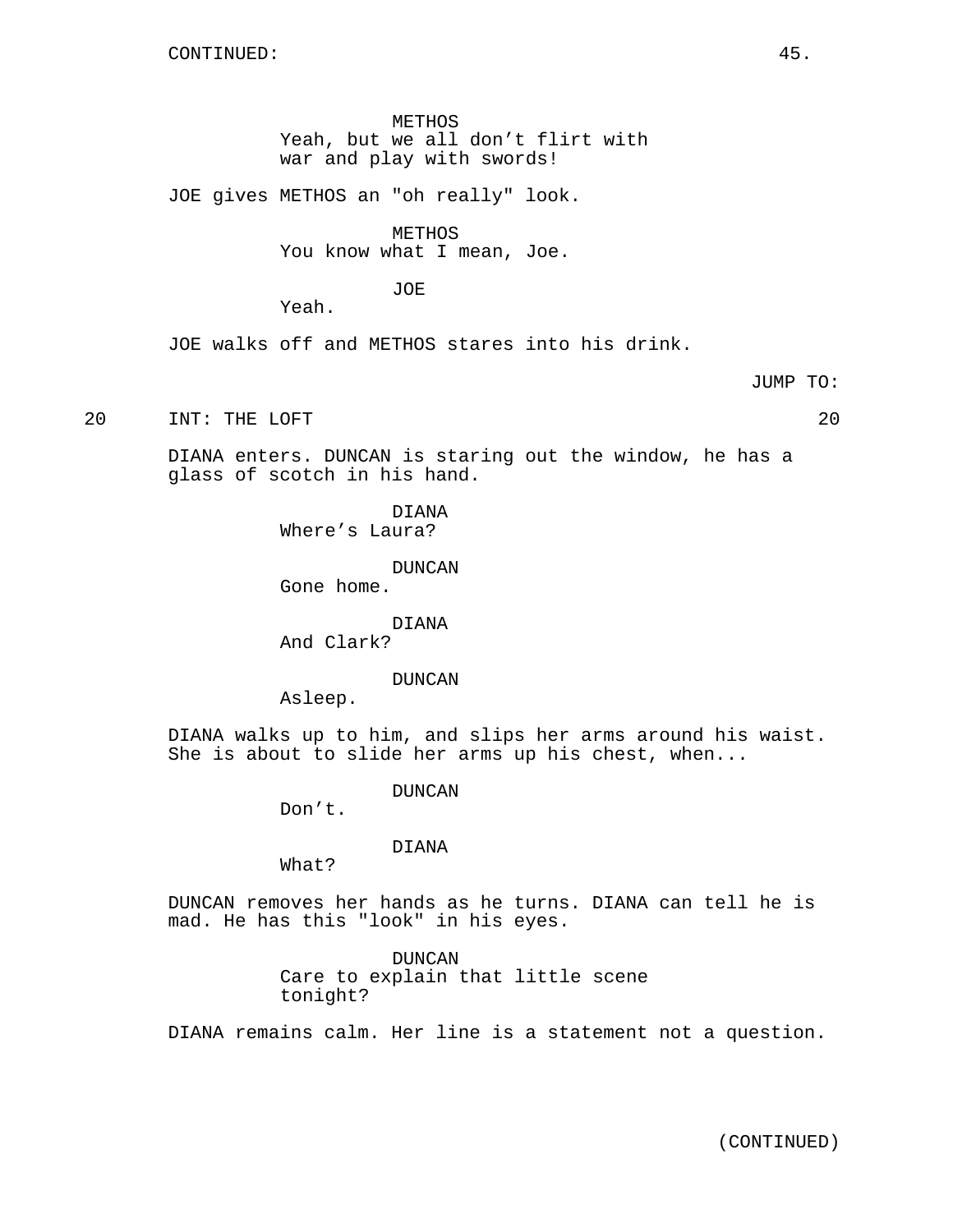DIANA You're upset.

DUNCAN Of course I'm upset!!

DIANA gives him a look.

DIANA Mac, you have nothing to...

DUNCAN I saw the way he kissed you.

DIANA plays innocent, pretending nothing is wrong.

DIANA

So?

DUNCAN You didn't seem to be resisting it!

DIANA gives him another look.

DIANA Mac, all eyes in the bar were on us. How would it have looked if I...

DUNCAN Don't say you were pretending, D. That kiss looked too real to be an act.

DIANA tries to remain calm and not get upset.

DIANA Ares and I are friends! You know that. We...

DUNCAN Friends don't kiss each other like that.

DIANA can't believe he just said that.

DIANA Oh really?

DUNCAN Yes. Really.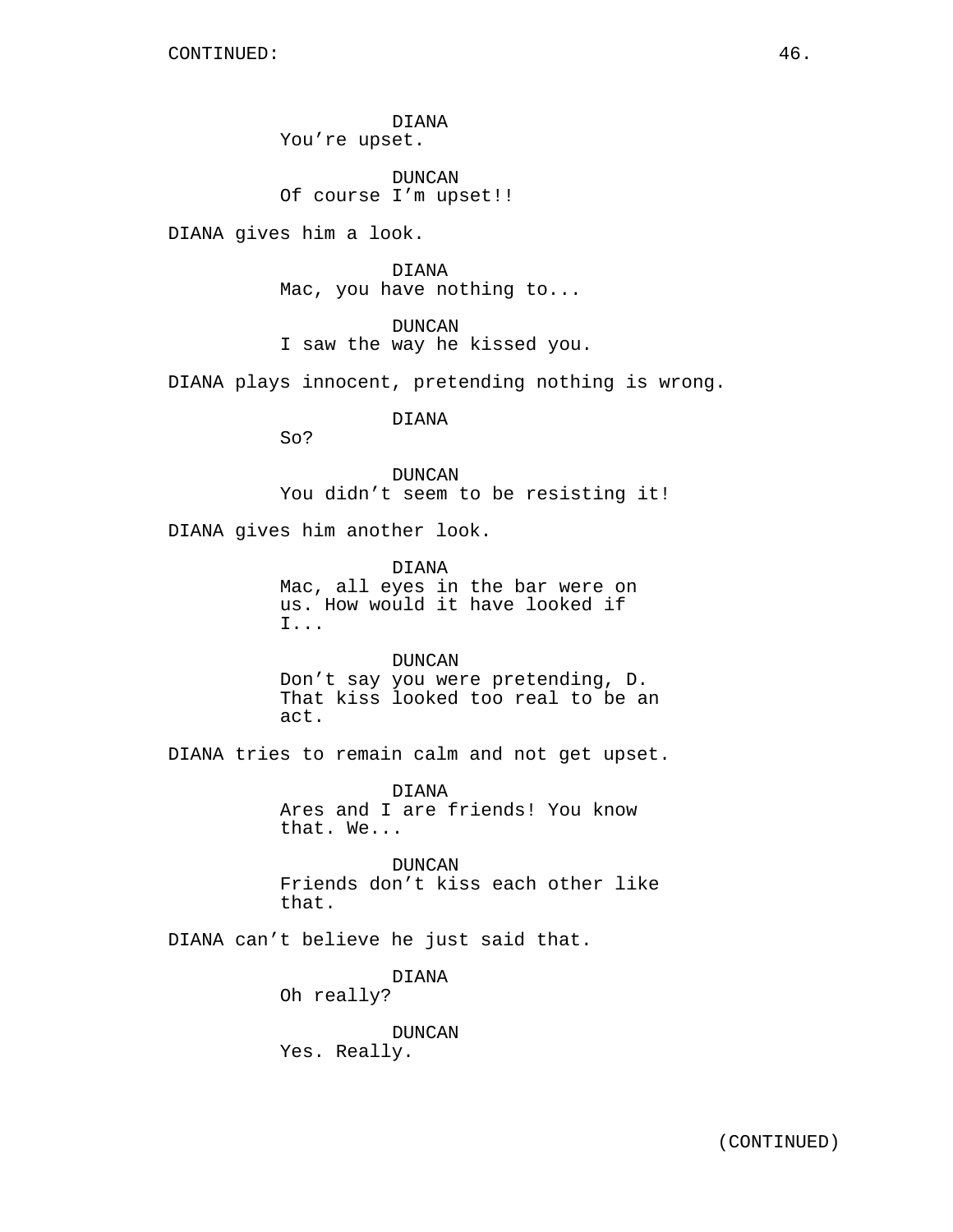DIANA What about Amanda?

Momentary pause. DUNCAN's not sure what DIANA is getting at.

DUNCAN

Amanda?

### DIANA

I've seen the way she kisses you. And the way you kiss her. Have I ever complained or gotten upset when...

DUNCAN gives her a "don't change the subject" look.

DUNCAN This has nothing to do with Amanda!

DIANA What's the difference between...

DUNCAN You know that Amanda and I were once more than friends.

### DIANA

Yes. I know. She's been there for you almost from the beginning, and she will probably be there for you till the end. I know you'll always love her. And I also know that one day she will probably be back in your life again. I...

DUNCAN Don't even think about comparing Amanda and me to Ares and you.

DIANA Ares and Me? Listen to yourself. I...

DUNCAN Diana, they aren't the same, and you know it.

DIANA

I know. I was never in love with Ares. I wasn't in love with him then, and I'm not in love with him now.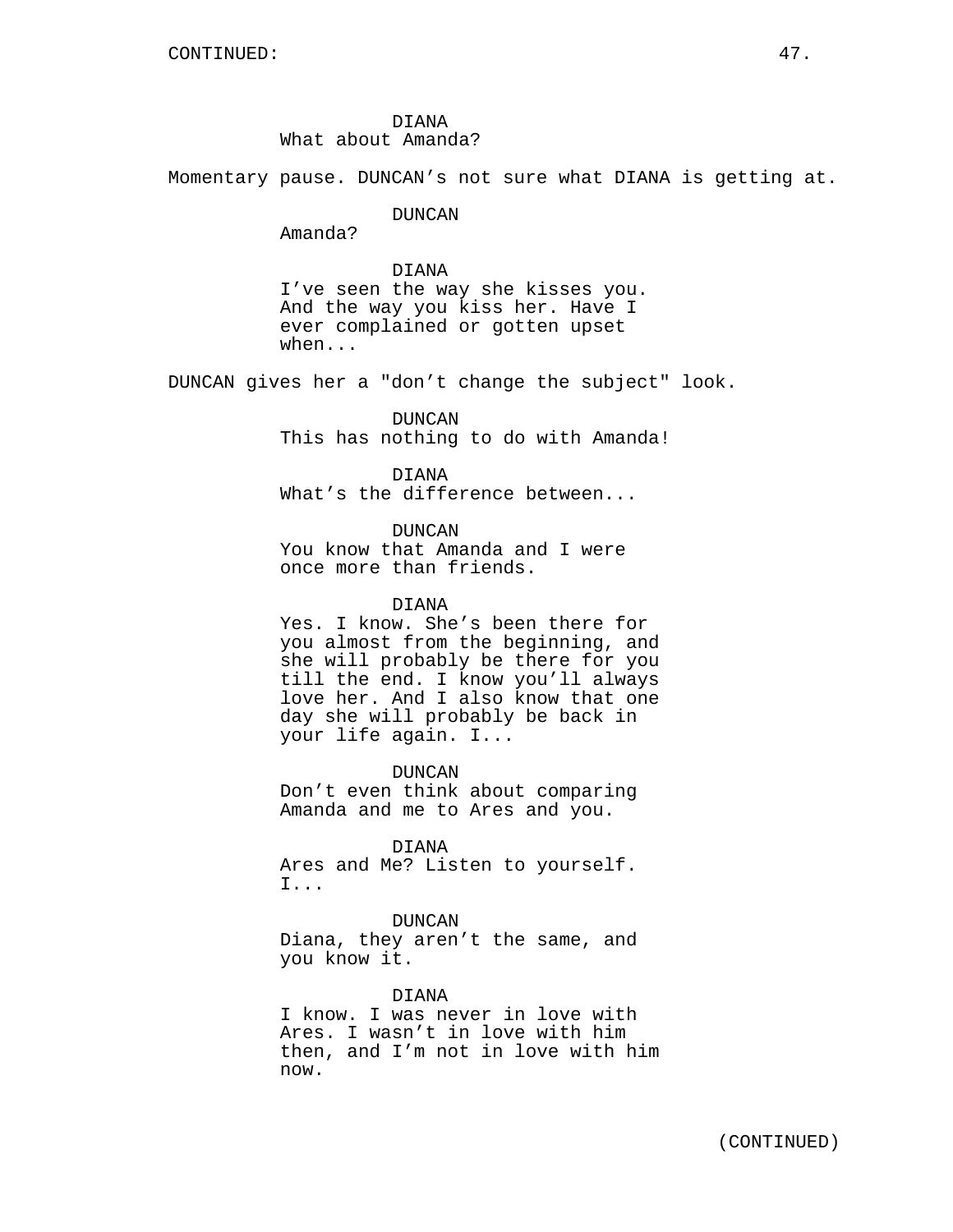DUNCAN That's exactly what Methos said.

DIANA Well it's true.

DUNCAN I'm not so sure. It sounded more convincing coming from him.

DIANA attempts to put her arms around him.

DIANA Mac, I know how I feel, I...

DUNCAN stops her.

DUNCAN

Do you? (beat) I mean, do you really?

DIANA What are you saying?

Momentary pause.

DUNCAN Isn't it possible that Ares means more to you then you know?

DIANA

You think that I might subconsciously have feelings for him?

DUNCAN Well, do you?

DIANA Mac, honey, don't be ridiculous. I...

### DUNCAN

D, I think you need some time to think. I mean, really think, about what Ares means to you. Because, until you do... we don't stand a chance.

DUNCAN heads for the door, placing the glass on the table as he passes it.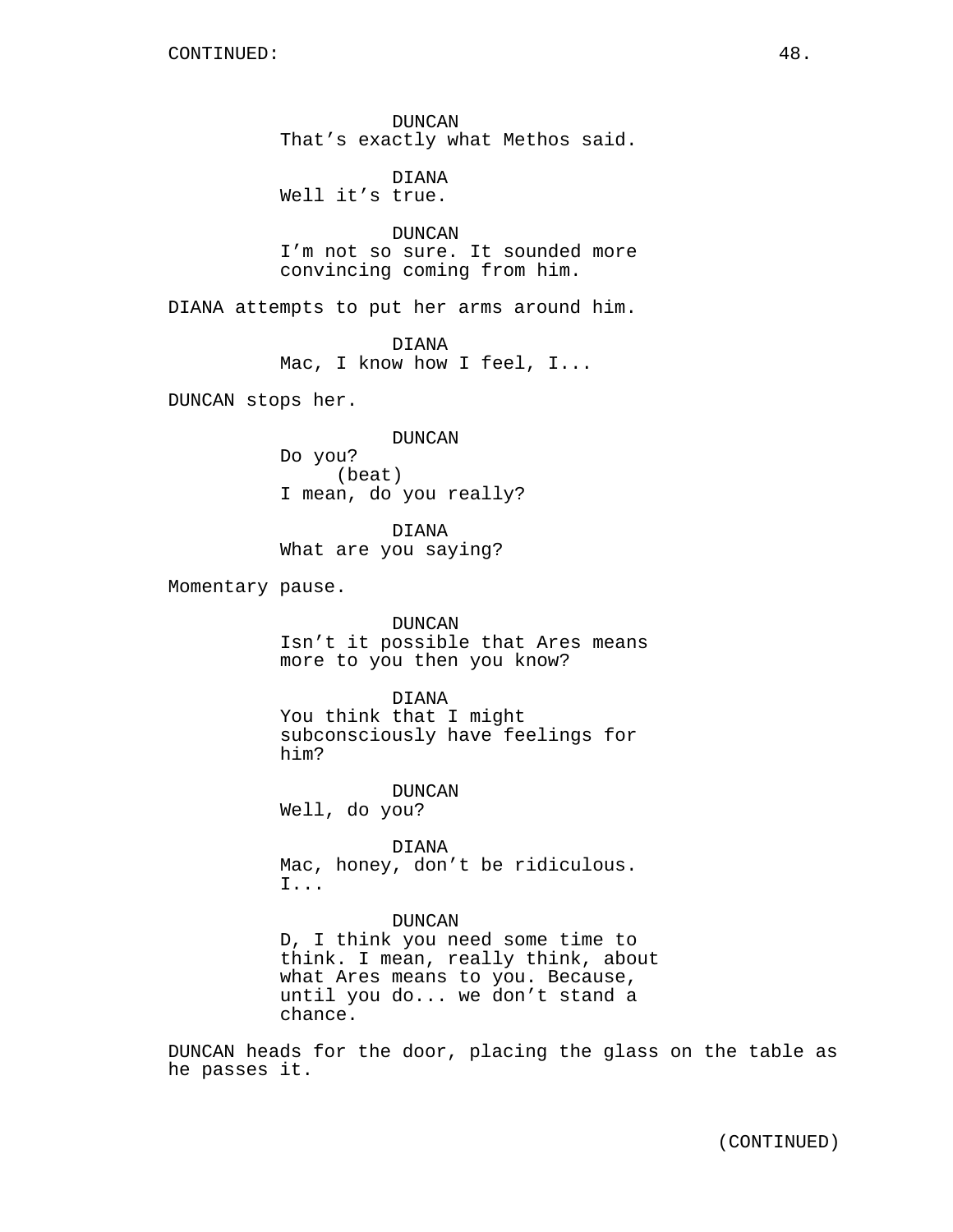DIANA Mac, wait! Where are you going? Mac... DUNCAN leaves through the back door. DIANA sits down on the sofa and buries her head in her hands. DIANA Way to go, Diana. (beat x2) Could he be right? (beat x2) Look at what happened tonight! (beat) I let things go way too far. Farther than I ever thought they would. (beat x2) But it felt so good, so right. (beat x3) When he was in me, I felt... (beat) Am I falling for him? Or have I already fallen for him? (beat) I, I wanted him so bad tonight. I let him in. And it took everything I had to force him out. (beat) Gods, how I didn't want him out. It felt so good having him inside me. Finally having him in me. I... (beat) I wanted him. I really wanted him. I wanted him to take me. I... (beat) No. Stop it. I can't let Ares... I... I'm so confused.

She lies back on the sofa, and stares at the ceiling. After a few moments, she looks over at the phone.

CUT TO:

21 INT: JOE'S 21

METHOS is finishing his drink, when his cell phone rings. He answers it.

METHOS

Hello?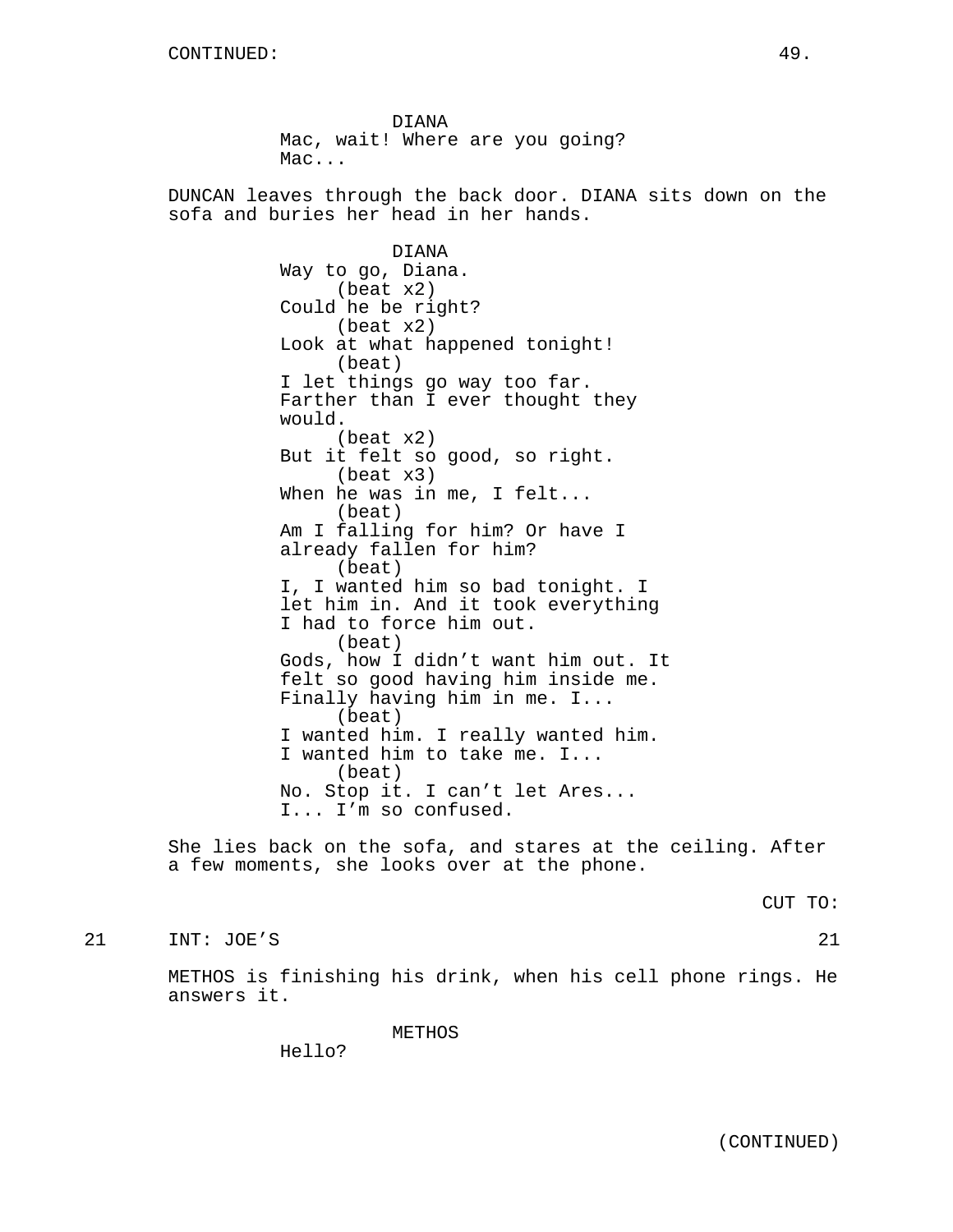DIANA (VO) It's me. METHOS What's wrong? You sound like you've been crying? DIANA (VO) I need someone to talk to. (beat) Someone who knows all the players. METHOS Wh... DIANA (VO) Can you come over? METHOS I'll be right there. DIANA (VO) Thanks. METHOS hangs up the phone and heads out. CUT TO: 22 EXT: T-BIRD 22 DUNCAN is driving around the city, driving and thinking. He approaches the park, and almost goes past it, but, at the last second, he changes his mind, and pulls in. CONTINUE TO: 23 INT: T-BIRD 23 DUNCAN parks the car in the parking area, and sits for a while, thinking. CONTINUE TO: 24 EXT: T-BIRD 24 DUNCAN exits the car and walks into the park. CUT TO: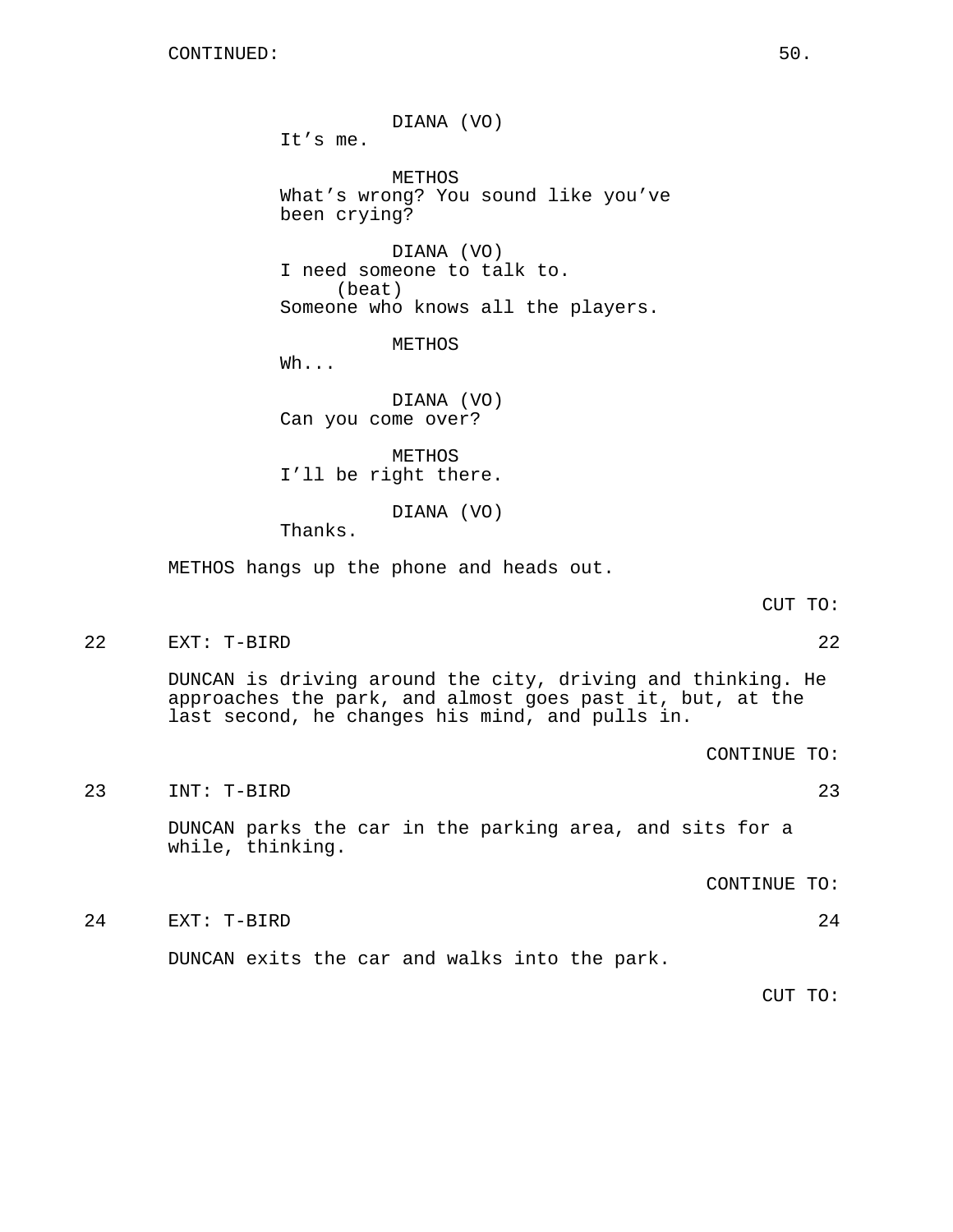# 25 EXT: PARK - NEAR LAKE 25

There is a small lake in the center of the park. We can see a couple wading in the water. As the camera zooms in on the couple, we realize that the couple is ARES and ERICA.

> ARES Know what I feel like doing?

ERICA No. But I feel like you're gonna tell me.

ARES starts to disrobe. ERICA watches.

ARES It's been a long time since I did this.

ERICA gets the feeling he's not thinking what she thought he was thinking.

ERICA

Really?

ARES Yeah. Wanna join me?

ARES can tell, from the look on her face, that she is confused. He points to the water. She understands.

> ERICA Isn't it a little bit cold for skinny-dipping?

ARES smiles seductively as he removes his pants.

ARES Not if you do it right!

With that said, ARES, wearing nothing but his underwear, runs out into the water. Once out, he removes them, and throws them to ERICA.

ARES

Ahhh.

The cold water feels so good right now. He looks to ERICA and smiles seductively.

> ARES What are you waiting for, little girl?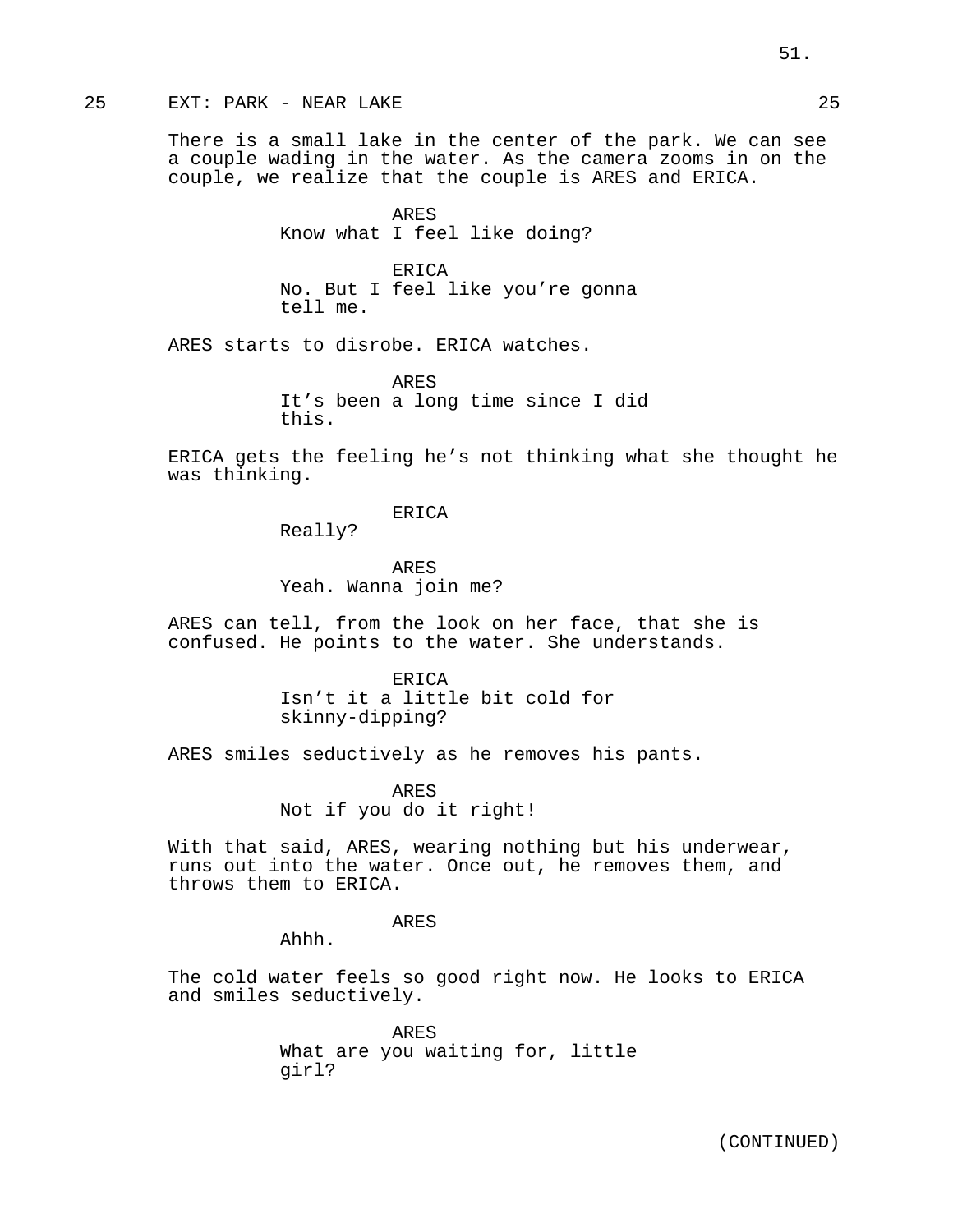ERICA Little? I'm not so little. ARES So, come to me and show me just how grown up you are! ERICA flashes him a playful smile. ERICA With pleasure. ERICA starts to disrobe. ARES watches her. He says the next line in his head ARES (VO) She's not Diana, but she'll do. For now. The thought of Diana and what almost happened, what could have happened, floods back. 26 FLASHBACK 26 SCENE 18. (up to Diana's line of "No") FADE BACK TO: 27 EXT: PARK - BY THE LAKE 27 ARES (VO) Why, Diana? (beat) Why'd you push me out? (beat)

We could have... (beat) We were closer than we've ever been. I felt it on the dance floor. I...

ARES notices ERICA slowly advancing towards him. Thinking of Diana and what almost happened earlier tonight, has turned him on. He feels his body responding to the thought of release.

> ARES (VO) That's right. Come to me. I need to release myself. And a willing partner will make it more fun. Come on. Get over here. Let me put a (MORE)

> > (CONTINUED)

FADE TO: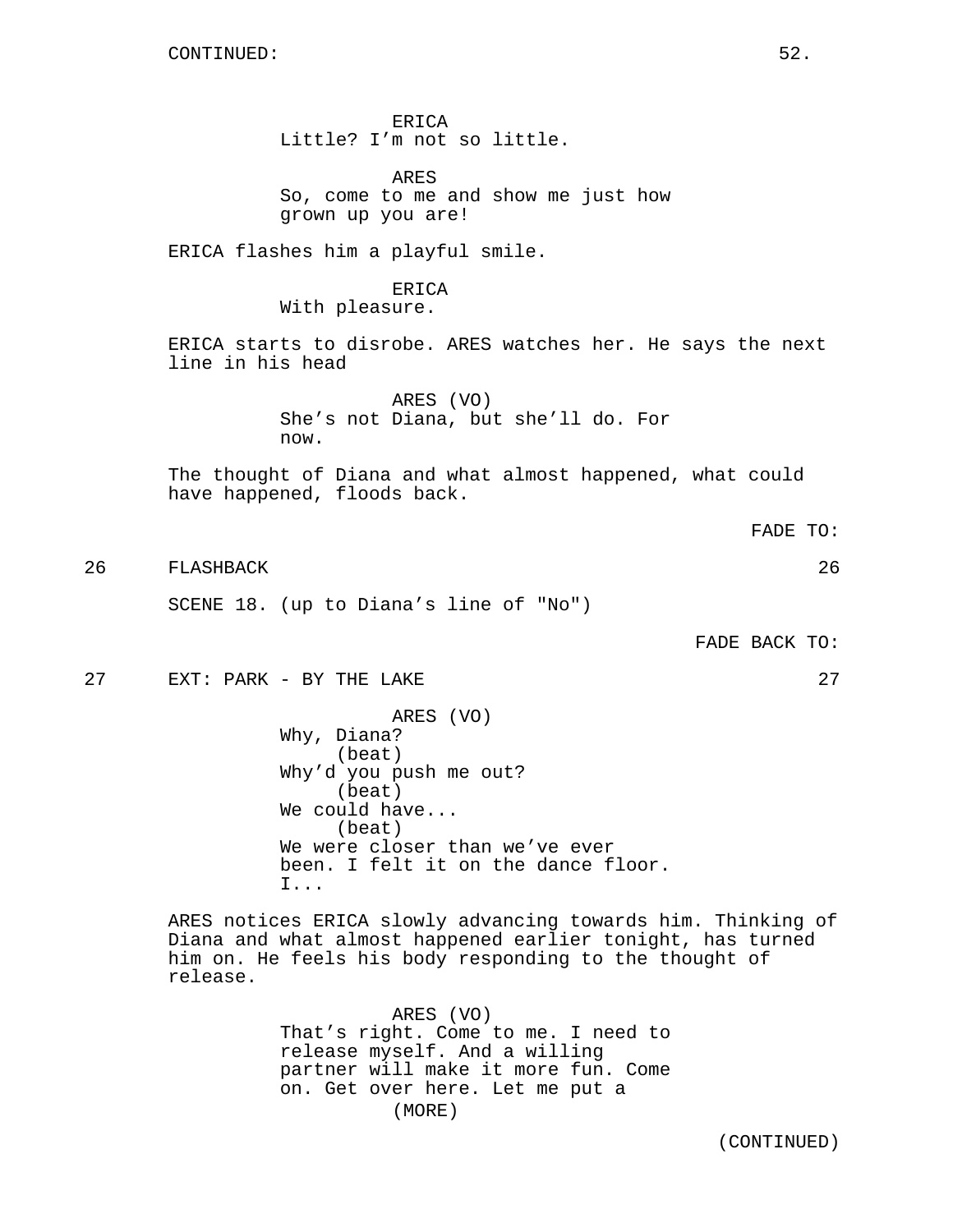ARES (VO) (cont'd) real smile on your face little girl.

ARES smiles at ERICA. She smiles back. He knows he won't be wasting time working her up. He just needs her body in order to satisfy his needs.

# 28 EXT: PARK 28

DUNCAN is still deep in thought. He is broken from his thoughts by the sound of a woman screaming. DUNCAN, thinking someone is in trouble, runs towards the sound of the scream.

CUT TO:

# 29 LAKE 29

ARES has grabbed ERICA from behind. She lets out another playful scream as he grabs her breasts. He squeezes them in his hands. She leans back against his chest, gasping and moaning. He lets go of her breasts, and lets his hands slide down her body as he goes under the water. He goes all the way down, and swims between her legs to come up in front of her. His hands move up her body as he rises to the surface. Once up, he wraps his arms around her waist, and pulls her close, real close. She looks into his eyes, and strokes the side of his face. He looks at her, as she morphs into Diana. She kisses him, he kisses her back. She presses herself up against him. He picks her up, and pulls her to him. He thrusts into her hard. She wraps her legs around his waist. She breaks the kiss, and tosses her head back as he pumps himself inside of her. He kisses her neck. He is suckling a breast, when he senses another Immortal near. He releases the breast, and kisses up her chest to her shoulder. He spots the other Immortal, just as he is hiding in a bush. It's DUNCAN.

### ARES (VO) MacLeod. Figures.

(Note: ERICA has morphed into DIANA in ARES' eyes. Therefore, whenever the scene is being shown from ARES' POV, he is with Diana. When the scene is being seen from anyone else's POV, he is with ERICA.)

> ARES (VO) Hope you'll enjoy watching this as much as I'm gonna enjoying doing this.

CUT TO: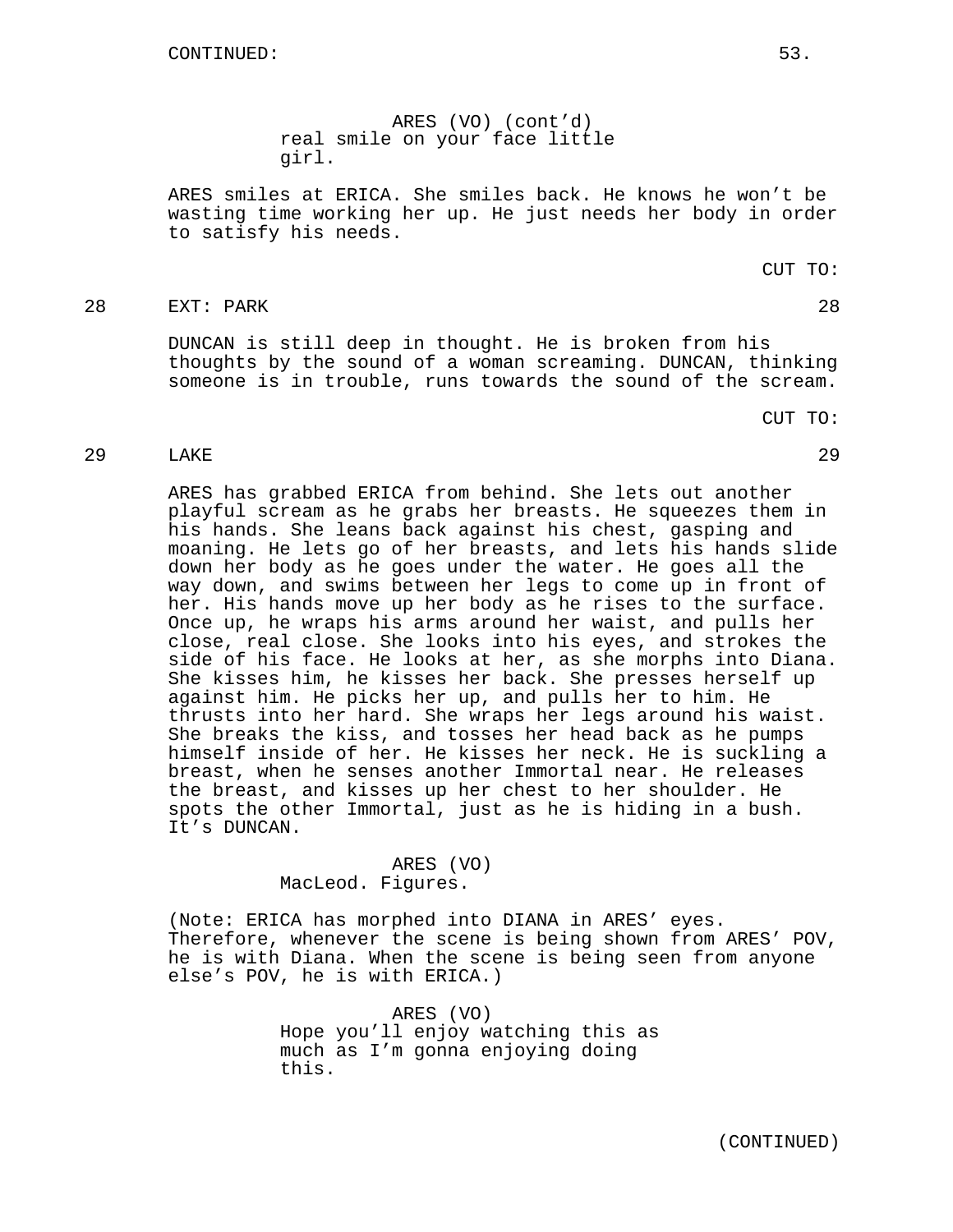ARES slides his hand up her body, and grabs a breast. He squeezes them, hard. She gasps in pleasure.

> ERICA / DIANA Oh yes. (beat) More. More. (beat) Harder, push harder. (beat) Oh Roger. (beat) Take me. Take me. (beat) Take me all the way.

ARES pushes himself into her, harder, so hard she screams in pleasure. She throws her head back and he kisses her neck. He looks over at the bush, and sees DUNCAN walking away.

CONTINUE TO:

## 30 TIME FLIES 30

He kisses her neck, and slides his tongue down to her breast. He licks her breast and, as he throbs inside of her, he suckles her breasts, one at a time, draining the hot warm liquid out of them as he releases his hot warm liquid inside of her. He takes her twice in the water, then they move to the grass so that they can lie down. There is a small fence behind them. He pins her to the ground and takes her again, thrusting himself deeper and deeper inside of her. He pumps her hard and fast. Over and over. He pumps her up til he explodes in a splendid eruption. He releases himself inside of her, and then collapses on her. She strokes his back and his hair. He exits her. He closes his eyes for a moment. He wishes he could be with Diana. He wishes he could show Diana what he could do to her. After a few moments, he opens his eyes and turns his head to her. He looks at her. He sees DIANA.

CONTINUE TO:

## 31 TIME RESUMES 31 31

The look on her face is begging for more. Begging him to take her again. And his body is getting hot for her. He wants to do something different to her now. Something he hasn't done since he had his powers. He believes DIANA's body can take it. After all, it has accepted him so easily at full size. He smiles a wicked smile at her.

(CONTINUED)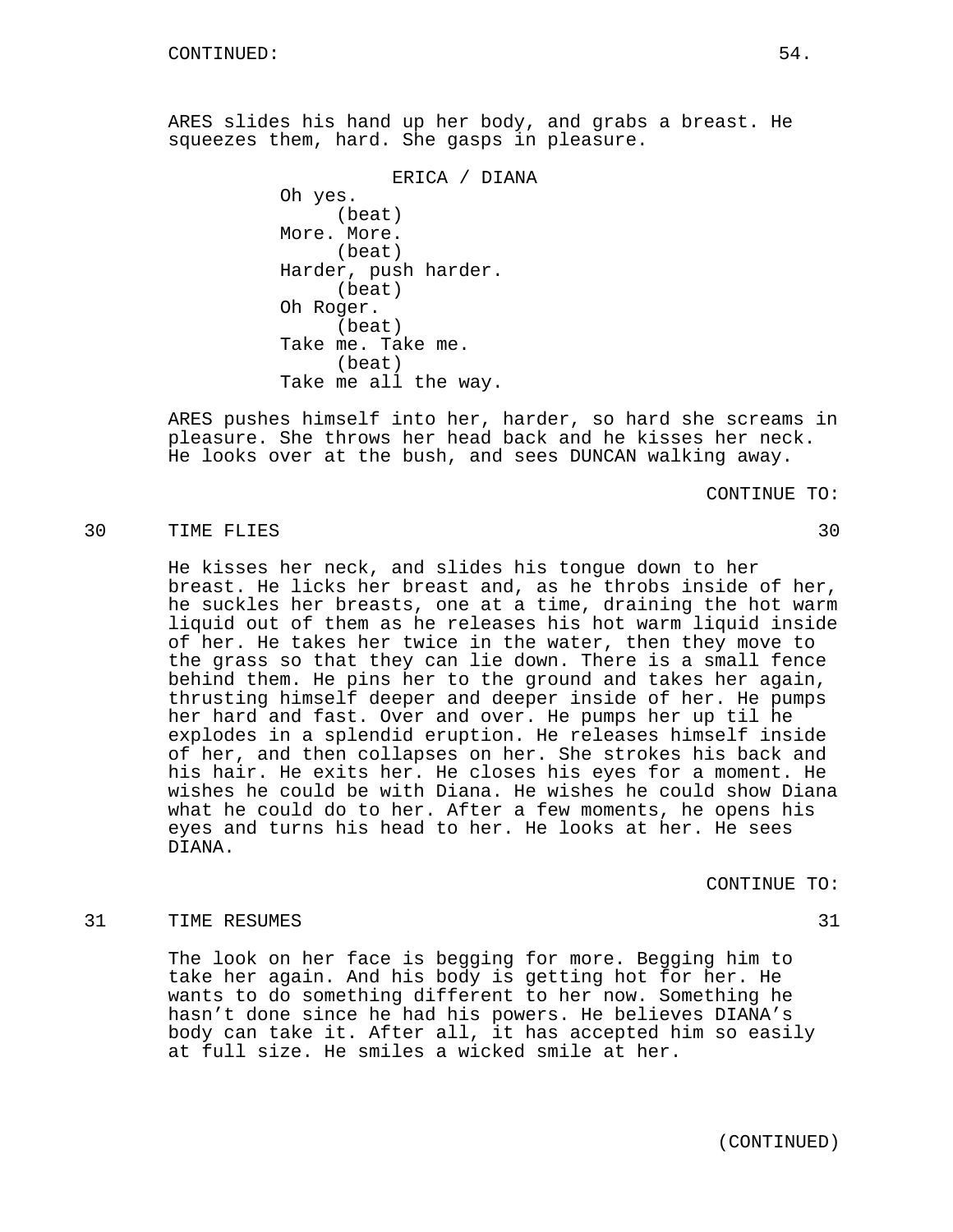ARES Have you ever been fisted?

DIANA

What?

ARES reaches over for his shirt, and rips both of the sleeves off. He takes her hands, and ties them to the fence.

DIANA

What are you...

ARES I need your hands behind you. They have to be out of the way.

DIANA Out of the way? What...

ARES

I need you to relax. Completely. (beat) Let my hand work you up. You should be ready to accept it.

DIANA

Okay.

ARES All you have to do, is push down on my hand as it works inside of you. Push as hard as you can.

She flashes him a playful smile. He can see she is getting excited.

> DIANA Sounds like fun.

He returns the playful smile.

ARES Oh it is. (beat) Ready?

DIANA

Ready.

He starts probing her with the fingers of his left hand. She accepts his fingers one by one, moaning as they are inserted into her. He plays with her as he works his fingers inside, first one, then two, then three. He fingers her with three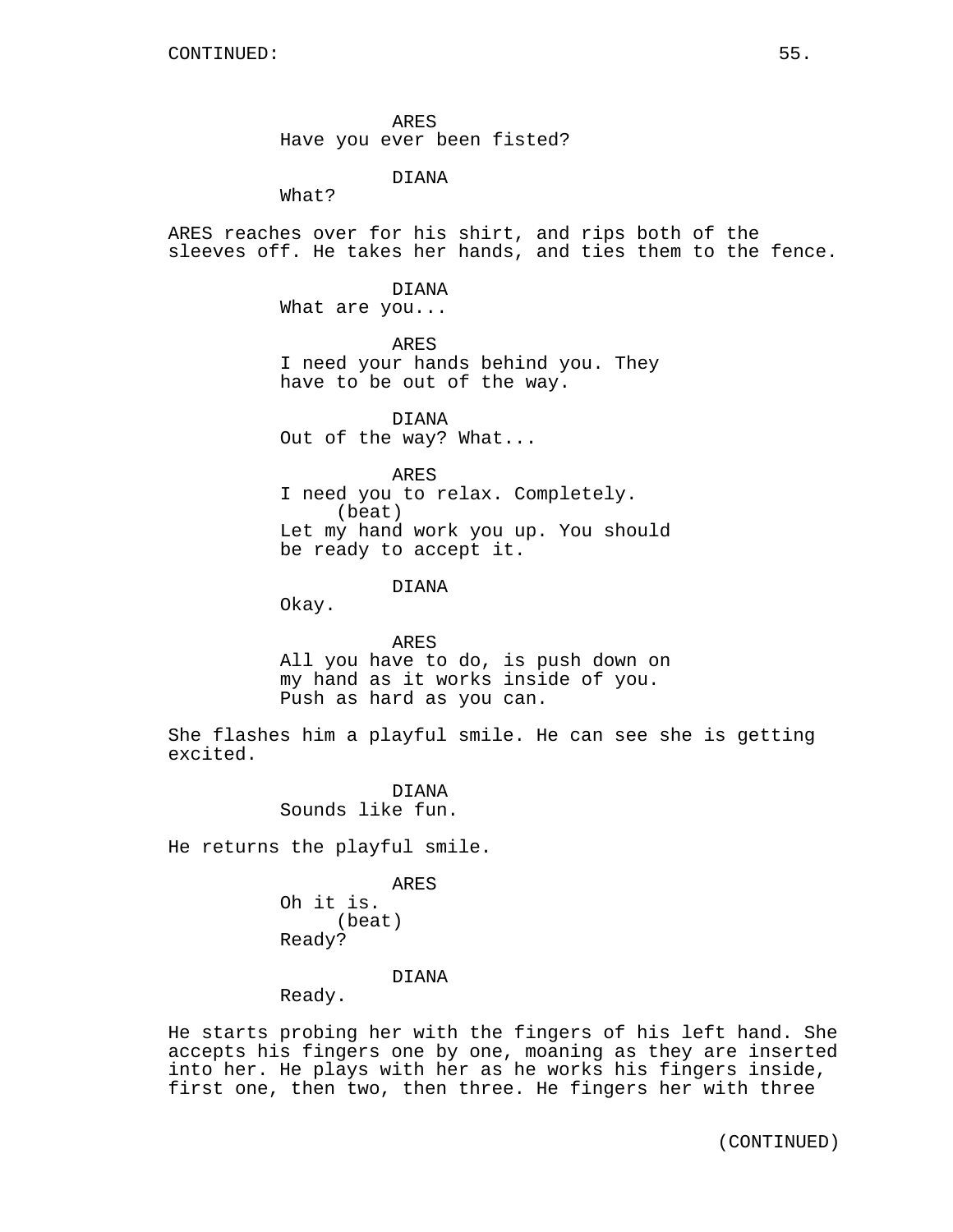fingers, moving fast enough to bring her to a climax. As she climaxes, he gets another finger inside of her. He's stirring her inside, touching her in a way she's never been touched before. He brings her to another climax, working his fingers inside her. When she starts to cum, he freezes, letting the spasm shatter her body. He holds his busy fingers still for a few moments. Then, starts all over again. She's so hot, that he can't stop, and she doesn't want him to stop. He tries to work his hand in, but he can't get it in past the knuckles. This is going to be harder than he thought. But he won't give up.

> ARES Work with me, babe. (beat) Rock, baby, rock. (beat) Back and forth. (beat) Press down, hard. (beat) C'mon, you can do it. I know you can.

He focuses on the task at hand. She rocks her pelvis, back and forth. All his fingers are working her into a frenzy. She is getting wetter and wetter. She cums twice. But he isn't happy. He wants his whole fist inside her. It would have been so easy in the old days, when he still had his powers. He tries harder. He pushes harder. He looks at her again.

> ARES You have to press down. (beat) Harder. (beat) You think this feels good. Wait til my whole fist is inside you. (beat) You ain't never felt anything like it. You'll be crying out in so much pleasure that you'll think you'll burst. (beat) I want to take you there. I want you to feel that passion. But you have to want it. You have to press down. Hard. Keep pressing.

She can feel her juices flowing inside of her as his fingers probe inside her. She pushes herself down, harder and harder, on his probing hand while he bunches his fingers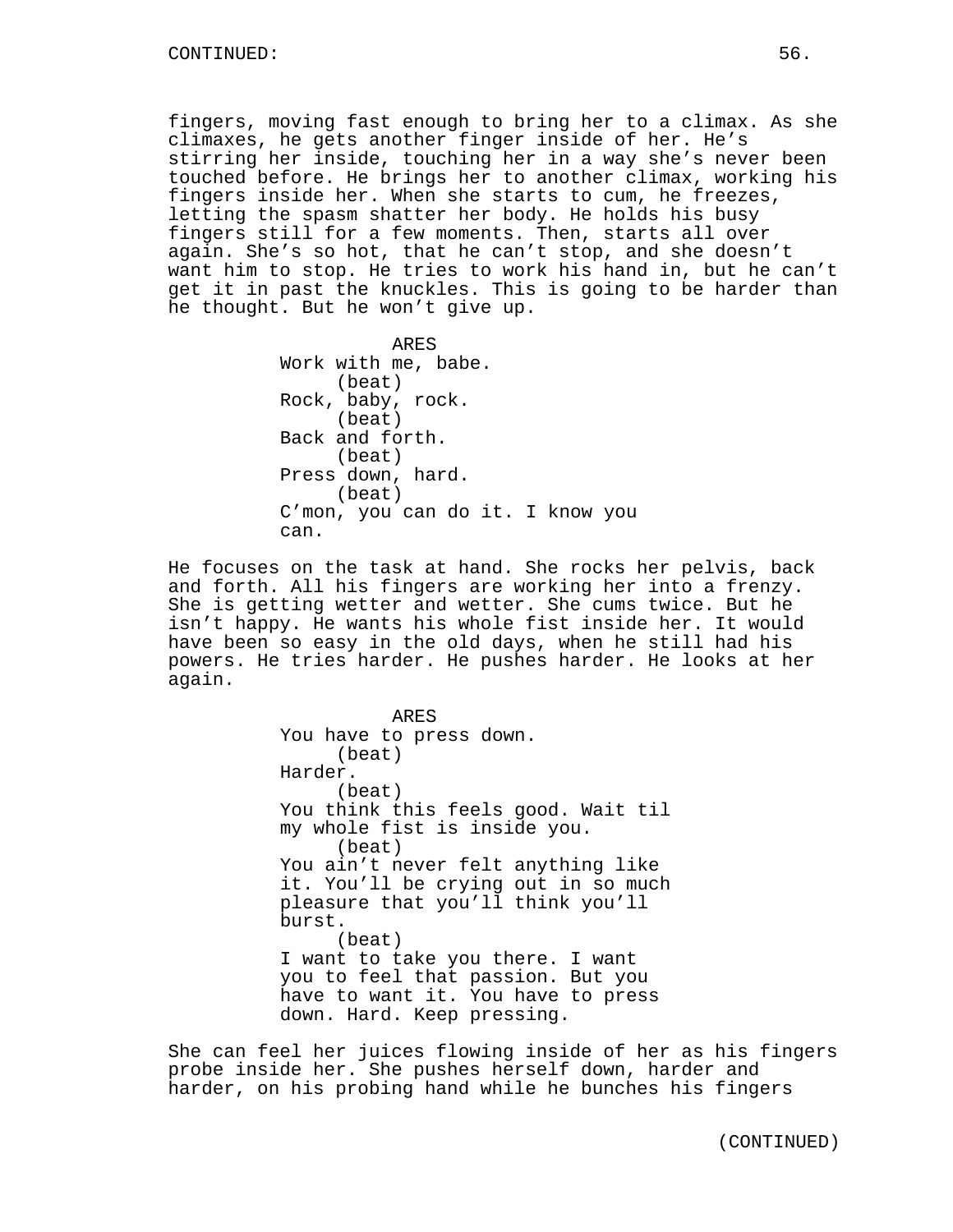together working her into yet another frenzy, pumping them in and out, and in and out, and in and out. Every time he goes in, he pushes harder, trying to get further in. And she presses down on his hand and hard as she can, and breaths in, pulling him in. He thrusts in hard and fast, at the same moment as she rocks her pelvis, and pushes down hard on his hand, and his entire fist slides into her, right up to the wrist and beyond. His push was so hard that his entire fist and part of his arm, are now inside of her. He looks at his arm, to see how far in he is. He is amazed that he can't see his elbow.

### ARES

Yes!

## DIANA Ah... Oh... Oh...

She screams in ecstasy, gasping, as she sees what has happened, and feeling herself filled as she has never been filled before. She thought it was going to be painful beyond belief. For a few seconds she waits for the pain to shatter her, but there is no pain, just pleasure, and so much pleasure. She moves experimentally, as he begins fisting her. She cums, once, twice, three times. His fist working in and out, and in and out, of her. She continues to cry in ecstasy, He was right. It feels so good.

# DIANA

Oh, oh, oh...

ARES rams his fist and arm in, over and over, in and out, and in and out.

> DIANA Yes. Yes. (beat) Oh yes. (beat) Do it to me. (beat) Do it harder. Harder. (beat) Oh. (beat) Faster. Faster. (beat) Oh. Oh. (beat) Yes. Yes. (beat) I'm cumin. Oh god, I...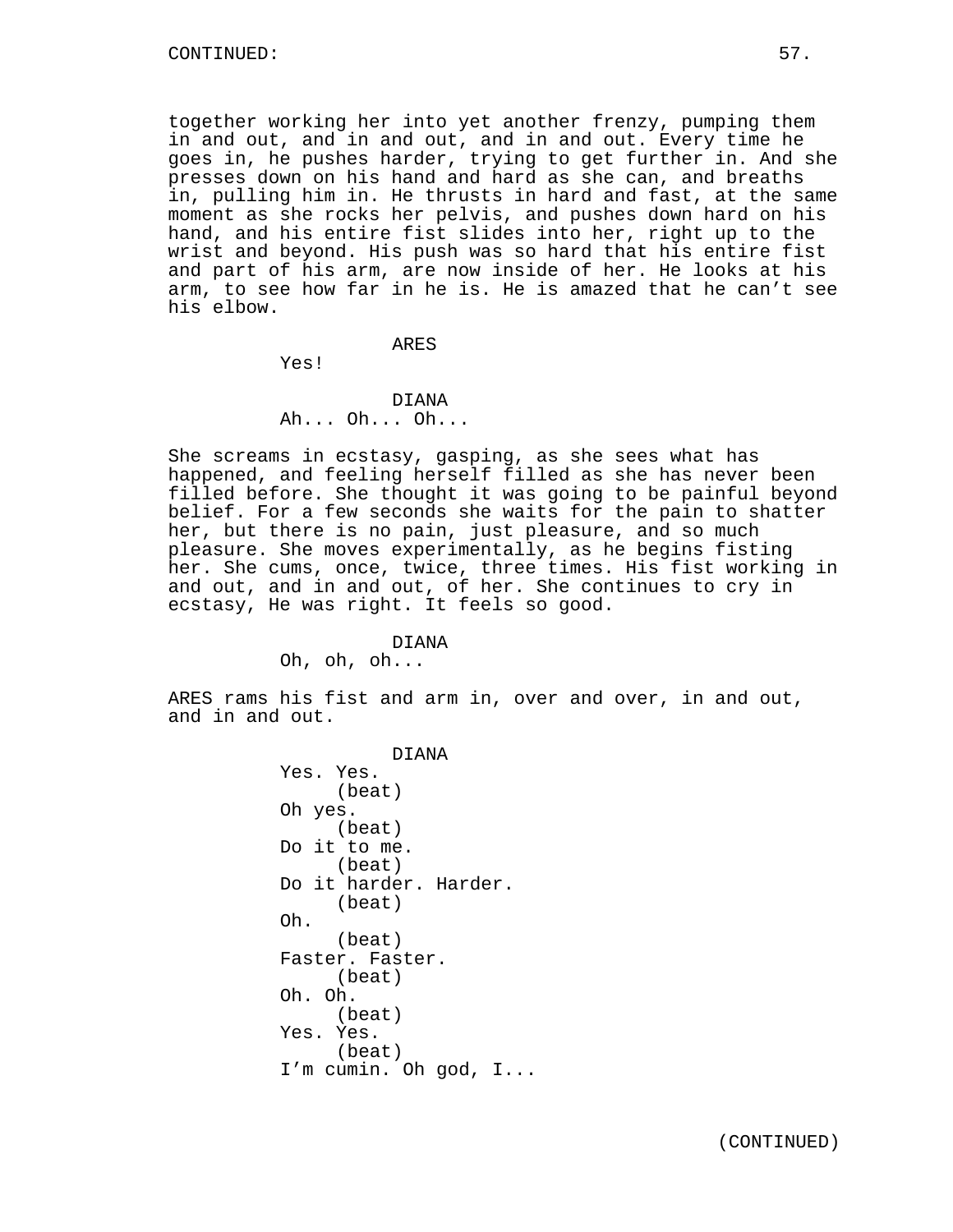ARES Oh, this is good. You cum so easily. My fist is so wet already.

She explodes, cumin like a crazy woman. With every thrust in, she cums. She cums over and over. She can't stop.

> DIANA Oh yes. Yes. Yes. (beat) Don't stop. Don't ever stop.

He has no intentions of stopping. As her pumps her, he feels her walls throbbing. He is enjoying this. He was right. He knew she could take it. He has never gotten this much of his arm inside any mortal body before. She is also enjoying this. She has never felt like this before.

> DIANA Oh. If feels so good. (beat) Push it. Push it. (beat) Harder, harder. (beat) Ah, ah. (beat) Oh, yes. (beat) Faster, faster. (beat) Oh. Pump me up. (beat) Pump me. Faster. (beat) Oh, oh. (beat) Work it. (beat) Oh, yes. (beat) Yes. Yes. Yes.

He looks at her. She is laying in pure ecstasy. He keeps pumping her hard and fast. He pumps her until his left arm can take it no more. He is getting hot for her. He can feel himself hardening, wanting to release itself, wanting to be inside her. And she is so hot, and wet inside, that he wants to take her, to ride her. As he removes his arm from her, he rolls onto her, and brings his lips to hers. He forces his tongue into her mouth as he thrusts his ever so thick and hard self inside of her. She arches her back allowing him to push it in deep. He pushes into her hard and holds the push.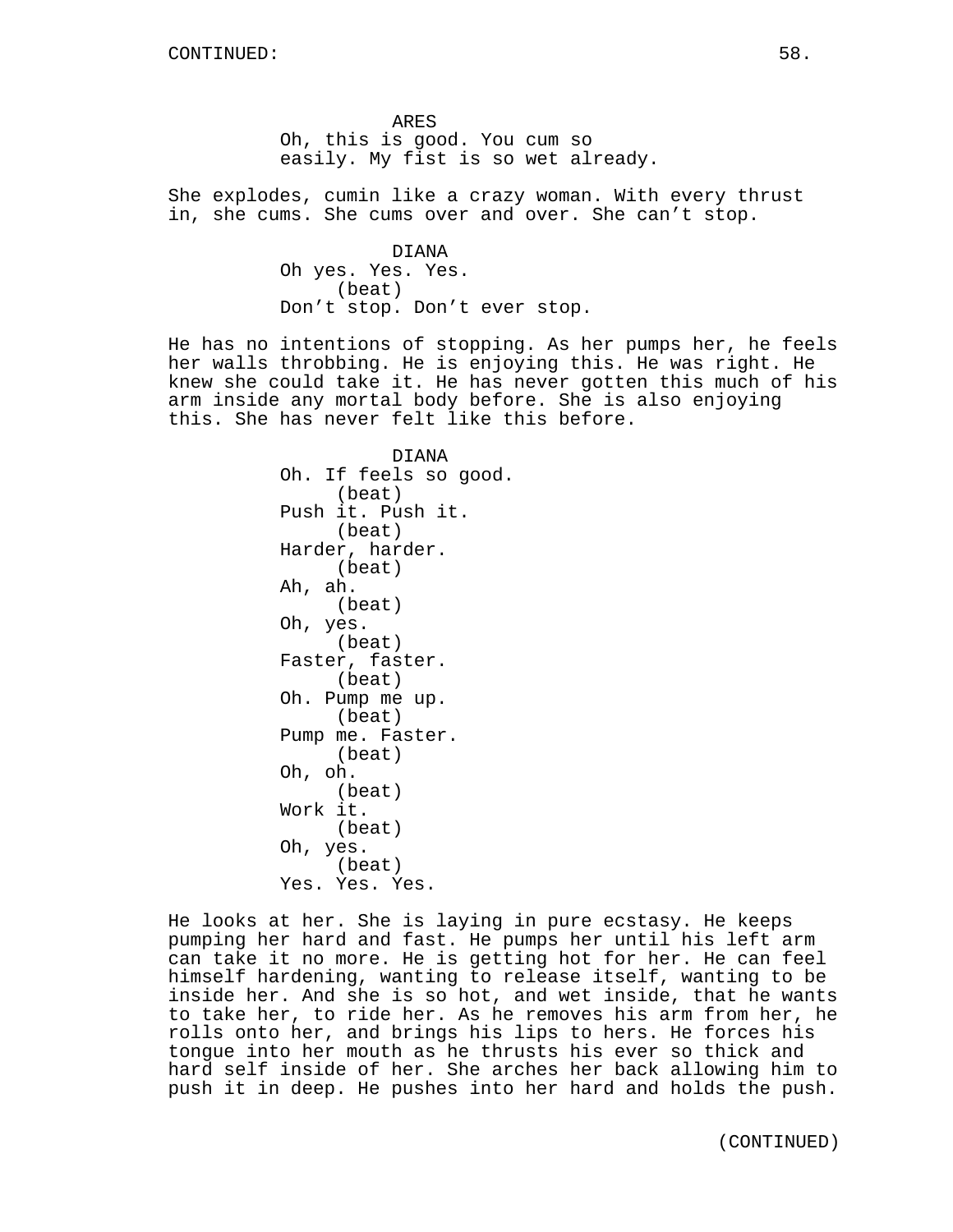He pumps her fast, real fast. She is crying out in shear ecstasy. He pushes himself in again, harder this time. So hard, that he explodes. He releases himself inside of her. As his hot liquid flows inside her and between her legs, he breaks the kiss and kisses her neck. She gasps as he makes his way around her neck. He is enjoying every minute of this, and he's not about to stop. He takes her again and again. He takes her til he is worn out. As he exits her, he lets his hands, and his tongue, explore her body. He suckles a breast as his right arm slides down her body and stops between her legs. His fingers start to gently probe inside her. As his fingers work inside her, he slides off of her so that he may get in a better position to try and get his right forearm inside of her. He works her up, repeating the steps from last time. It only takes a few moments this time for him to get in. He works her like he worked her before. Maybe a little harder and faster this time. She cums for him, not once, not twice, not even three times. She cums so fast and so many times, that he looses count. Now she was ready. She was ready for the ultimate test. The test that no mortal woman had ever passed. With his right forearm still inside of her, he gently presses it against her right wall, pulling her entry open. His left forearm tries to slide in beside it. It takes a little work, but eventually he is in. She screams in sheer pleasure. She has never been filled like this before. He has both arms inside her, her walls throbbing against them. She is breathing heavily. She never believed that anything could feel this wonderful. She wants this moment to last forever. He starts to pump her up. He pumps her hard and fast. With every in and out motion his hands are fisted together, with every push in, he opens them letting his fingers explore, and probe her. She continues gasping in pleasure. She cums for him almost instantly. Every push of his hands causes her to cum. He looks at her, ass he pushes in hard and holds it, trying to get in deeper. She looks at him and tries to speak. Her line is said breathlessly.

> DIANA Oh yes. Yes. (beat) I've never felt so much pleasure in all my life. (beat) Oh gods, this is heaven. I... (beat) I feel great. I feel on fire. I... ARES I'm glad you are enjoying this.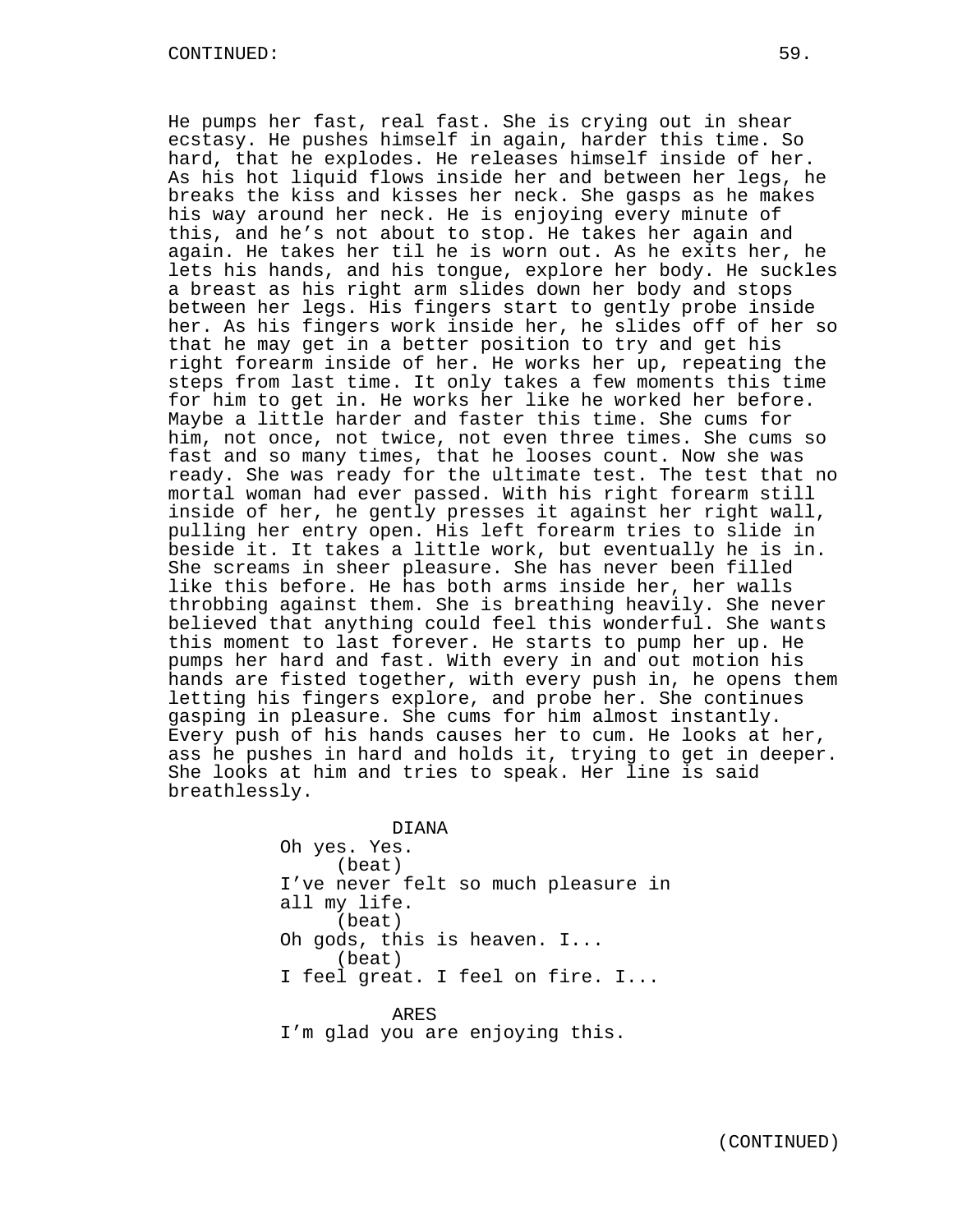DIANA Enjoying it? (beat) I'm loving it.

DIANA smiles. After a few more moments, she thinks of something.

#### DIANA

I... (beat) I want us to take this one step further.

ARES

Further?

DIANA Yes. If anyone can make this work, it's you, my love. (beat) I want you to open me wider.

## ARES

Wider?

DIANA Yes. Wider. As wide as you can. I want all three to be inside me at once. Do it. Do it now.

He does as she asks. He presses his arms against her walls, and pulls them apart.

> DIANA Yes! Yes! (beat) Hold them. Hold them open. Hold...

He holds them open and she erupts.

DIANA Oh. Oh. Oh. (beat) Oh gods! Oh gods! I...

As her orgasm is coming to an end, she signals him.

DIANA Now. Take me now.

He thrusts himself into her.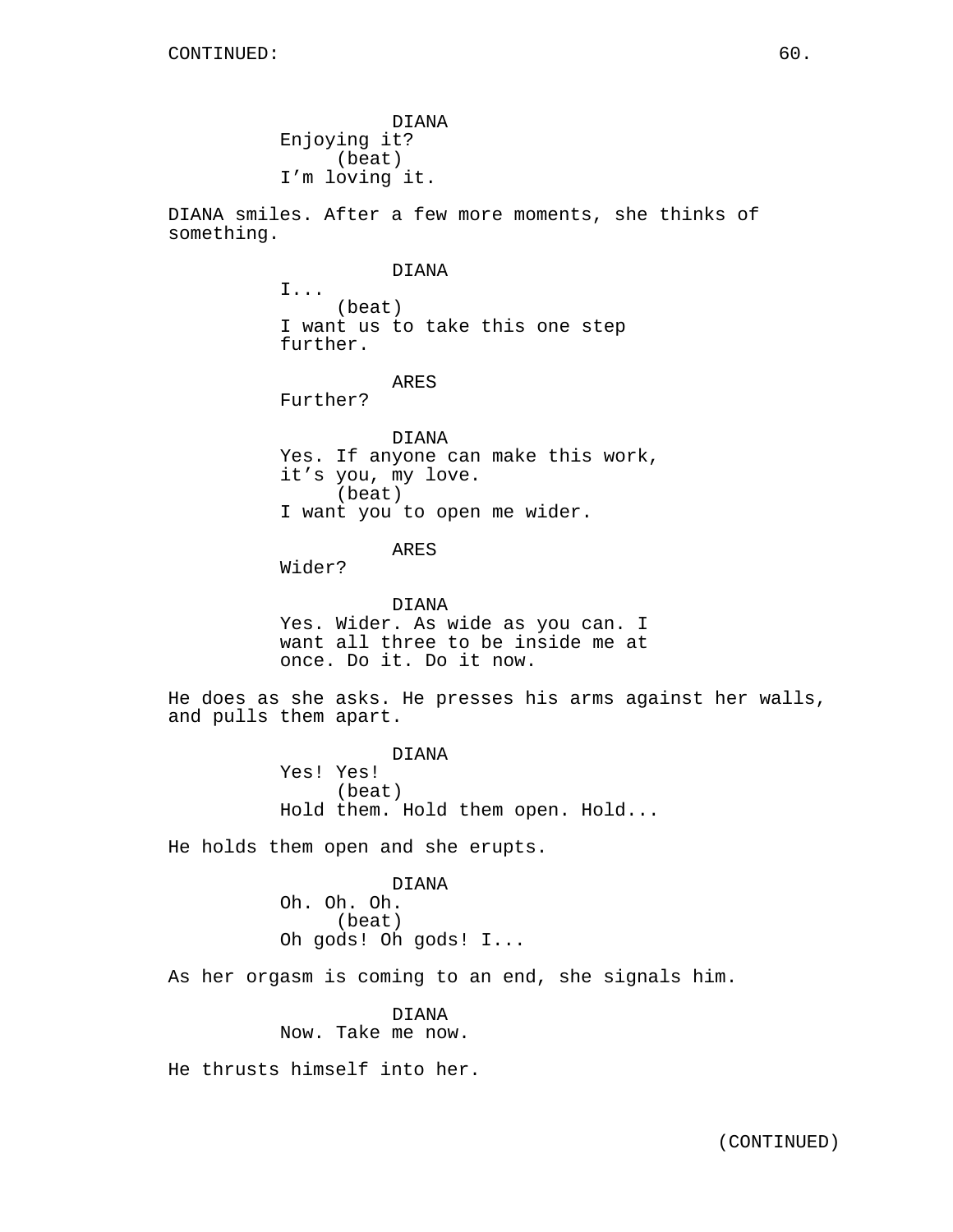DIANA Oh gods, yes!

She moans in pleasure as he presses himself into her. Her walls are throbbing against his arms.

> DIANA Now. I... (beat) ...want you so slowly... let my walls close. (beat) And then... hold yourself inside me.

He does so. He slowly brings his hands to himself and holds on.

> DIANA Now. Pump me hard. (beat) Pump me fast. (beat) I want... to feel you.... Flowing inside me!

He starts pumping her, following her every instruction. This feels so good. For both of them. He is in a state of euphoria. One he hasn't hit in a long time. He has never considered making himself cum inside someone before. Double pleasure with a twist. He is forcing himself to release, and her body is accepting what he forces out.

> DIANA Harder. Faster. (beat) Faster. (beat) Oh, oh, oh. (beat) Push, baby, push. (beat) Yes! Squeeze it, squeeze it!

He squeezes himself, releasing his liquid inside of her. He moans as he feels himself erupting inside of her.

> DIANA Yes! Yes! Yes! (beat) Keep it going! Keep it going!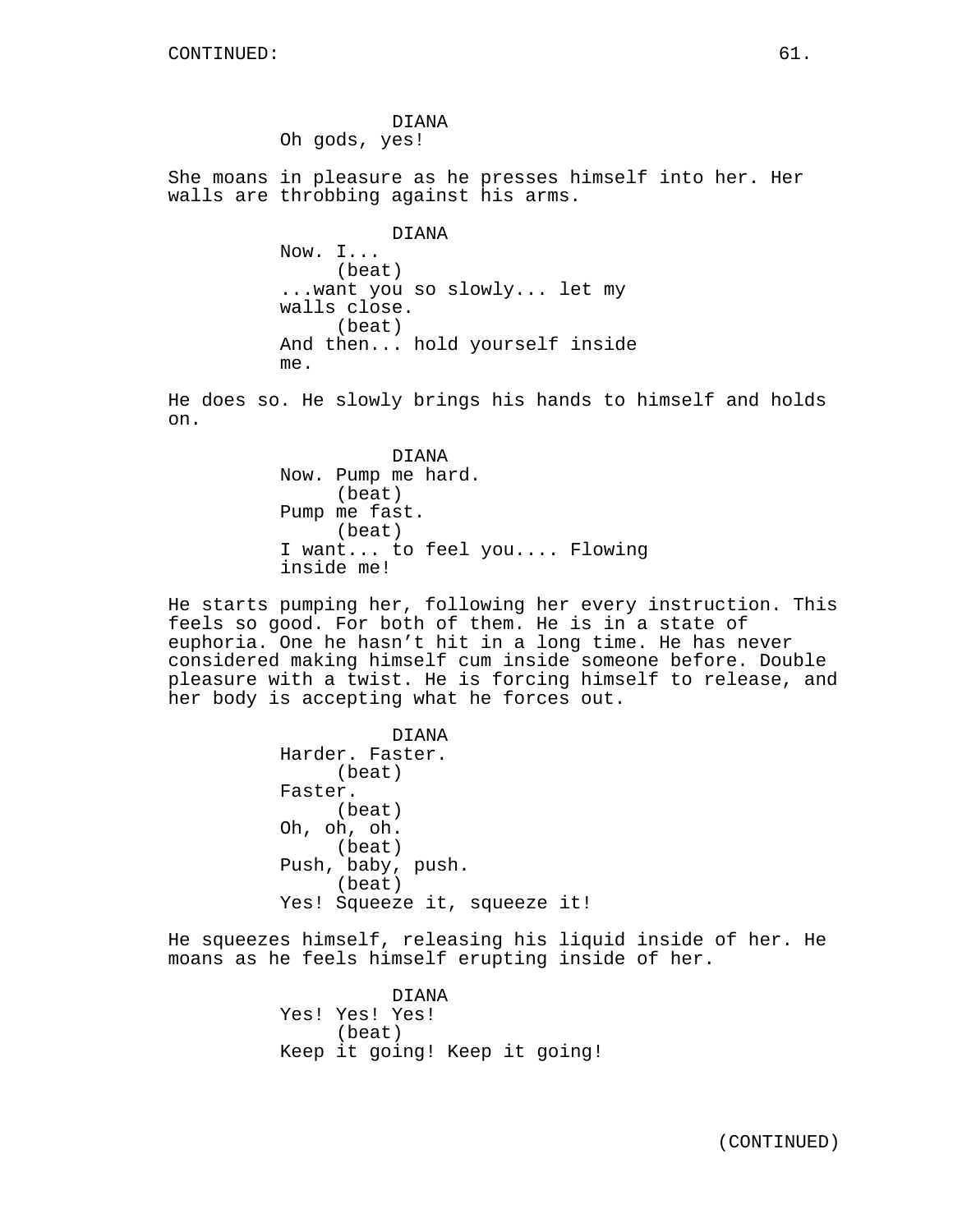He keeps going. With every thrust he squeezes, with every squeeze he releases more of his liquid into her. With every release she screams "Yes! More!" and arches her back. He keeps going till all three parts of himself can't go anymore. But, he can still hear her voice begging him not to stop. As much as he would love to comply, he can't. He needs a rest. He gently removes himself from her. He looks at her and she is smiling. She understands.

#### DIANA

Come, lay on me.

He lays down on her.

DIANA No man has ever filled me like that. (beat) No man has ever made me open so wide. (beat) You must be thirsty after all that hard work. (beat) Here, take my breasts, suckle them like a young child.

He brings his mouth to one of her breasts. He licks it, and then dives on it like a vampire on a victim.

### DIANA

Oh, that feels so good.

She moans in ecstasy. He suckles on it for a long time, then moves to the other one. As he is suckling on it, he feels himself stirring. His body has re-energized itself faster than it ever has before. And it wants her. Oh how it wants her. She feels him stirring near her opening. She knows he is getting aroused and she wants him in her. She is aching for him. Her walls are still throbbing from before. She wants him in her. She wants him to ride her again. She needs him inside of her like she's never needed anyone before.

# One more time, baby. I want to feel you inside me. I want to feel you liquid flowing inside of me as the liquid from my breast flows inside

DIANA

your mouth. (beat) I know you can do it. I can feel you down there now. (beat) (MORE)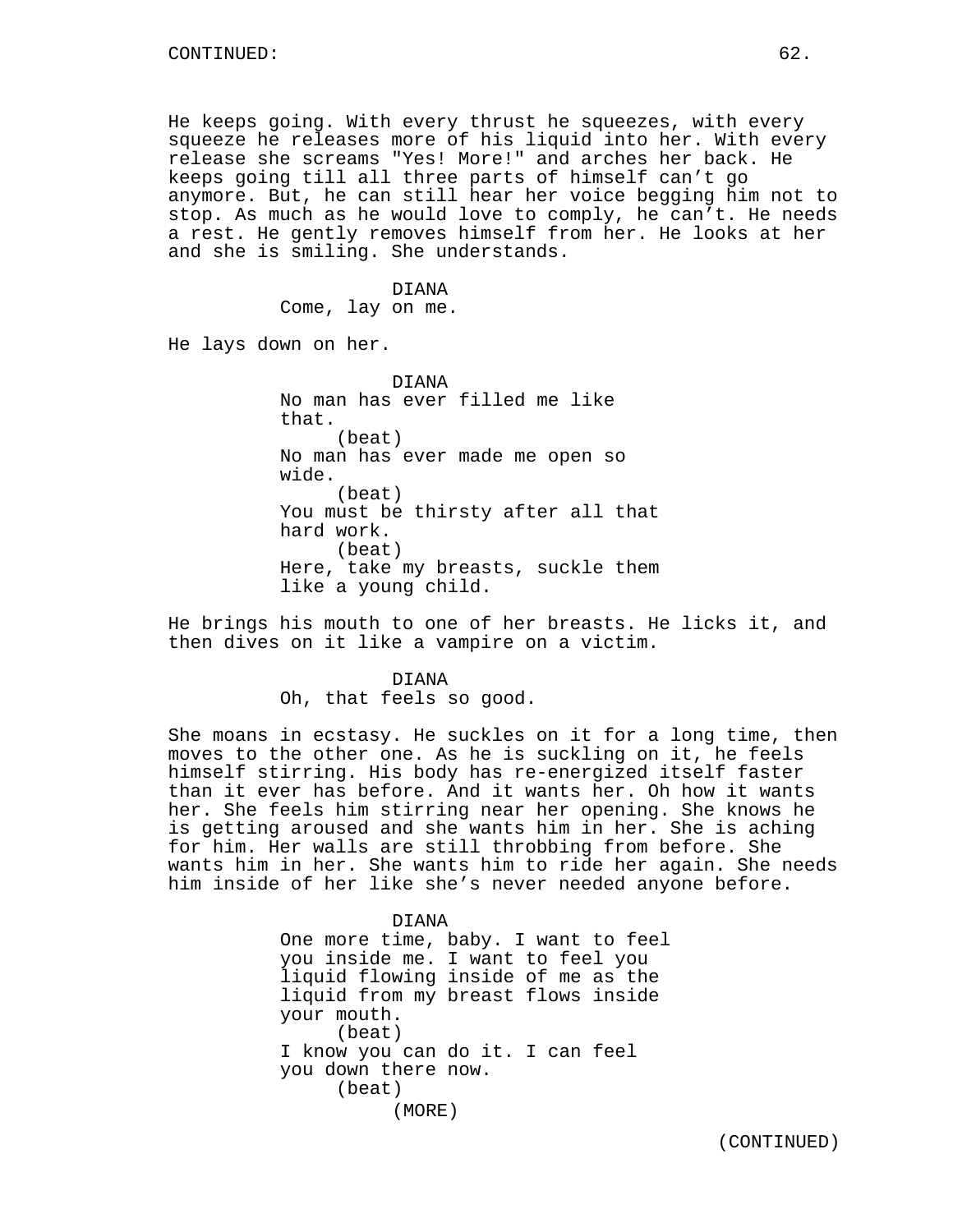DIANA (cont'd) Oh, take me, take me. Take me. Take me now. Take me hard. Take me fast. Hurry. I need you in me.

She screams as he suckles hard on her breast and forcefully pushes himself into her. She cums immediately upon his entry in an orgasmic high. He is on his own high. He keeps hearing her voice crying for more. More. More. He keeps suckling on her breast. And when he cums, he cums hard and fast. She cries out. He releases her breast and collapses on her. He closes his eyes as he exits her. He just lays on her, eyes closed. After a few moments, he opens his eyes. He smiles and turns his head up to look at her. The moment he sees her face, the smile disappears, and he looks shocked.

# ARES

Erica?

ERICA is asleep. ARES looks at her, and notices that her hands are not bound to the fence. He looks to where he left his shirt and notices that it is still in one piece. He releases that everything that just happened was a dream.

> ARES No. (beat) No. (beat) Not again. (beat) That could not have been a dream. (beat) That was... (beat) ...too real. It...

Momentary pause. ARES looks at the sleeping ERICA, and realizes that it had to have been dream.

#### ARES

Damn it. I...

ARES looks at ERICA, and strokes the side of her face.

CUT TO: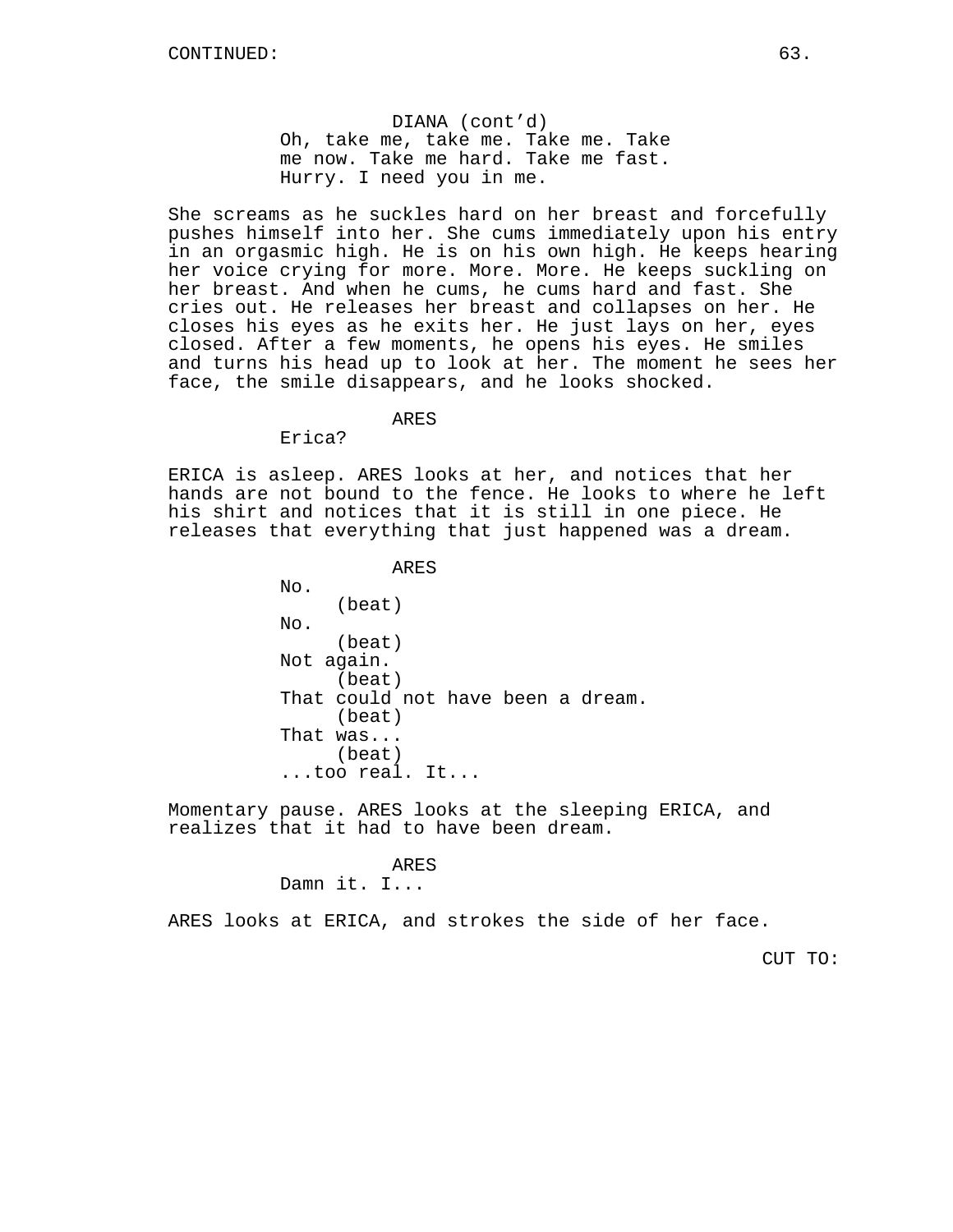DUNCAN is driving and thinking.

DUNCAN (VO) Well, looks like I won't have to worry about Ares. (beat) He seemed to have his hands full with that woman back there. (beat) The woman? .. She kinda looked familiar. (beat) Where have I seen her before?

He is trying to think of where he knows her from.

FADE TO:

33 FLASHBACK 33

SCENE 12.

FADE BACK TO:

34 INT: T-BIRD 34

DUNCAN realizes who the woman in the park with Ares was.

# DUNCAN (VO) Oh my god! That was Methos' girlfriend he was with!

35 EXT: PARK 35

ARES is finishing getting dressed. He tries to wake up ERICA, but has no luck. He checks for a pulse, and is relieved to find that she still has one. He gathers up her clothes and places them over her body. Then, he picks her up and carries her back to his van.

CONTINUE TO:

36 EXT: PARKING LOT 36

He walks through the lot to the van, which is the only vehicle in the lot.

CONTINUE TO: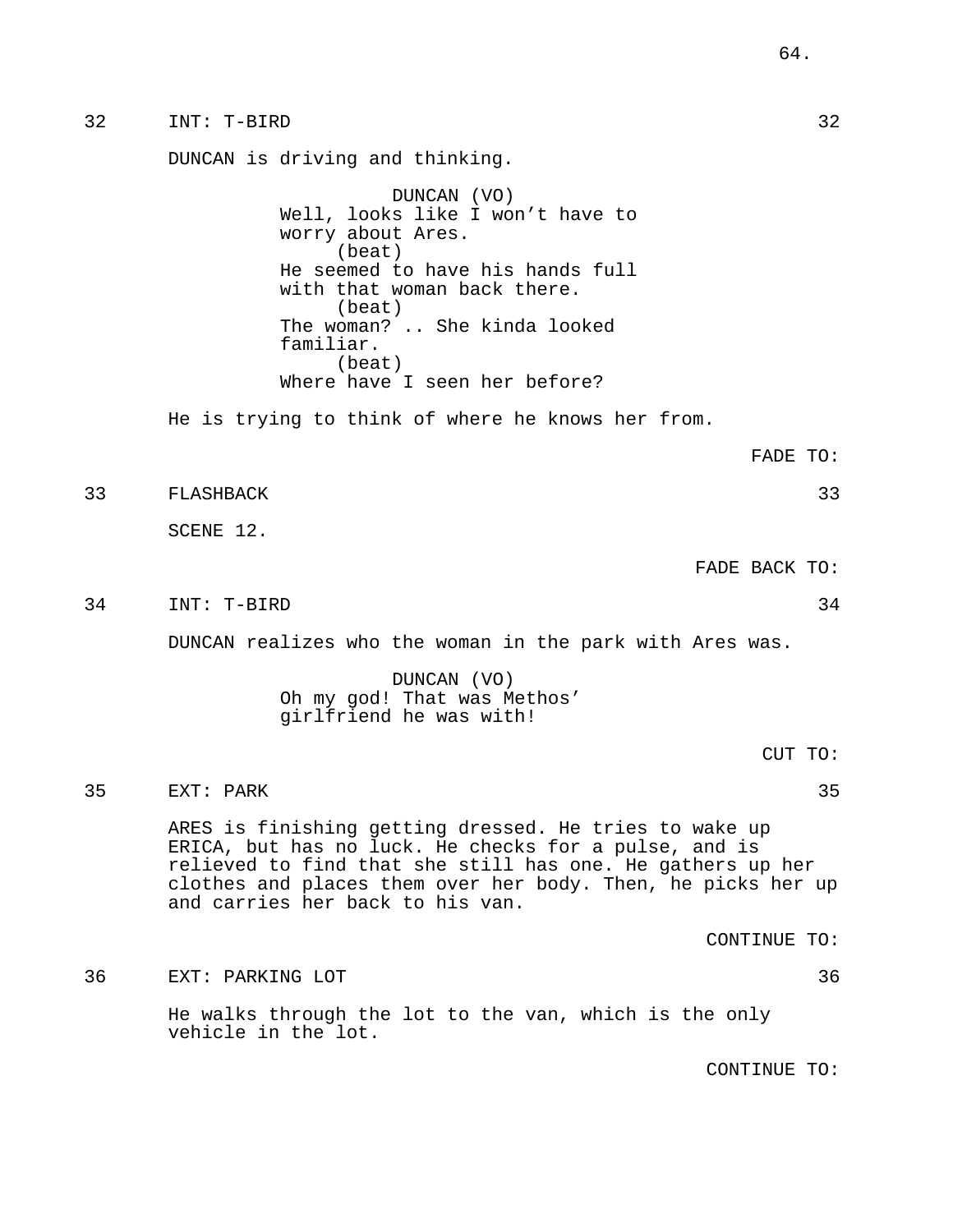# 37 OUTSIDE VAN 27 AU 1999 WAS 2009 WAS 2009 WAS 27

He reaches the van. He opens the back doors. Inside is a big bed. He places her inside, then gets in.

CONTINUE TO:

### 38 INSIDE VAN 38

He picks her up again and takes her to the bed. He places her on the bed, then lays down beside her. He kisses her forehead.

# ARES

Goodnight.

He closes his eyes and goes to sleep.

### 39 INT: LOFT 39

DIANA and METHOS are sitting on the sofa.

DIANA So, do you think it is possible?

METHOS That you have feelings for Ares?

DIANA nods a "yes".

DIANA I've never really thought about it before. But after tonight...

METHOS What exactly happened backstage tonight? In the dressing room?

### DIANA

Well... (beat) ...things might have gotten just a little carried away.

METHOS You made love, didn't you?

DIANA

Almost.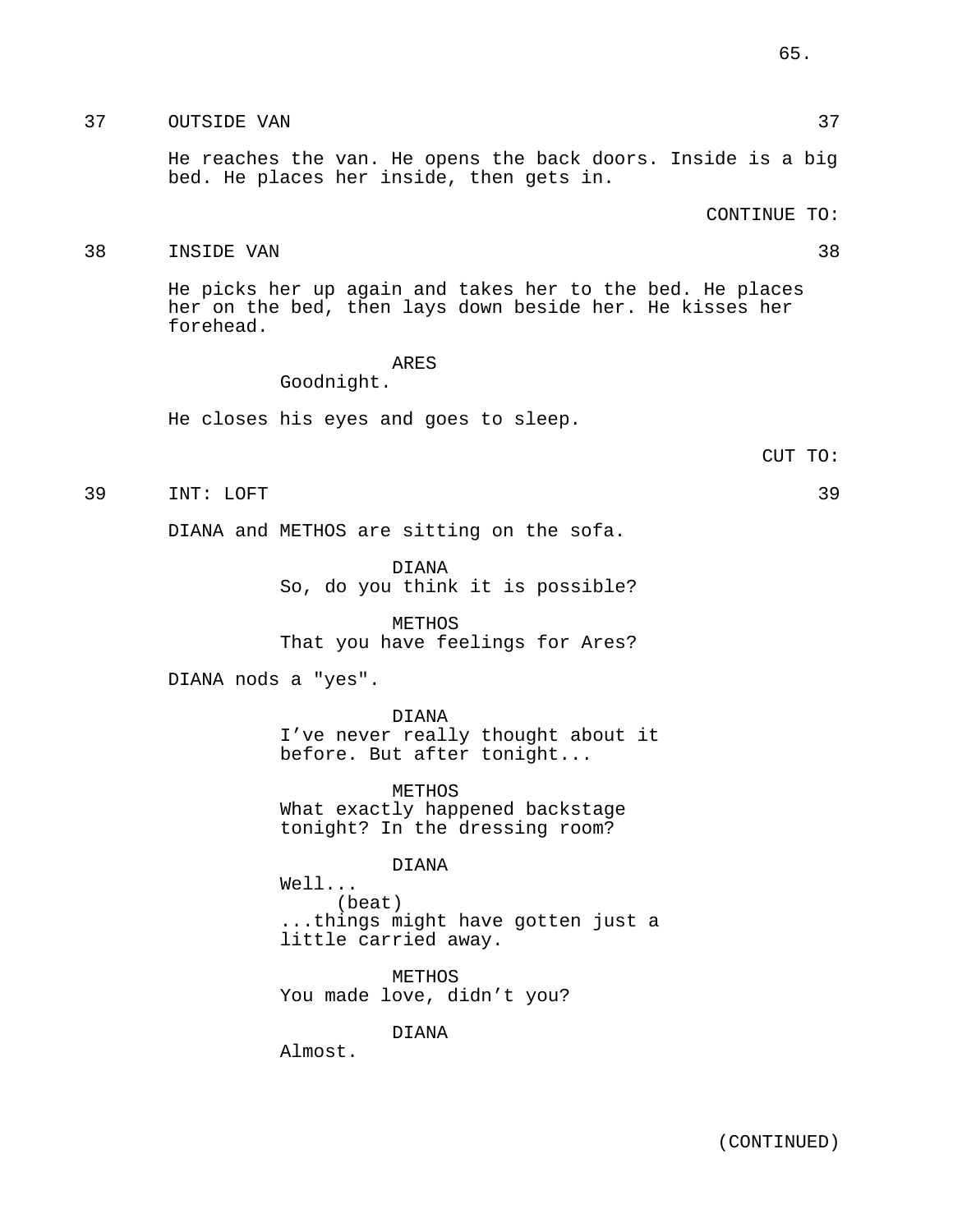METHOS

Almost?

DIANA Let's just say he was sliding into home plate when he was tagged out.

METHOS

You mean he...

METHOS senses someone coming. DIANA knows the look.

DIANA Someone's coming.

METHOS

Yeah.

DIANA You think it's Ares?

METHOS No. Ares and Erica are off somewhere doing god knows what.

DIANA Maybe it's Mac?

METHOS

Maybe.

METHOS gets ready to draw his sword. The elevator stops and DUNCAN exits. METHOS releases his sword.

> METHOS Guess I'll be going.

DIANA Thanks for listening.

METHOS

Anytime.

METHOS and DIANA hug. METHOS heads to the elevator, patting DUNCAN on the back as he walks past him.

> DUNCAN Methos, how long have known the woman you were with tonight?

> > METHOS

Erica?

DUNCAN nods a "yes".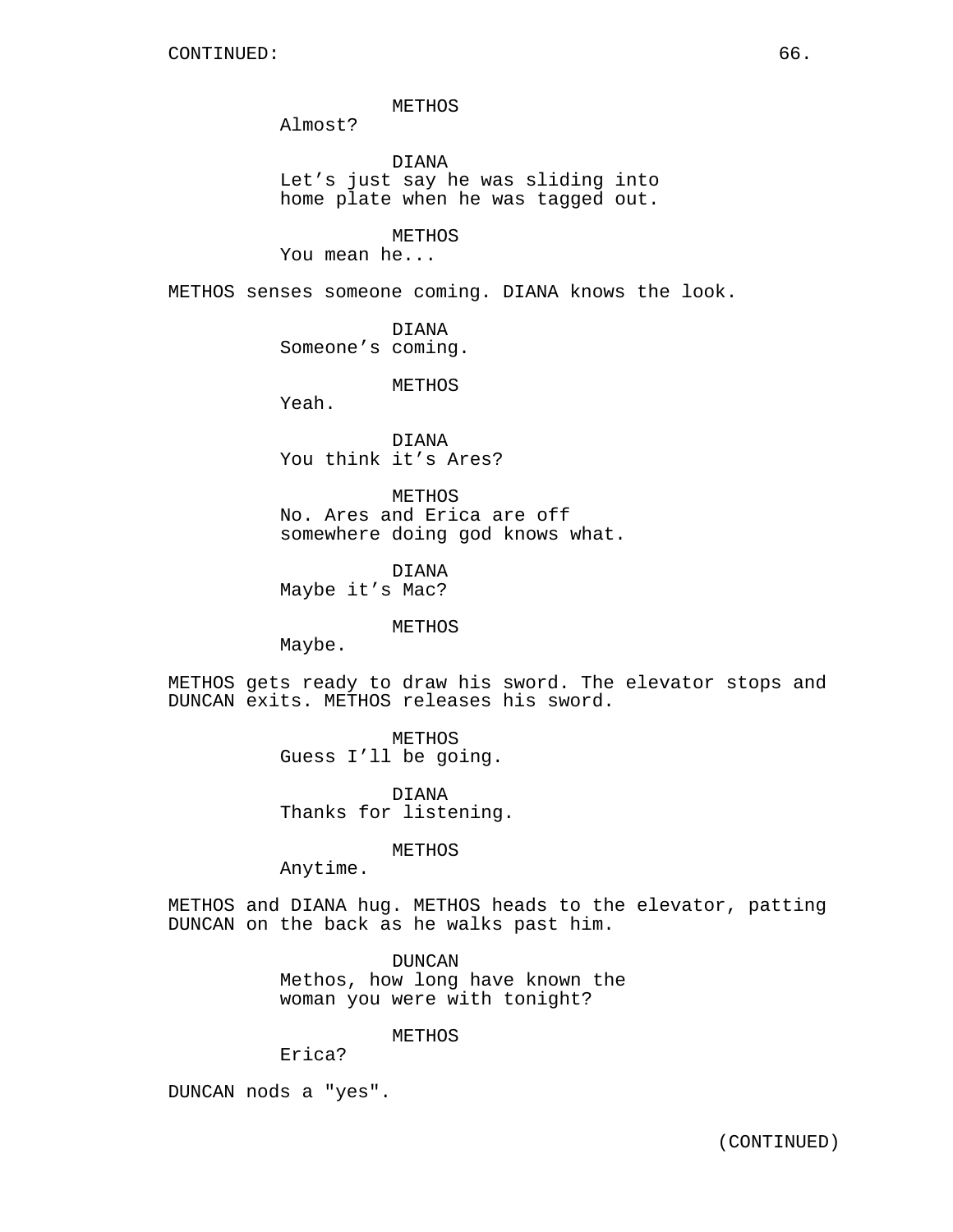METHOS Not long. Why?

### DUNCAN

Just curious.

METHOS looks at him with a raised eyebrow.

METHOS What is it?

DUNCAN What do you mean?

METHOS Is there something I should know?

DUNCAN Just that I wouldn't plan on seeing her again.

METHOS Damn it. I knew I shouldn't have...

DUNCAN looks at METHOS with a raised eyebrow.

DUNCAN You shouldn't have? What do you mean?

## METHOS

Well, Erica wanted to meet Roger, and since I'd accidentally let it slip that I knew him, she asked me to introduce them.

DUNCAN

And you did?

#### METHOS

Yeah. I didn't know they wind up leaving together. I still can't believe that she just up and left with him.

DUNCAN Well at least Ares won't be bugging me for a while.

METHOS leaves. DUNCAN goes to DIANA.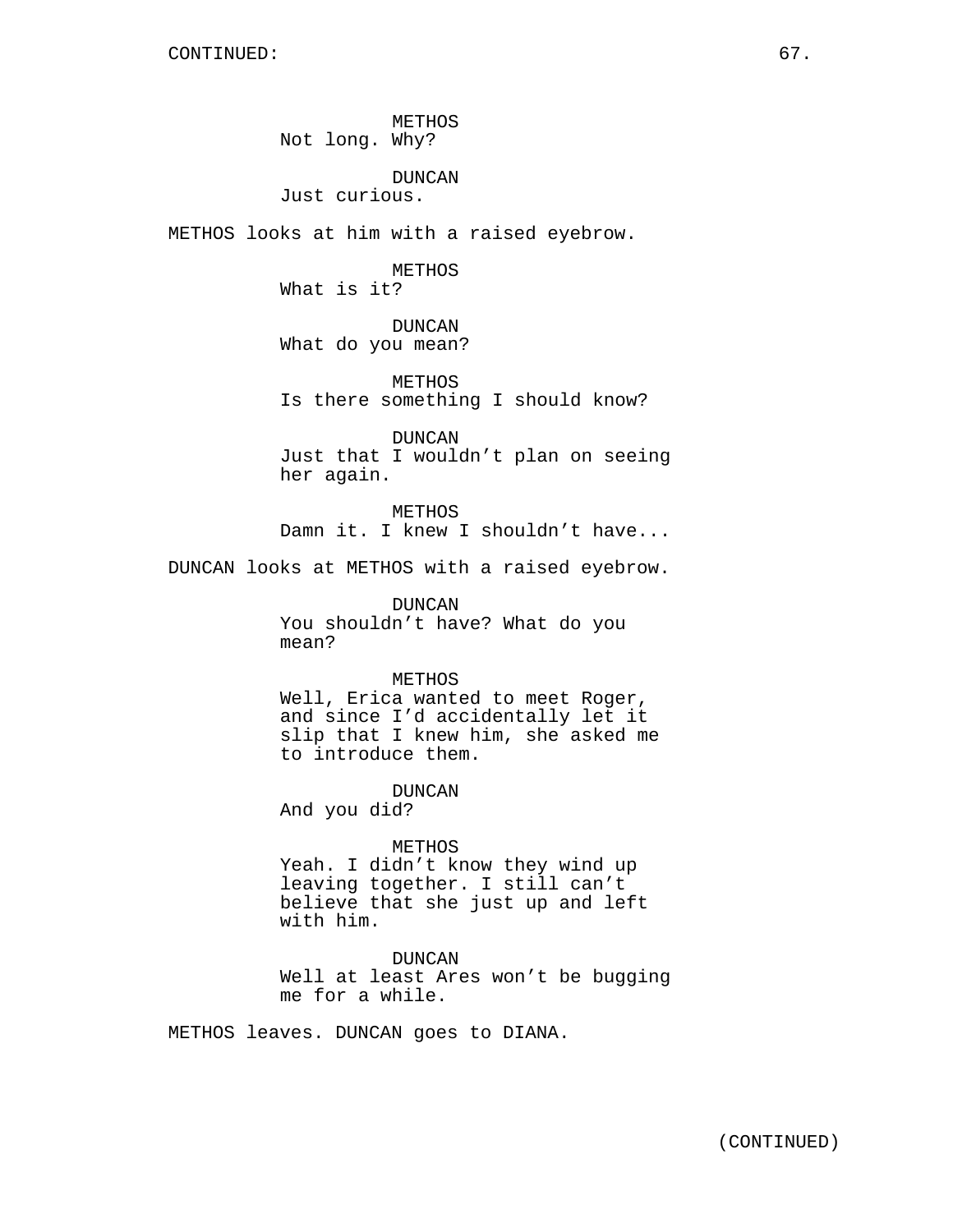### DIANA

So, where did you go?

DUNCAN grabs her and kisses her. She wraps her arms around his neck, and he wraps his arms around her waist. He breaks the kiss.

> DIANA What was that for?

DUNCAN looks at her.

DUNCAN I'm sorry.

DIANA You're sorry? For what?

DUNCAN

Everything. (beat) Forgive me?

### DIANA

Always.

DUNCAN smiles and kisses her. He sweeps her up and carries to the bedroom.

CONTINUE TO:

40 BEDROOM 40

He carries her over to the bed. He lays her down on the bed and they make love.

JUMP TO:

# **SATURDAY FEBRUARY 14th 2004**

41 INT: THE DOJO - BIRTHDAY PARTY 41

It is CLARK's sixth birthday. The Dojo is decorated in party fashion. Everyone is there. (DUNCAN, JOE, RICHIE, METHOS, DIANA, CLARK, and some of Clark's friends.) The party is in full swing. CLARK is opening presents. All of a sudden RICHIE, DUNCAN, METHOS and CLARK all get this "someone's coming" look on their faces. CLARK can not tell who it is because he has never sensed this IMMORTAL before. They all look to the door as ARES enters. ARES is holding a bag, that contains six presents, in his arms. One for each birthday he's missed. DUNCAN and METHOS give him a "what are you doing here?" look. RICHIE gives him an "I know you" look.

(CONTINUED)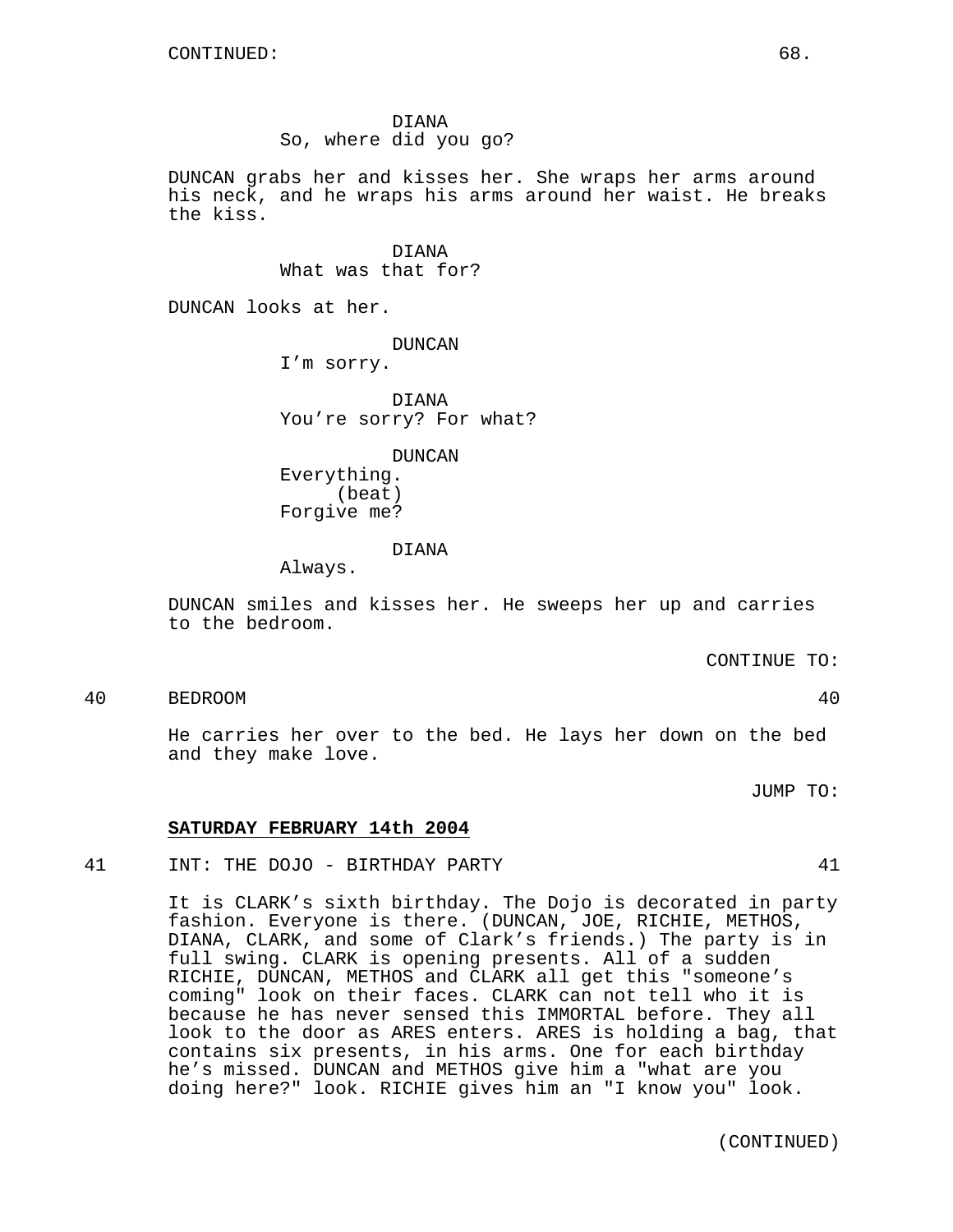CLARK just gives him a "who are you?" look. RICHIE looks to DUNCAN. CLARK stares at ARES, wondering who he is. ARES stands in the doorway. DIANA is talking to the mother of one of CLARK's friends and her back is to the door.

> RICHIE Isn't that...

> > DUNCAN

Yeah.

RICHIE looks confused.

RICHIE He's an Immortal?

METHOS gives RICHIE a look.

METHOS Didn't you know that?

RICHIE

No.

CLARK heads over to RICHIE, DUNCAN, and METHOS.

METHOS No? How could you...

RICHIE Every time I went to the bar, I thought it was you I sensed!

METHOS You mean you...

CLARK reaches them.

CLARK Who is that man?

RICHIE I'd like to know that too.

CLARK Why do I get the feeling I should know him?

DUNCAN looks at CLARK.

DUNCAN He's one of us Clark. We've explained...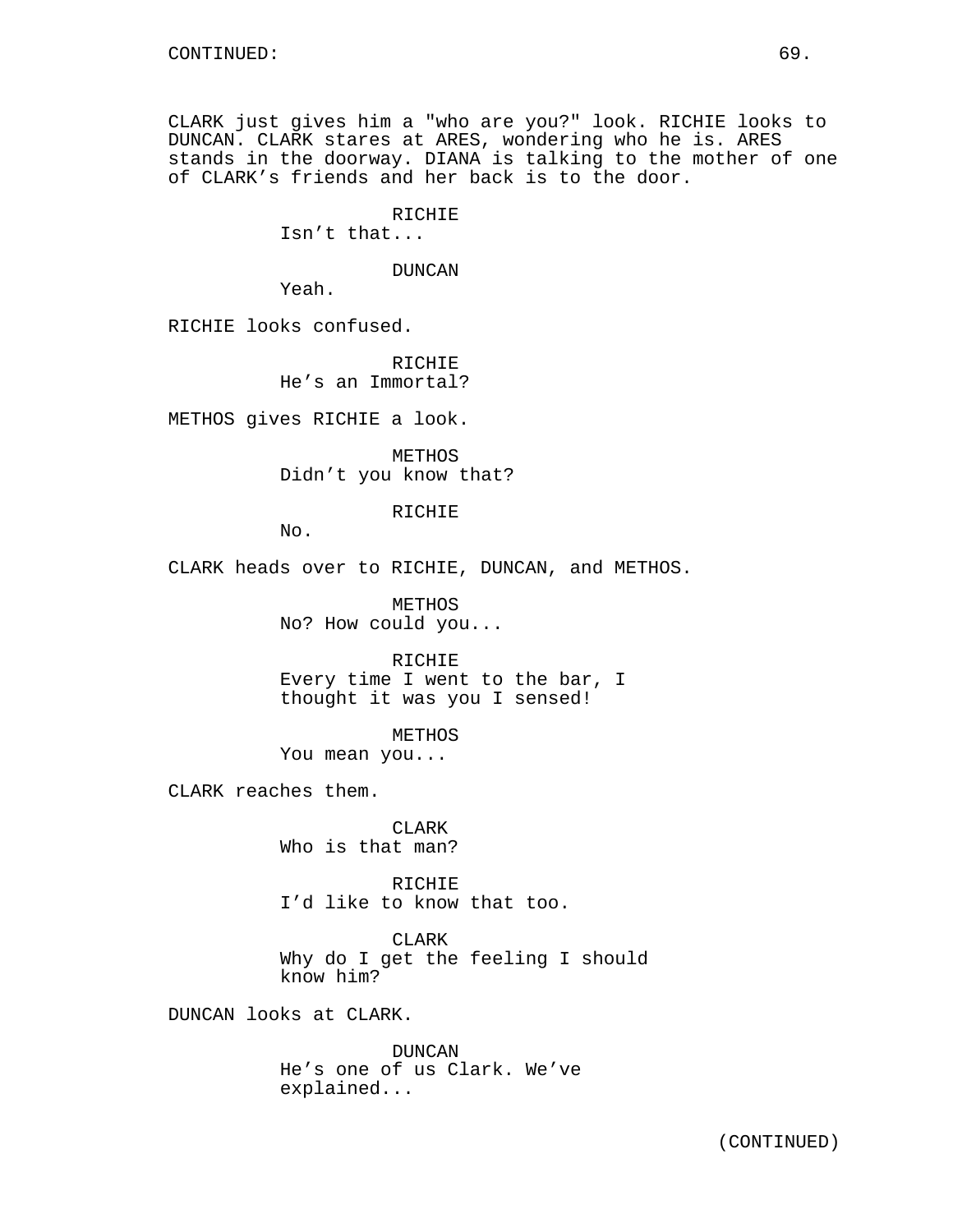CLARK gives DUNCAN a look.

CLARK No. It's more than that.

METHOS What do you mean?

CLARK looks at ARES.

CLARK The feeling is different with him. I can usually tell who someone is, but there is something blocking him. I'm not sure what it means.

DUNCAN looks at METHOS.

42 DIANA 42

The woman DIANA is talking to notices ARES. She looks at him. DIANA turns to see what she is looking at. She sees ARES.

PAN TO:

```
43 ARES 43
```
DIANA heads over.

DIANA I see you got the message.

ARES Yes. Thanks for inviting me.

ARES notices the look he is getting from the guys, who are out of earshot. He also sees that CLARK is on his way over.

> ARES They look surprised.

DIANA I didn't know if you come, so I...

CLARK interrupts.

CLARK Who is this man, Mommy?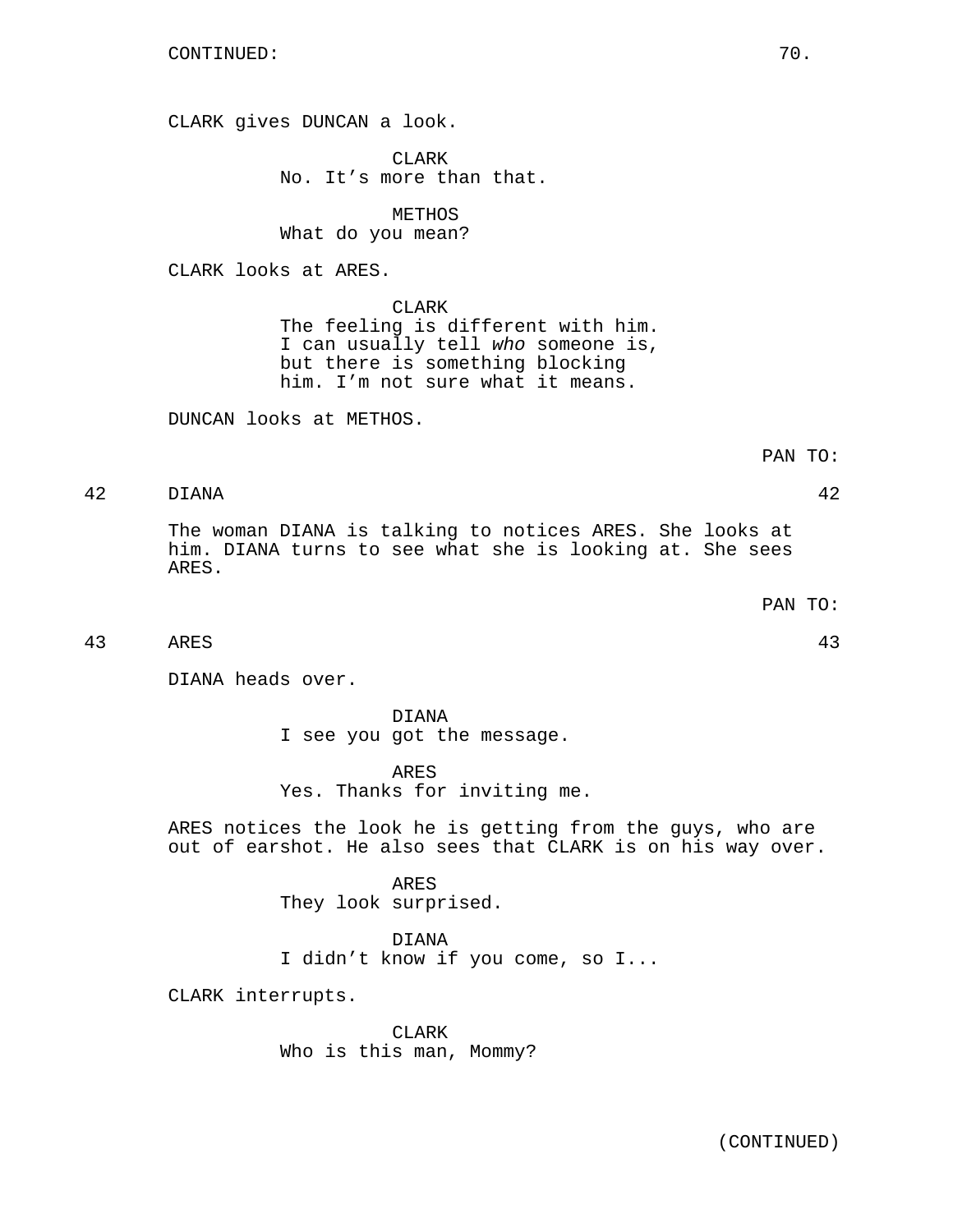DIANA This is your Uncle A... Areese. Your father was his brother.

CLARK's eyes light up.

CLARK So are my real Uncle? You knew my father?!!?

ARES kneels down so he can look CLARK in the eye.

ARES

Yes.

CLARK What was he like? Where...

### DIANA

Clark, honey. Why don't you go back to your party? When everyone leaves you can talk to Areese, okay?

CLARK reluctantly agrees.

CLARK

Yes, mommy.

CLARK turns to leave. ARES calls him back.

ARES

Clark?

CLARK turns. ARES offers the bag of parcels.

ARES These are for you. Happy Birthday.

CLARK (smile) Thanks.

CLARK takes the bag, sits on the floor. and opens the gifts.

### ARES

One for each year.

The six gifts are as follows: a toy sword, a picture book on Hercules, a picture book on the Greek Gods, a copy of the '97 Disney classic movie Hercules, a copy of the all new Gods of War holo-program, and the hippest, coolest, pint sized leather jacket.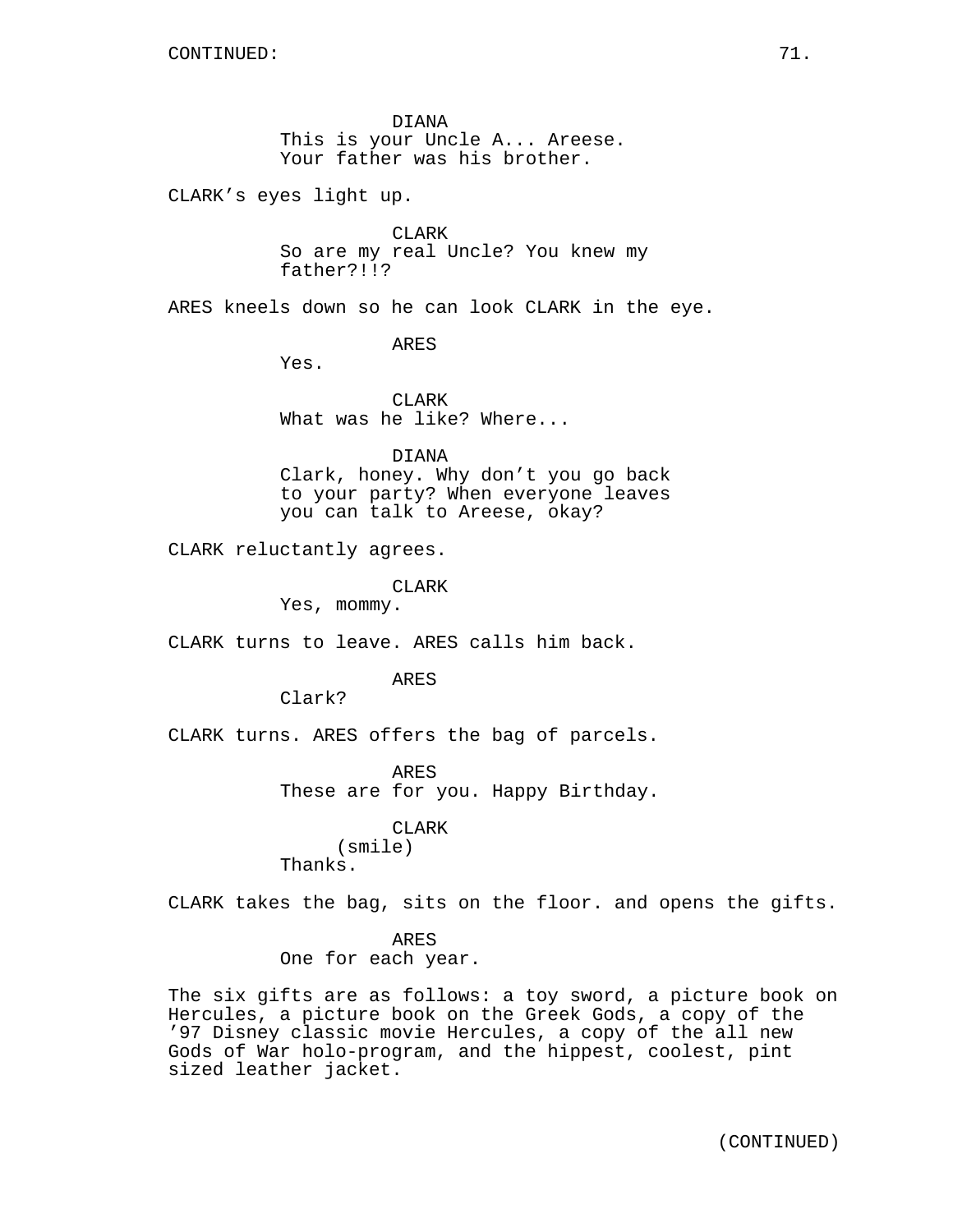CLARK Wow! Thanks, Uncle Areese.

ARES (smile) You're welcome.

CLARK runs back to his friends with his bag of gifts. The kids are now in the middle of some party game that JOE started when CLARK left the group. DIANA turns to ARES, who has one hand behind his back.

> DIANA You know that movie is so inaccurate. It's...

ARES looks at DIANA, brings his hand from behind his back, and hands her a rose.

> ARES Happy Valentines day, Diana.

DIANA Ares, don't.

ARES I'm sorry. It's just...

Momentary pause. ARES changes the subject.

ARES Well, you're looking good. As always.

DIANA Thank you.

ARES How are things with...

DIANA

Fine.

ARES I see Methos is still around.

DIANA And he's still mad at you for stealing Erica from him and then tossing her away after you...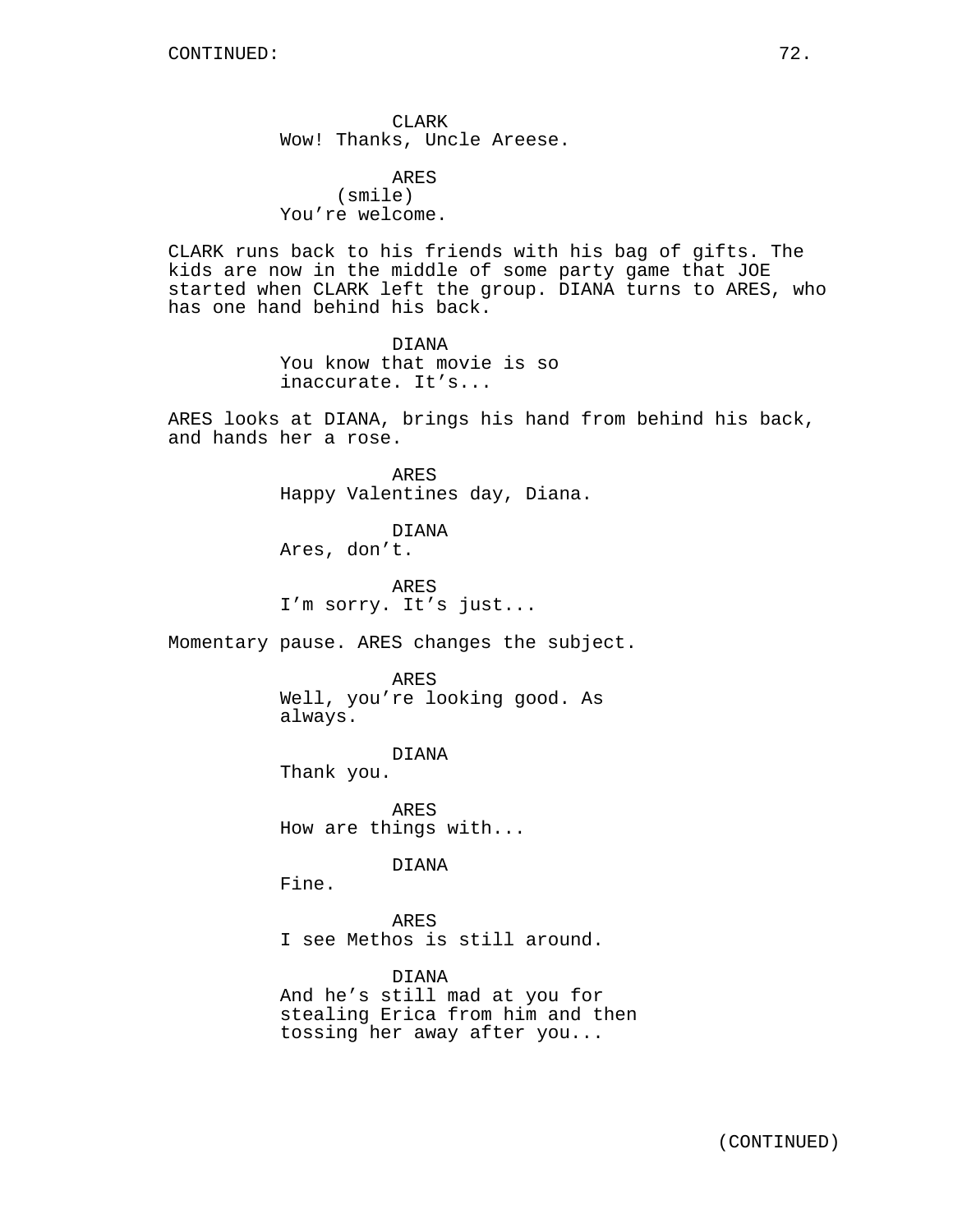ARES I didn't steal her from him. Besides he wouldn't have been man enough for her. Trust me.

DIANA You don't like him, do you?

ARES

It's because of him that I'm not a God anymore. It's his fault that we all got drawn into this damned Game.

DIANA From what I understand, you would've had to have joined sooner or later anyway.

ARES looks to CLARK, and then back at DIANA.

ARES So, does he know yet?

DIANA That his father is the legendary Hercules?

ARES nods a "yes".

DIANA

No. I still haven't found the words to tell him.

ARES Well, don't wait too long. You are going to have to tell him eventually.

DIANA Why? What do you mean?

ARES Once he turns 18, he will be able to claim what is his.

DIANA I don't understand.

ARES If you don't tell him... at least prepare him.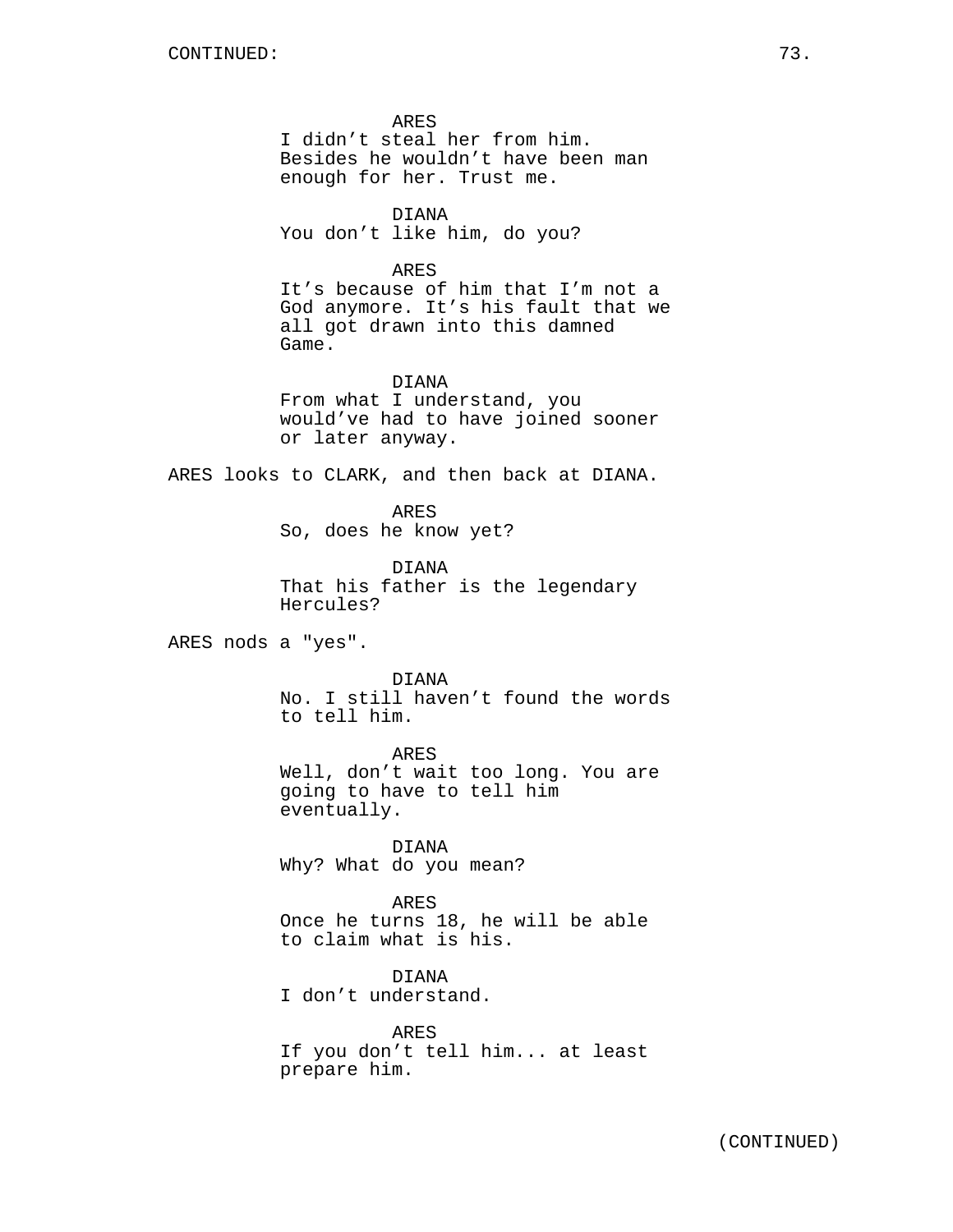DIANA Prepare him? Prepare him for what?

ARES doesn't answer, he just looks over at CLARK. DIANA looks at CLARK, and than back at ARES.

### DIANA

Ares?

ARES still doesn't answer. He is just staring at CLARK. DIANA is getting worried now.

# DIANA

Ares, you're scaring me. What will happen on his...

ARES looks at DIANA.

ARES Clark is stuck between two worlds. On his 18th birthday, he will have a choice. A choice I never had.

DIANA

I don't under...

ARES He'll be able to choose which world he wants to belong to.

### DIANA

What?

ARES He has to choose. And it has to be on his 18th birthday.

DIANA I don't understand. What does he...

ARES I can help you. Let me help you.

### DIANA

I don't know.

ARES Think about it, okay? If you want, I can tell him.

DIANA I'll think about it.

ARES notices that RICHIE is staring at him.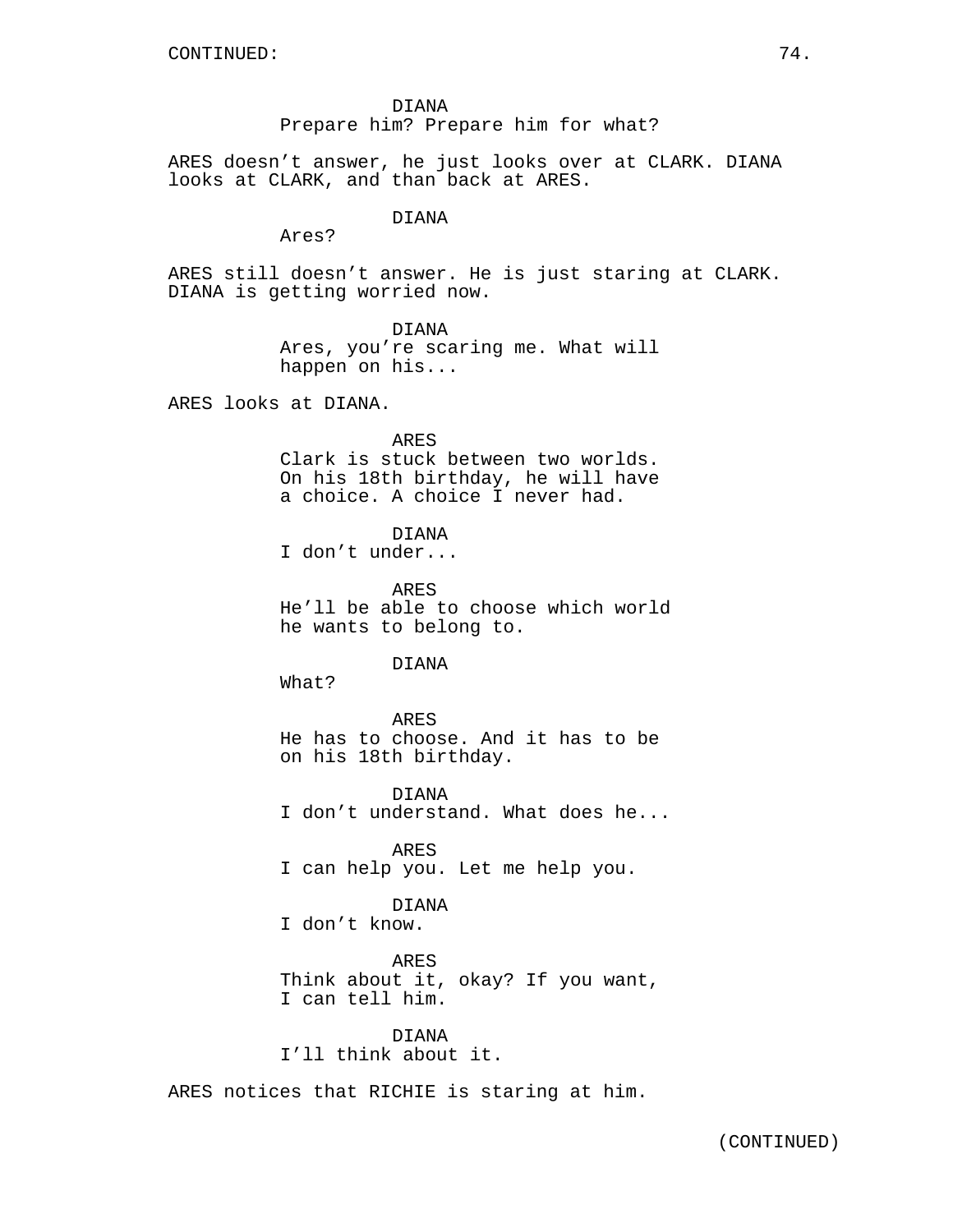ARES Ryan doesn't know who I really am, does he? DIANA No. He still thinks you're Roger O'Fasdaw, the singer. ARES The less people that know the better, right? DIANA Something like that. (beat x2) Where did you come up with a name like that anyway? ARES (smile) It was an anagram. DIANA An anagram? Of what? ARES Ares God of War. DIANA Of course. ARES You know how long it took to come up with that name. I mean there wasn't much I could make out of the letters I had to work with. Momentary pause. ARES So who knows? DIANA Who you really are?

ARES nods a "yes".

DIANA Besides you and me... Mac, Methos, and Joe.

ARES raises an eyebrow.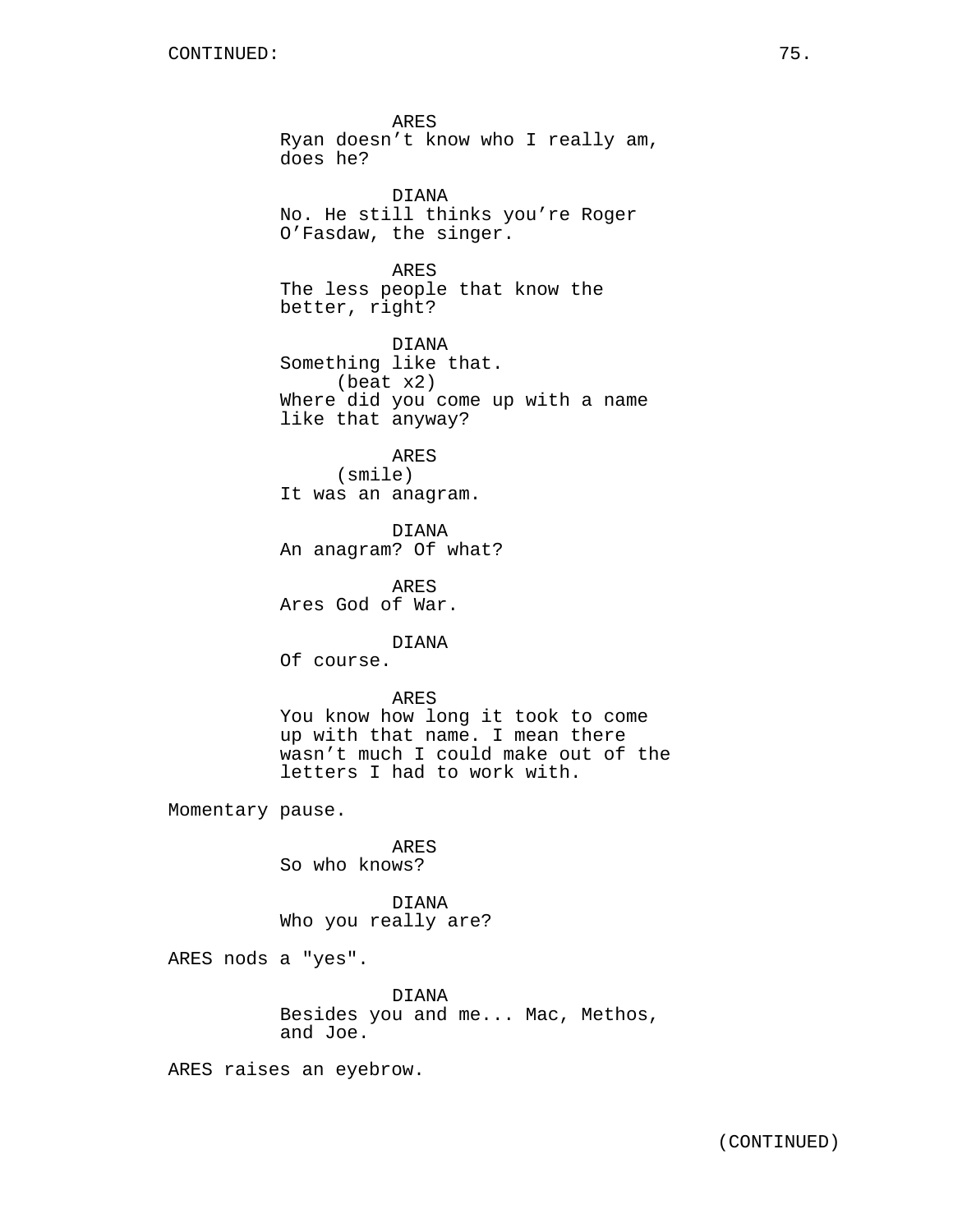ARES

Dawson?

DIANA

Yes.

ARES But he's a mortal! What's his connection to...

DIANA It's a long story.

DUNCAN has had enough of this, and heads over. ARES sees him coming.

> ARES Here comes The Highlander. Coming to save his woman from the nasty evil God of War!

DIANA You're not evil, Ares.

ARES flashes her a smile. The next line is said in his head.

ARES (VO) She's coming around. I knew it. She can finally admit that I'm not evil. The walls are crumbling. I'm finally getting through.

DUNCAN reaches them and puts a protective arm around DIANA.

DUNCAN Ares, nice to see you again. What brings you to...

ARES It's my nephew's birthday. I thought I'd drop in and say hi.

DUNCAN gives him a look.

DUNCAN Well, now that you've said hi, say goodbye.

DIANA gives DUNCAN a look.

DIANA

Mac!!

DUNCAN looks at DIANA.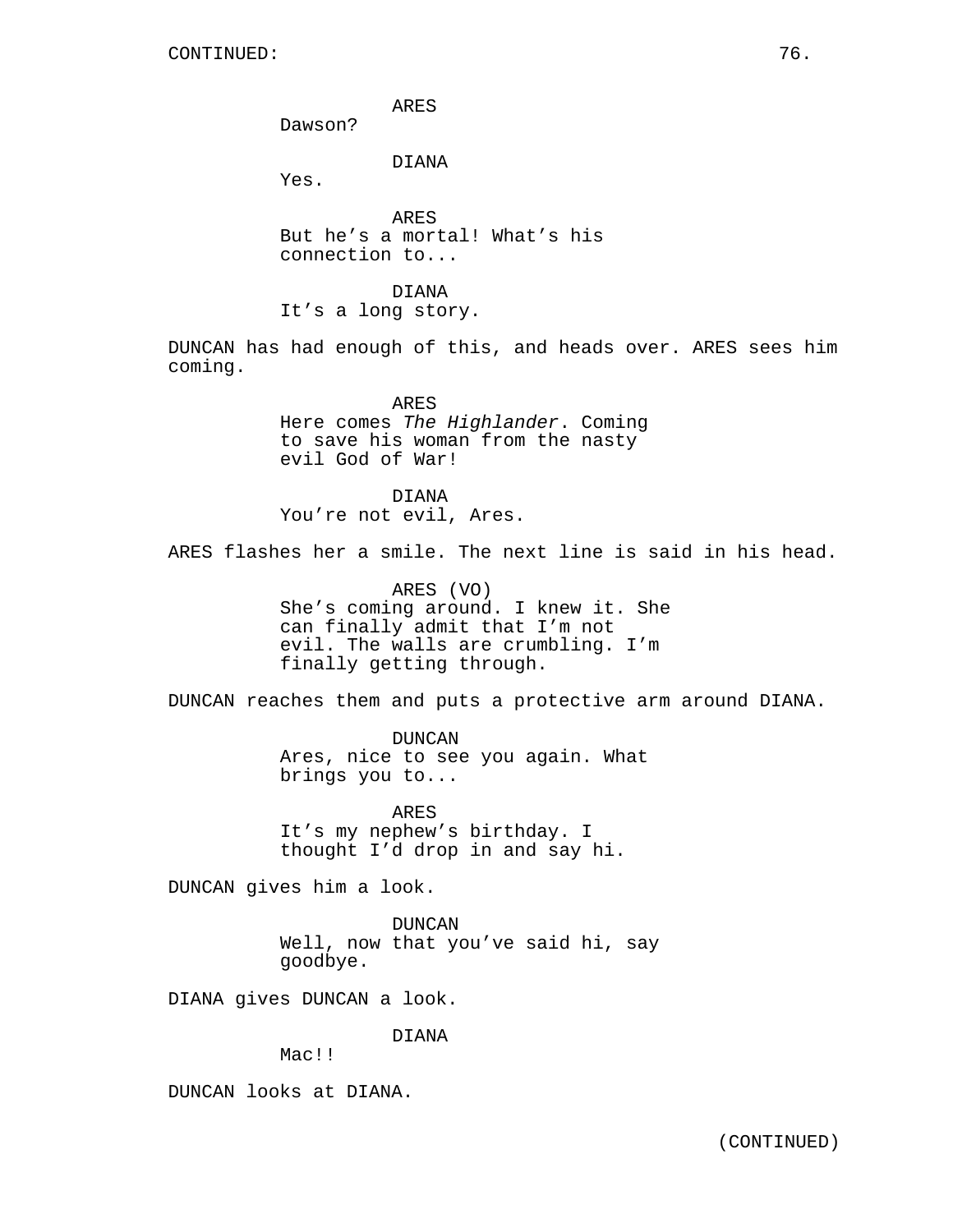DUNCAN

Diana, I...

DIANA

Not now.

DIANA gives DUNCAN a look.

DIANA The kids will be going home soon, and I promised Clark that he could talk with his Uncle.

DUNCAN Do you think that's...

DIANA I'm not going to let him down. So... You two behave, okay?

DUNCAN is about to say something, but DIANA gives him a look. DUNCAN turns to ARES, they give each other a look, then nod in agreement.

# DIANA

Good.

44 FOCUS SHIFTS METHOS, JOE, AND RICHIE 44

RICHIE There's one thing I still don't understand.

METHOS and JOE roll their eyes.

METHOS Which is?

RICHIE If Roger, or whatever his name is, is an Immortal, how can he be Clark's Uncle?

METHOS It's a long story.

RICHIE A story you guys are never gonna share with me, right?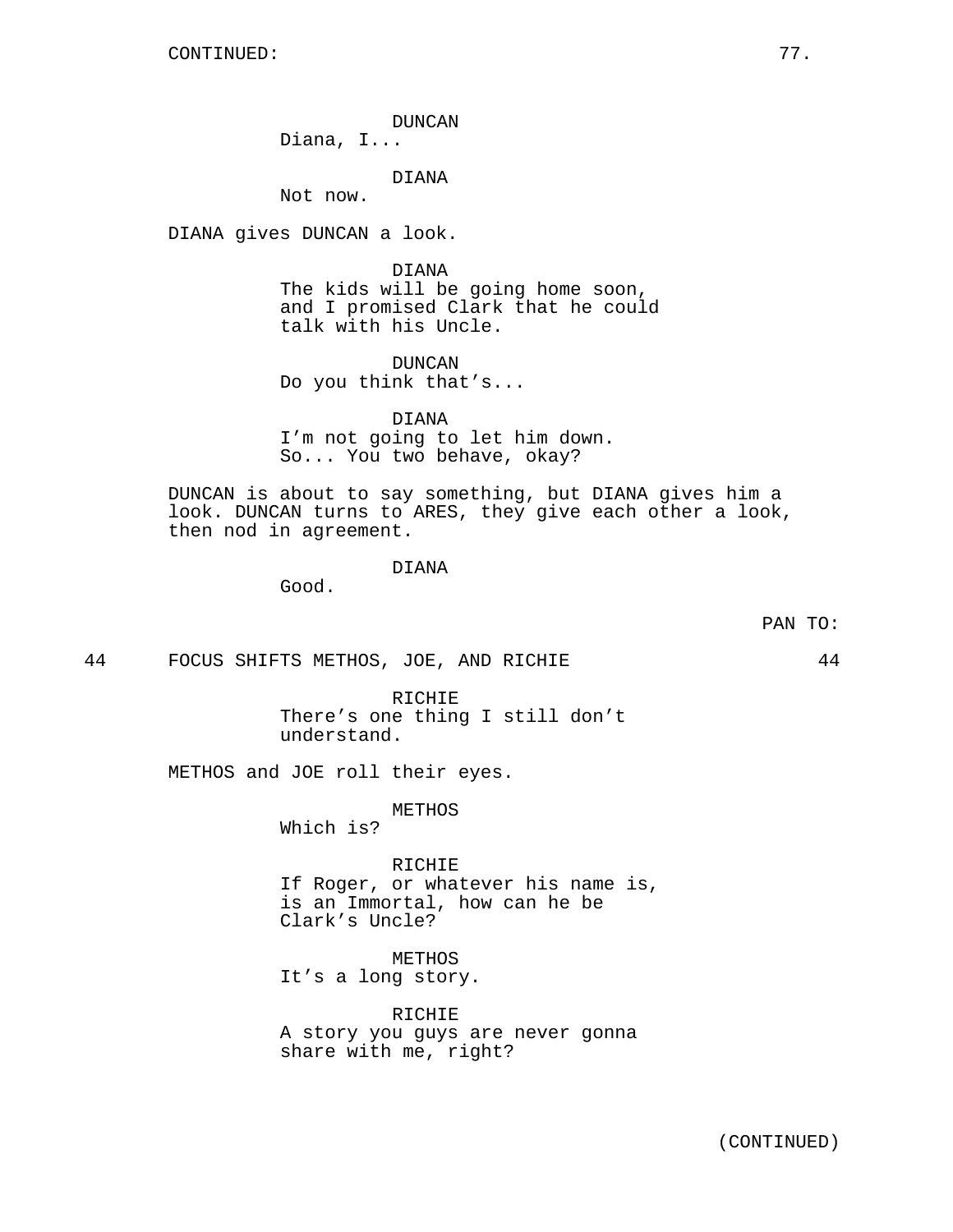METHOS It's better if you don't know.

RICHIE

How? How can...

RICHIE pauses as he thinks he is finally understanding this.

RICHIE

Wait. (beat) There's something different about Clark, isn't there? Something special.

METHOS and JOE remain silent.

RICHIE I'm right, aren't I? (beat) You still haven't figured out how he exists? How he could be born Immortal!

METHOS We are all born...

RICHIE Mortal. We all have to die before we become Immortal. Clark never died. He was born Immortal.

METHOS and JOE still remain silent.

RICHIE We all know that Diana is his mother, and that he ages like a normal human being. But... (beat) Clark is a big mystery to all of you. An enigma, isn't he?

METHOS and JOE still remain silent.

### RICHIE

You're wondering why, if he's an Immortal, does he continue to age. Right? You can't figure that out. You have no idea how...

METHOS Actually, we...

JOE cuts off METHOS sentence.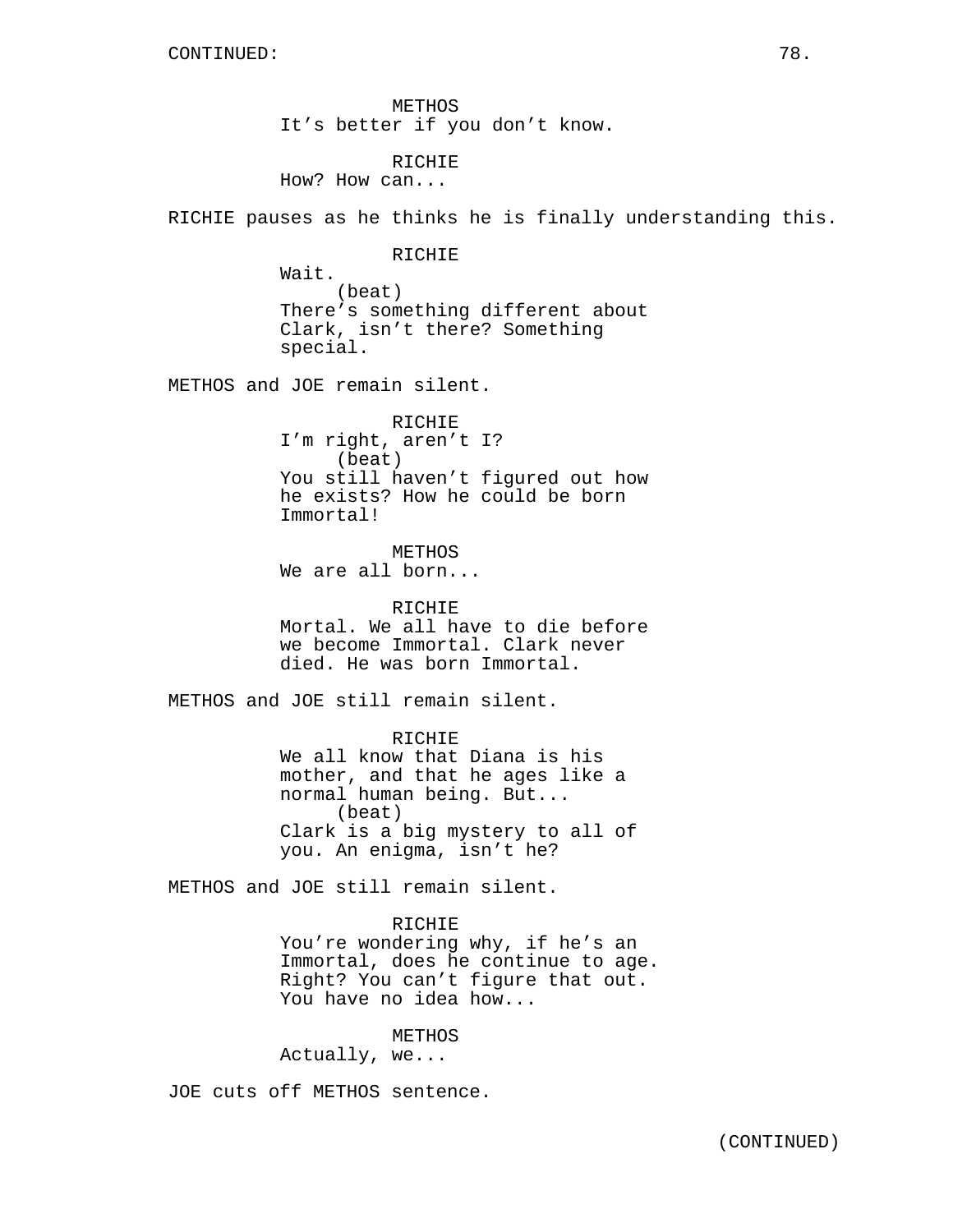JOE ...are working on a theory.

METHOS was about to say "already know the how" before JOE cut him off. RICHIE wonders if METHOS was really gonna say what JOE said, or if JOE just made METHOS stop.

# RICHIE

Methos?

METHOS Yeah. Right. What he said.

RICHIE doesn't buy it.

RICHIE You know more than you're telling me. Both of you.

JOE Richie, I...

METHOS Like I said before, Rich. It is better you...

RICHIE Oh I see. It's a need to know thing. And I don't need to know, right?

METHOS

Sort of.

RICHIE You're never gonna let me in on this, are you?

METHOS looks over at ARES, DIANA, and DUNCAN. He is wondering what they are talking about.

> METHOS Maybe one day.

RICHIE Right. One day. But not today, right?

Momentary pause. RICHIE looks at JOE and METHOS. They aren't gonna talk.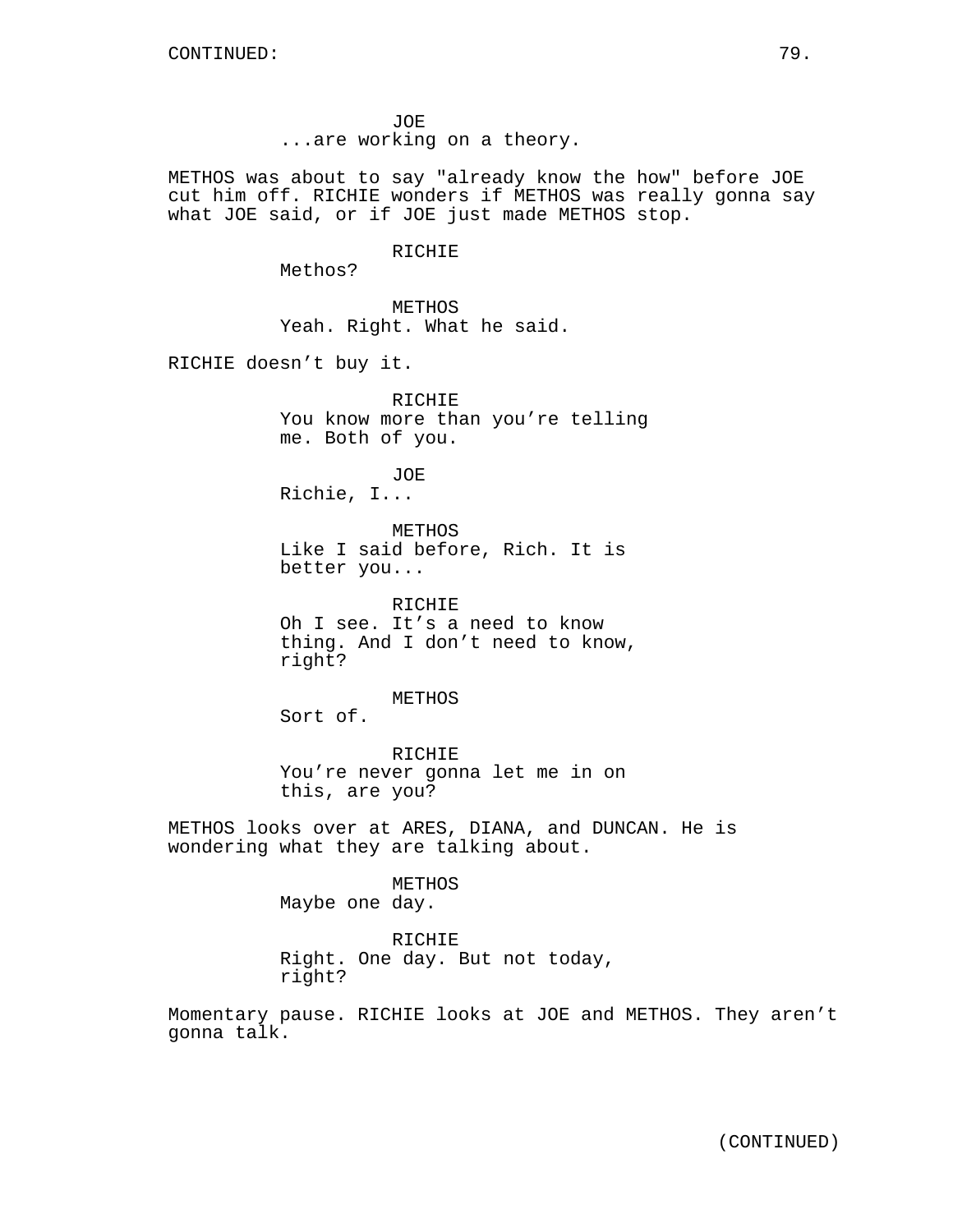RICHIE Guess I'll just have to figure this out myself. (beat) Tell Diana I'll see her later.

RICHIE heads out. METHOS and JOE watch him go, and then look at each other.

> JOE Are we doing the right thing? Leaving Richie in the dark?

METHOS If Mac wants Richie to know about Ares, he's gonna have to tell him.

JOE Yeah, but, Richie has a right to...

METHOS Joe, if you feel Richie should know, go talk to Mac. Tell him to tell Richie. But, leave me out of it.

METHOS heads out. JOE watches METHOS leave. Once METHOS has left, JOE looks over at DUNCAN and DIANA and ARES.

JUMP TO:

45 EXT: OLD HOUSE - DRIVEWAY 45

A car pulls into the driveway. The car stops, and the door opens. A woman gets out of the car. She is wearing a long coat, with a hood. Her face is not visible. She heads to the house.

CONTINUE TO:

# 46 THE PORCH 46

She walks up the stairs leading to the front door. She takes a key out of her pocket and looks at it. She pauses, but then places the key on the lock and opens the door. She enters the house, closing the door behind her.

CONTINUE TO: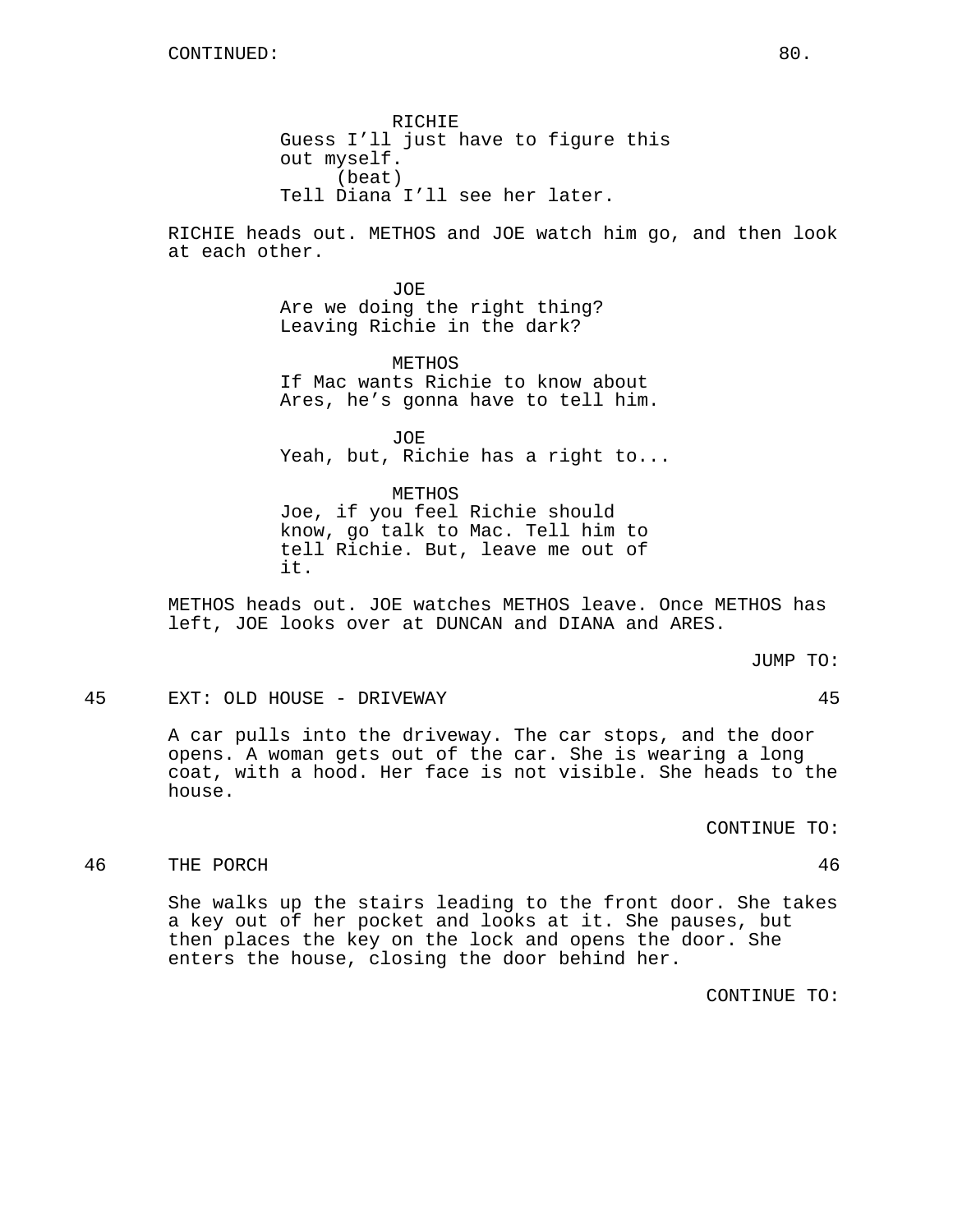# 47 INT: HALLWAY 47

She notices a trail of flower petals that form a path. The path leads to a doorway at the end of the hall. There is an eerie glow emanating from inside the room. She removes her shoes, and follows the path.

### CONTINUE TO:

#### 48 HALLWAY - BEDROOM DOOR 48

She reaches the door and stops in the doorway.

CONTINUE TO:

# 49 BEDROOM 49

The room is full of lit candles. That was the glow we saw earlier. In the center of the room, is a jumbo-sized bed with red and black satin sheets. ARES is in the bed, waiting for her. He stares at her.

### ARES

I wasn't sure you'd come!

She looks at him. We can see her face. It's DIANA.

### DIANA

I almost didn't.

ARES motions her to come to him. She heads over. She removes her coat as she advances towards him. He smiles. She is completely naked. She wasn't wearing anything under the coat. As she approaches the bed, he pulls back the covers, inviting her to join him. She slips in beside him. He presses his body up against hers as he wraps his arms around her. She wraps her arms around him, along him, pulling him closer to her. He kisses her, and lays her back. She falls back and pulls him onto her. He breaks the kiss and looks at her.

#### DIANA

I love you.

### ARES

(smile)

I know.

He kisses her again. They make love. The candles burn as them consume each other. Their passion is hot and intense. They make love til the candles burn out. When it is over, they spoon. ARES has his arms around her. She has her back to him. He is pressed up against her back. He kisses her

81.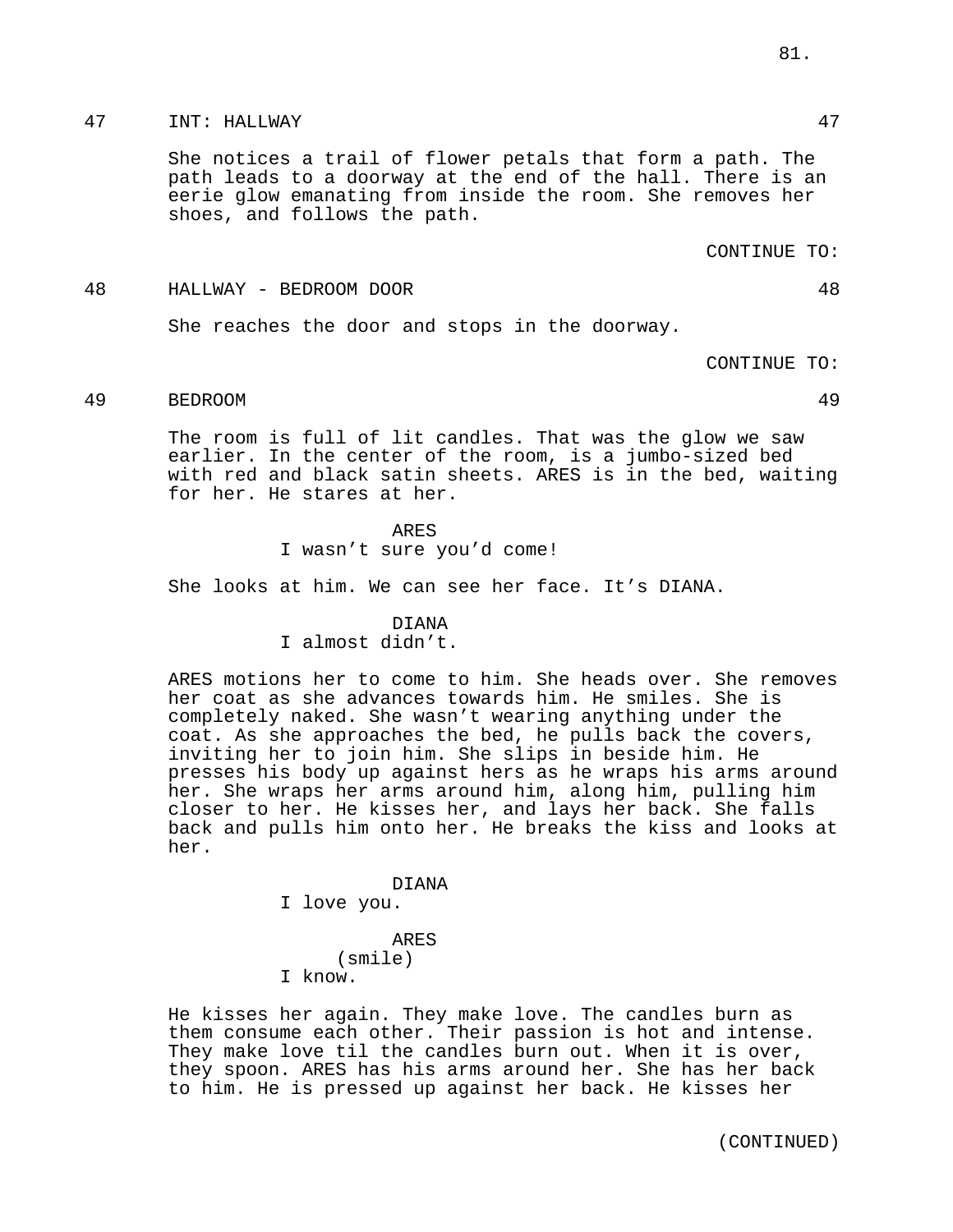neck. She closes her eyes for a moment, then opens them. The room is dark. Darker than it was before. She turns to kiss him goodnight and...

50 INT: THE LOFT - BEDROOM 50

...she sees DUNCAN asleep. She turns back. The following lines are said in her head.

> DIANA (VO) I was dreaming? But it felt so real! I...

She shakes her head back and forth.

DIANA (VO) Stop it. Stop it. It's Duncan that you love. Not Ares. It was never Ares. It will never be Ares. Never.

Momentary pause. She thinks.

DIANA (VO) No. Not never. One day I... Ugh!!!!! Stop it. (beat) Why can't I stop thinking of him? Why does he have such a hold on me? Can Clark and Ares have a relationship without jeopardizing the one I have with Mac?

Momentary pause. She thinks.

DIANA (VO) I'll just have to control myself. Although it is getting harder and harder. It seems that more I'm around him, the more I want him. Maybe it's a trick, maybe he... (beat) No. He's not a God anymore. He can't make me feel something I don't. He can't manipulate me. He tried then, but now is different. He has no powers. (beat) Maybe he's right. Maybe we were destined to be together. Maybe he is my soul mate. Maybe the real reason I went back with Herc was to (MORE)